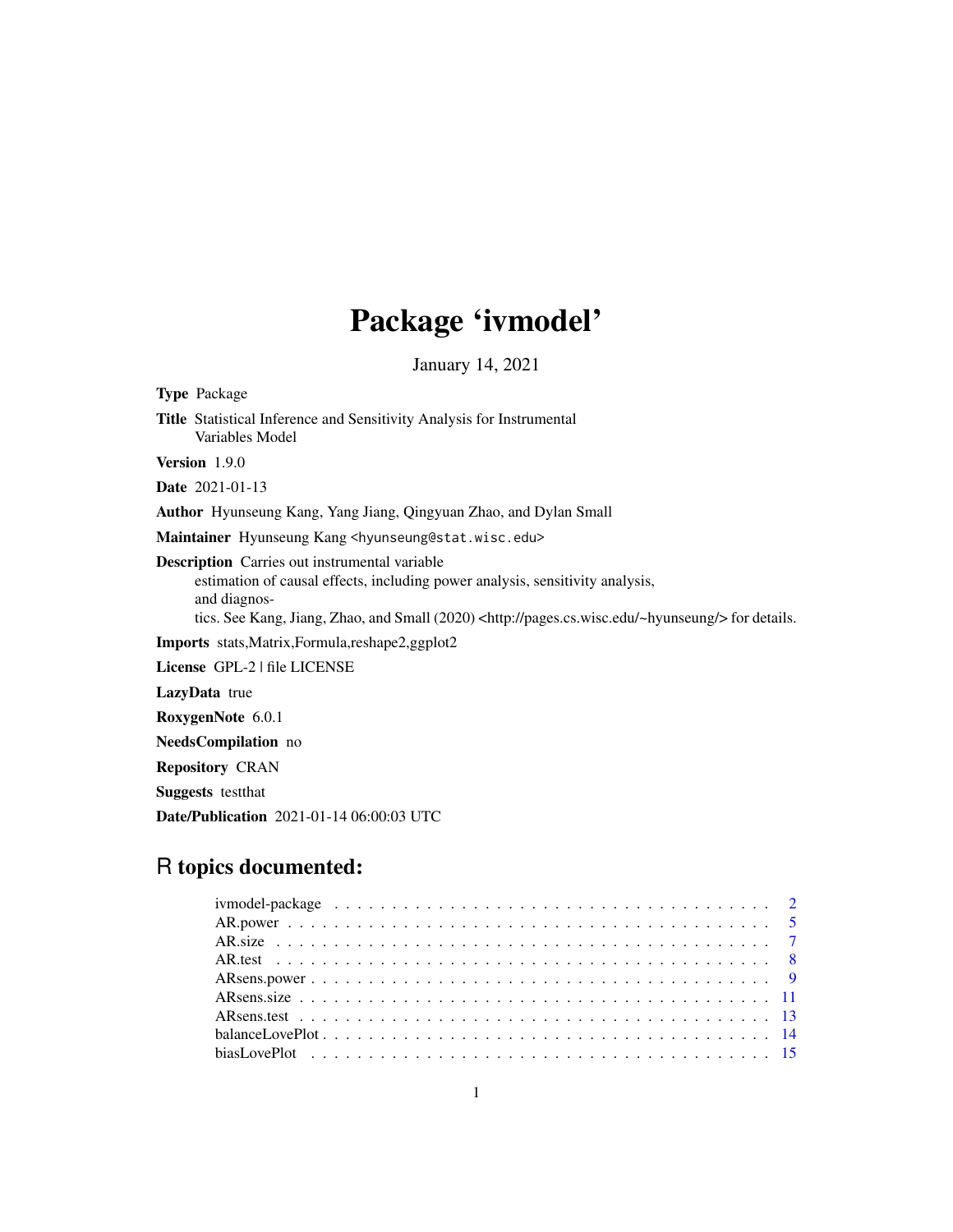<span id="page-1-0"></span>

|               |  |  |  |  |  |  |  |  |  |  | 58       |
|---------------|--|--|--|--|--|--|--|--|--|--|----------|
|               |  |  |  |  |  |  |  |  |  |  |          |
|               |  |  |  |  |  |  |  |  |  |  | 55       |
|               |  |  |  |  |  |  |  |  |  |  | 54       |
|               |  |  |  |  |  |  |  |  |  |  | 52       |
|               |  |  |  |  |  |  |  |  |  |  | 51       |
|               |  |  |  |  |  |  |  |  |  |  | 50       |
|               |  |  |  |  |  |  |  |  |  |  | 48       |
|               |  |  |  |  |  |  |  |  |  |  | 47       |
|               |  |  |  |  |  |  |  |  |  |  | 46       |
|               |  |  |  |  |  |  |  |  |  |  | 45       |
|               |  |  |  |  |  |  |  |  |  |  | 42       |
|               |  |  |  |  |  |  |  |  |  |  | 41       |
|               |  |  |  |  |  |  |  |  |  |  | 39       |
|               |  |  |  |  |  |  |  |  |  |  | 36       |
|               |  |  |  |  |  |  |  |  |  |  | 32       |
|               |  |  |  |  |  |  |  |  |  |  | 31       |
|               |  |  |  |  |  |  |  |  |  |  | 30       |
|               |  |  |  |  |  |  |  |  |  |  | 29       |
|               |  |  |  |  |  |  |  |  |  |  | 28       |
|               |  |  |  |  |  |  |  |  |  |  | 27       |
| <b>Fuller</b> |  |  |  |  |  |  |  |  |  |  | 25       |
|               |  |  |  |  |  |  |  |  |  |  | 24       |
|               |  |  |  |  |  |  |  |  |  |  | 21<br>22 |
|               |  |  |  |  |  |  |  |  |  |  | 20       |
|               |  |  |  |  |  |  |  |  |  |  | -19      |
|               |  |  |  |  |  |  |  |  |  |  | -18      |
|               |  |  |  |  |  |  |  |  |  |  |          |
|               |  |  |  |  |  |  |  |  |  |  |          |

ivmodel-package *Statistical Inference and Sensitivity Analysis for Instrumental Variables Model*

#### Description

The package fits an instrumental variables (IV) model of the following type. Let  $Y$ ,  $D$ ,  $X$ , and Z represent the outcome, endogenous variable, *p* dimensional exogenous covariates, and *L* dimensional instruments, respectively; note that the intercept can be considered as a vector of ones and a part of the exogenous covariates  $X$ . The package assumes the following IV model

$$
Y = X\alpha + D\beta + \epsilon, E(\epsilon|X, Z) = 0
$$

It carries out several IV regressions, diagnostics, and tests associated with the parameter  $\beta$  in the IV model. Also, if there is only one instrument, the package runs a sensitivity analysis discussed in Jiang et al. (2015).

The package is robust to most data formats, including factor and character data, and can handle very large IV models efficiently using a sparse QR decomposition.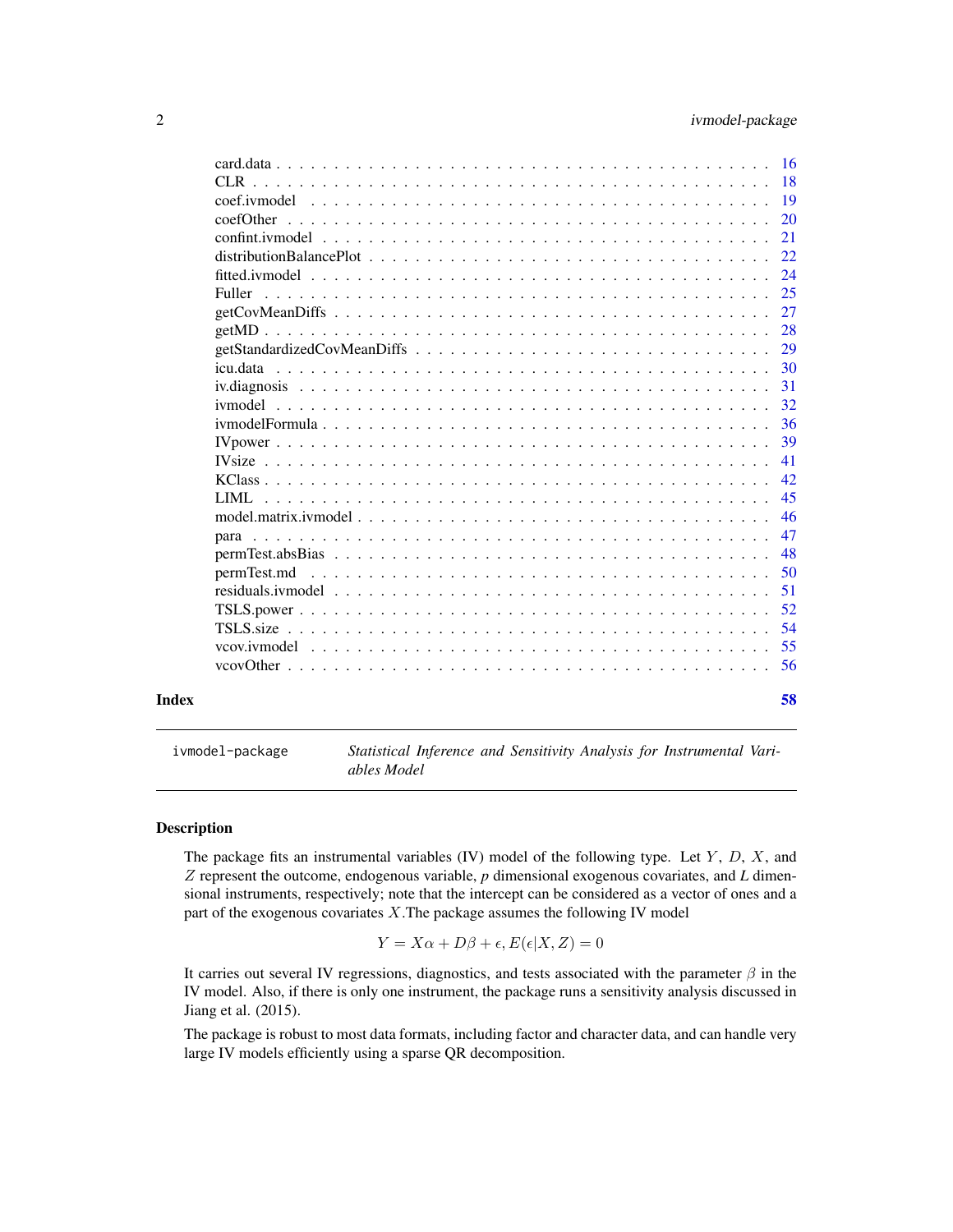# Details

Supply the outcome  $Y$ , the endogenous variable  $D$ , and a data frame and/or matrix of instruments  $Z$ , and a data frame and/or matrix of exogenous covariates  $X$  (optional) and run ivmodel. Alternatively, one can supply a formula. ivmodel will generate all the relevant statistics for the parameter β.

The DESCRIPTION file:

| ivmodel                                                                                                     |
|-------------------------------------------------------------------------------------------------------------|
| Package                                                                                                     |
| Statistical Inference and Sensitivity Analysis for Instrumental Variables Model                             |
| 1.9.0                                                                                                       |
| 2021-01-13                                                                                                  |
| Hyunseung Kang, Yang Jiang, Qingyuan Zhao, and Dylan Small                                                  |
| Hyunseung Kang <hyunseung@stat.wisc.edu></hyunseung@stat.wisc.edu>                                          |
| Carries out instrumental variable estimation of causal effects, including power analysis, sensitivity analy |
| stats, Matrix, Formula, reshape2, ggplot2                                                                   |
| GPL-2   file LICENSE                                                                                        |
| true                                                                                                        |
| 6.0.1                                                                                                       |
| no                                                                                                          |
| <b>CRAN</b>                                                                                                 |
| testthat                                                                                                    |
|                                                                                                             |

Index of help topics:

| AR.power     | Power of the Anderson-Rubin (1949) Test         |
|--------------|-------------------------------------------------|
| AR.size      | Sample Size Calculator for the Power of the     |
|              | Anderson-Rubin (1949) Test                      |
| AR.test      | Anderson-Rubin (1949) Test                      |
| ARsens.power | Power of the Anderson-Rubin (1949) Test with    |
|              | Sensitivity Analysis                            |
| ARsens.size  | Sample Size Calculator for the Power of the     |
|              | Anderson-Rubin (1949) Test with Sensitivity     |
|              | Analysis                                        |
| ARsens.test  | Sensitivity Analysis for the Anderson-Rubin     |
|              | (1949) Test                                     |
| <b>CLR</b>   | Conditional Likelihood Ratio Test               |
| Fuller       | Fuller-k Estimator                              |
| IVpower      | Power calculation for IV models                 |
| IVsize       | Calculating minimum sample size for achieving a |
|              | certain power                                   |
| KClass       | k-Class Estimator                               |
| LIML         | Limited Information Maximum Likelihood Ratio    |
|              | (LIML) Estimator                                |
| TSLS.power   | Power of TSLS Estimator                         |
| TSLS.size    | Sample Size Calculator for the Power of         |
|              | Asymptotic T-test                               |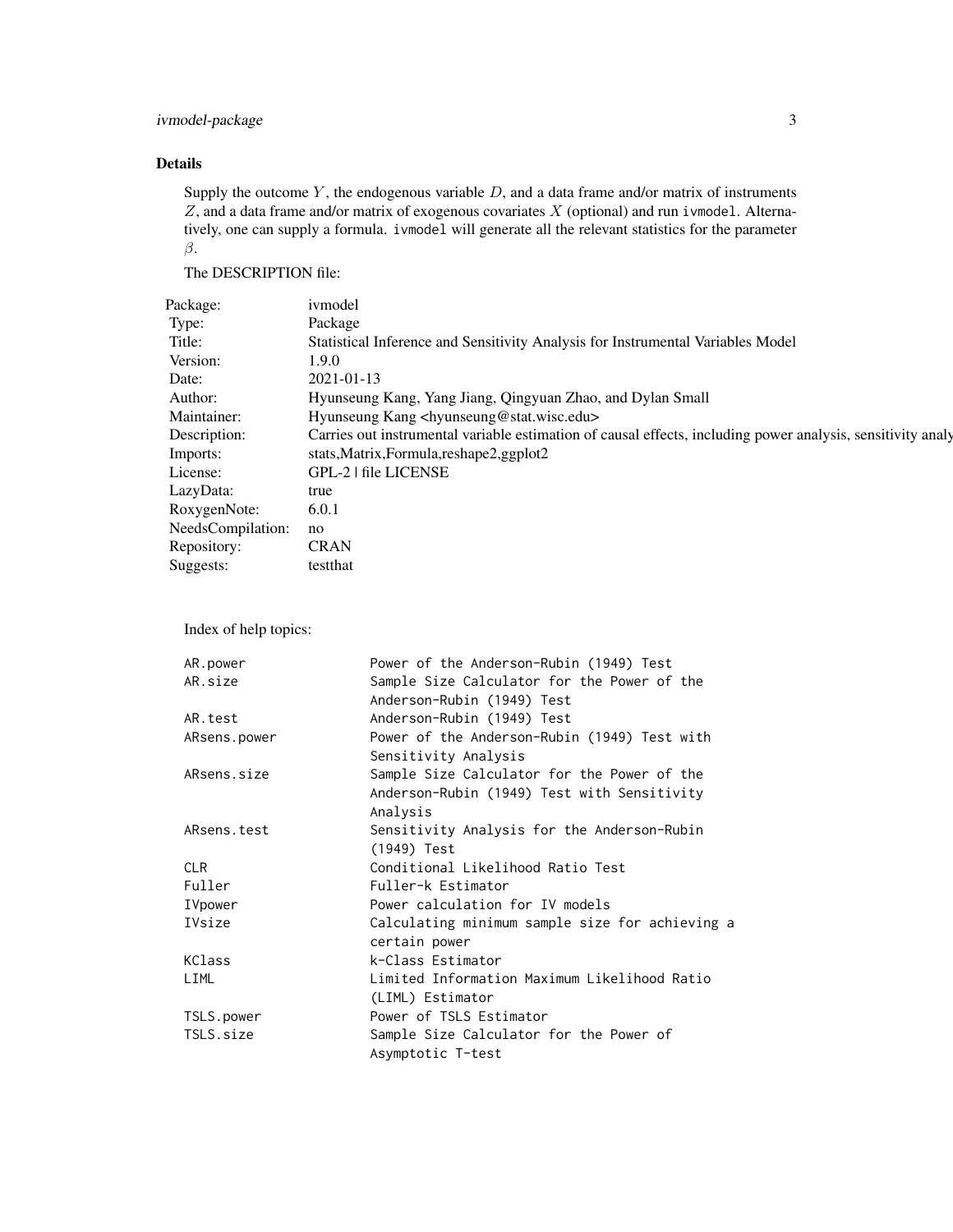| balanceLovePlot             | Create Love plot of standardized covariate mean<br>differences |
|-----------------------------|----------------------------------------------------------------|
| biasLovePlot                | Create Love plot of treatment bias and                         |
|                             | instrument bias                                                |
| card.data                   | Card (1995) Data                                               |
| coef.ivmodel                | Coefficients of the Fitted Model in the                        |
|                             | 'ivmodel' Object                                               |
| coef0ther                   | Exogenous Coefficients of the Fitted Model in                  |
|                             | the 'ivmodel' Object                                           |
| confint.ivmodel             | Confidence Intervals for the Fitted Model in                   |
|                             | 'ivmodel' Object                                               |
| distributionBalancePlot     |                                                                |
|                             | Plot randomization distributions of the                        |
|                             | Mahalanobis distance                                           |
| fitted.ivmodel              | Extract Model Fitted values in the 'ivmodel'                   |
|                             | Object                                                         |
| getCovMeanDiffs             | Get Covariate Mean Differences                                 |
| getMD                       | Get Mahalanobis Distance                                       |
| getStandardizedCovMeanDiffs |                                                                |
|                             | Get Standardized Covariate Mean Differences                    |
| icu.data                    | Pseudo-data based on Branson and Keele (2020)                  |
| iv.diagnosis                | Diagnostics of instrumental variable analysis                  |
| ivmodel                     | Fitting Instrumental Variables (IV) Models                     |
| ivmodel-package             | Statistical Inference and Sensitivity Analysis                 |
|                             | for Instrumental Variables Model                               |
| ivmodelFormula              | Fitting Instrumental Variables (IV) Models                     |
| model.matrix.ivmodel        | Extract Design Matrix for 'ivmodel' Object                     |
| para                        | Parameter Estimation from Ivmodel                              |
| permTest.absBias            | Perform a permutation test using the sum of                    |
|                             | absolute biases                                                |
| permTest.md                 | Perform a permutation test using the                           |
|                             | Mahalanobis distance                                           |
| residuals.ivmodel           | Residuals from the Fitted Model in the                         |
|                             | 'ivmodel' Object                                               |
| vcov.ivmodel                | Calculate Variance-Covariance Matrix (i.e.                     |
|                             | Standard Error) for k-Class Estimators in the                  |
|                             | 'ivmodel' Object                                               |
| vcov0ther                   | Variance of Exogenous Coefficients of the                      |
|                             | Fitted Model in the 'ivmodel' Object                           |

# Author(s)

Hyunseung Kang, Yang Jiang, Qingyuan Zhao, and Dylan Small Maintainer: Hyunseung Kang <hyunseung@stat.wisc.edu>

# References

Anderson, T. W. and Rubin, H. (1949). Estimation of the parameters of a single equation in a complete system of stochastic equations. *Annals of Mathematical Statistics* 20, 46-63.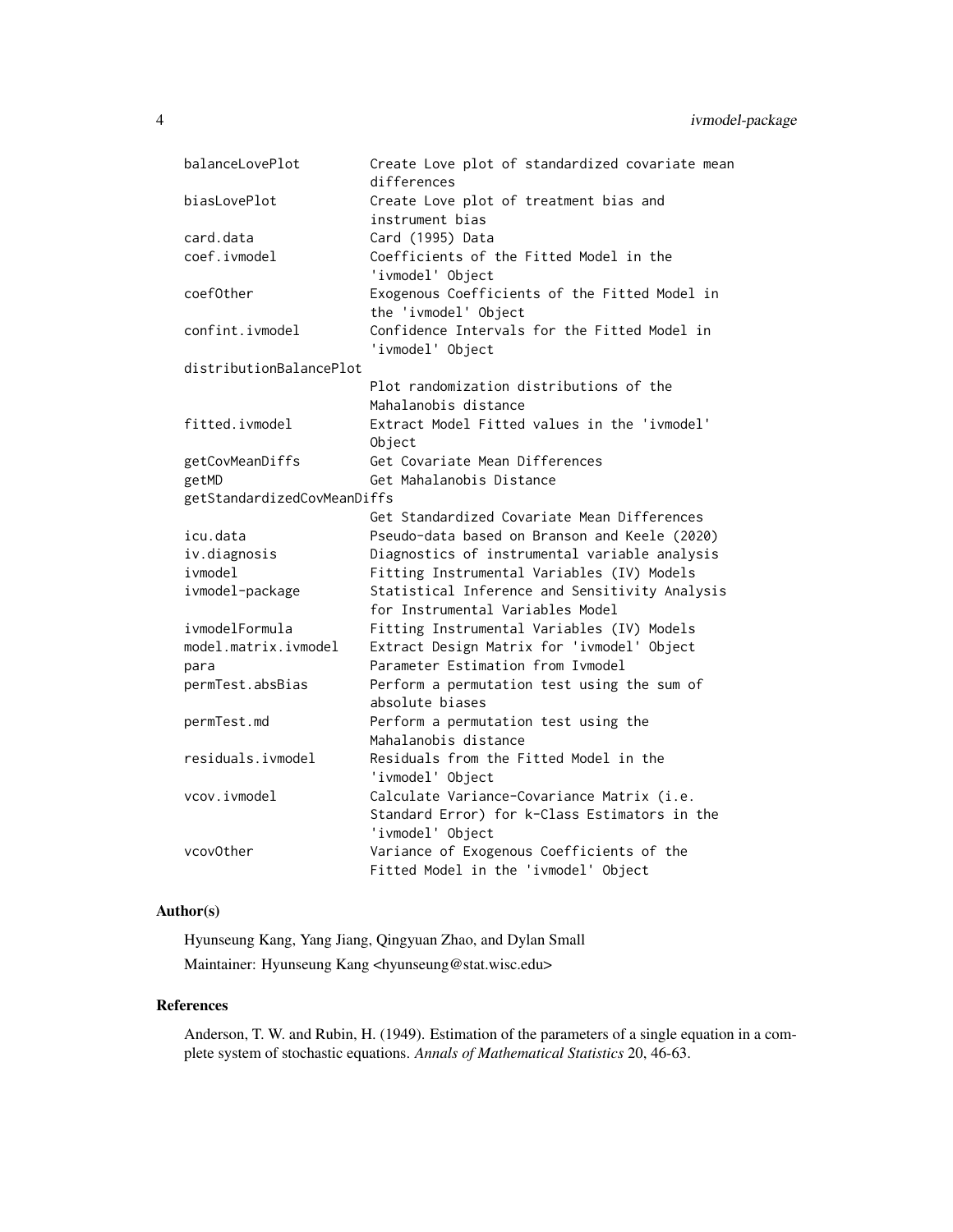<span id="page-4-0"></span>Andrews, D. W. K., Moreira, M. J., and Stock, J. H. (2006). Optimal two-side invariant similar tests for instrumental variables regression. *Econometrica* 74, 715-752.

Card, D. Using Geographic Variation in College Proximity to Estimate the Return to Schooling. In Aspects of Labor Market Behavior: Essays in Honor of John Vanderkamp, eds. L.N. Christophides, E.K. Grant and R. Swidinsky. 201-222. National Longitudinal Survey of Young Men: https://www.nlsinfo.org/investigator/pages/login.jsp

Fuller, W. (1977). Some properties of a modification of the limited information estimator. *Econometrica*, 45, 939-953.

Moreira, M. J. (2003). A conditional likelihood ratio test for structural models. *Econometrica* 71, 1027-1048.

Sargan, J. D. (1958). The estimation of economic relationships using instrumental variables. *Econometrica* , 393-415.

Wang, X., Jiang, Y., Small, D. and Zhang, N. (2017), Sensitivity analysis and power for instrumental variable studies. *Biometrics* 74(4), 1150-1160.

#### Examples

```
data(card.data)
# One instrument #
Y=card.data[,"lwage"]
D=card.data[,"educ"]
Z=card.data[,"nearc4"]
Xname=c("exper", "expersq", "black", "south", "smsa", "reg661",
        "reg662", "reg663", "reg664", "reg665", "reg666", "reg667",
"reg668", "smsa66")
X=card.data[,Xname]
card.model1IV = ivmodel(Y=Y, D=D, Z=Z, X=X)card.model1IV
# Multiple instruments
Z = \text{card.data}, c("nearc4", "nearc2")card.model2IV = ivmodel(Y=Y,D=D,Z=Z,X=X)
card.model2IV
```
<span id="page-4-1"></span>AR.power *Power of the Anderson-Rubin (1949) Test*

#### **Description**

AR.power computes the power of Anderson-Rubin (1949) test based on the given values of parameters.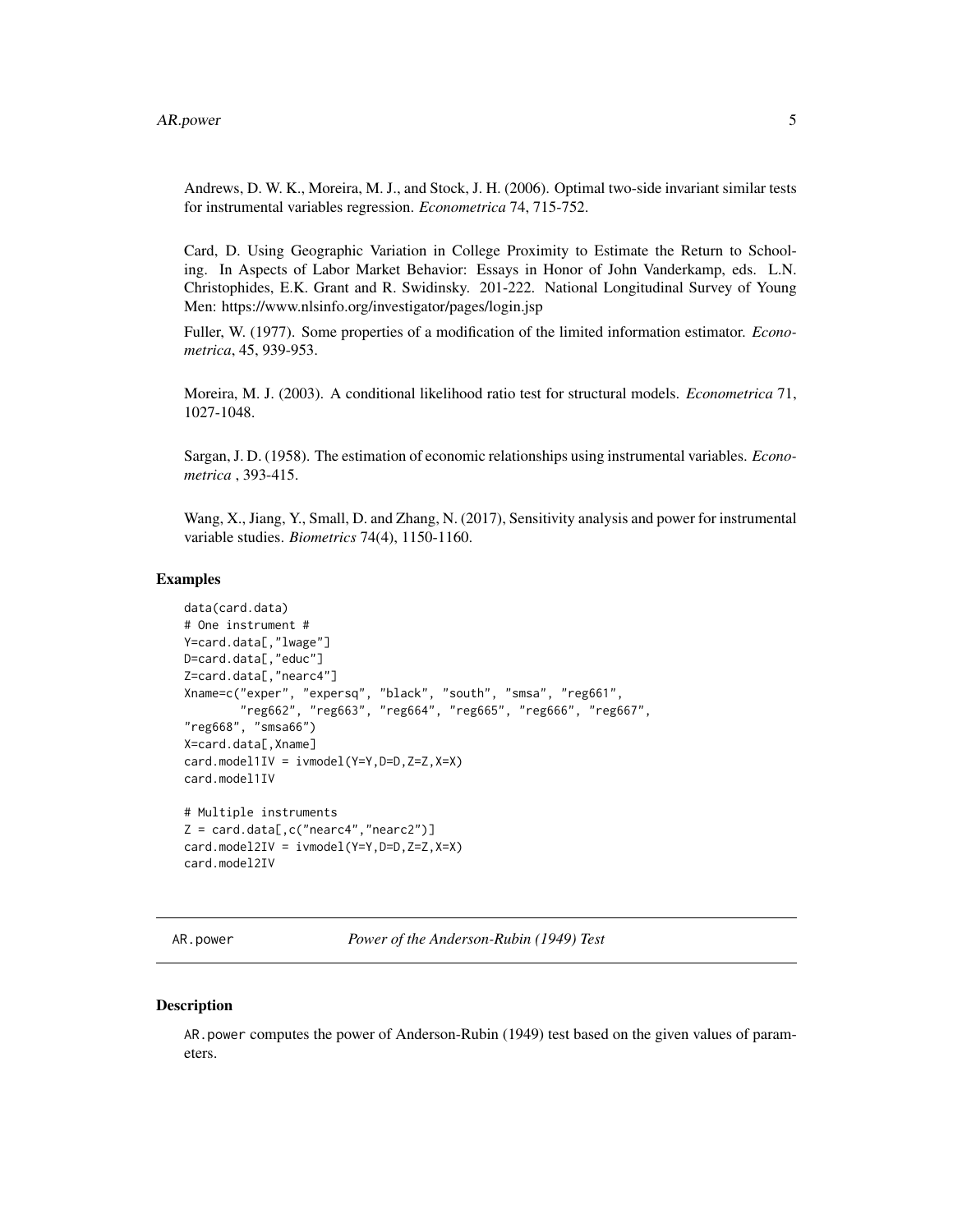#### <span id="page-5-0"></span>Usage

```
AR.power(n, k, l, beta, gamma, Zadj_sq,
         sigmau, sigmav, rho, alpha = 0.05)
```
#### **Arguments**

| n       | Sample size.                                                                                                        |
|---------|---------------------------------------------------------------------------------------------------------------------|
| k       | Number of exogenous variables.                                                                                      |
| 1       | Number of instrumental variables.                                                                                   |
| beta    | True causal effect minus null hypothesis causal effect.                                                             |
| gamma   | Regression coefficient for effect of instruments on treatment.                                                      |
| Zadj_sq | Variance of instruments after regressed on the observed variables.                                                  |
| sigmau  | Standard deviation of potential outcome under control. (structural error for $y$ )                                  |
| sigmav  | Standard deviation of error from regressing treatment on instruments.                                               |
| rho     | Correlation between u (potential outcome under control) and v (error from re-<br>gressing treatment on instrument). |
| alpha   | Significance level.                                                                                                 |

# Value

Power of the Anderson-Rubin test based on the given values of parameters.

#### Author(s)

Yang Jiang, Hyunseung Kang, and Dylan Small

# References

Anderson, T.W. and Rubin, H. (1949). Estimation of the parameters of a single equation in a complete system of stochastic equations. Annals of Mathematical Statistics, 20, 46-63.

#### See Also

See also [ivmodel](#page-31-1) for details on the instrumental variables model.

```
# Assume we calculate the power of AR test in a study with one IV (l=1)
# and the only one exogenous variable is the intercept (k=1).
# Suppose the difference between the null hypothesis and true causal
# effect is 1 (beta=1).
# The sample size is 250 (n=250), the IV variance is .25 (Zadj_sq =.25).
# The standard deviation of potential outcome is 1(sigmau= 1).
# The coefficient of regressing IV upon exposure is .5 (gamma= .5).
# The correlation between u and v is assumed to be .5 (rho=.5).
# The standard deviation of first stage error is .4 (sigmav=.4).
```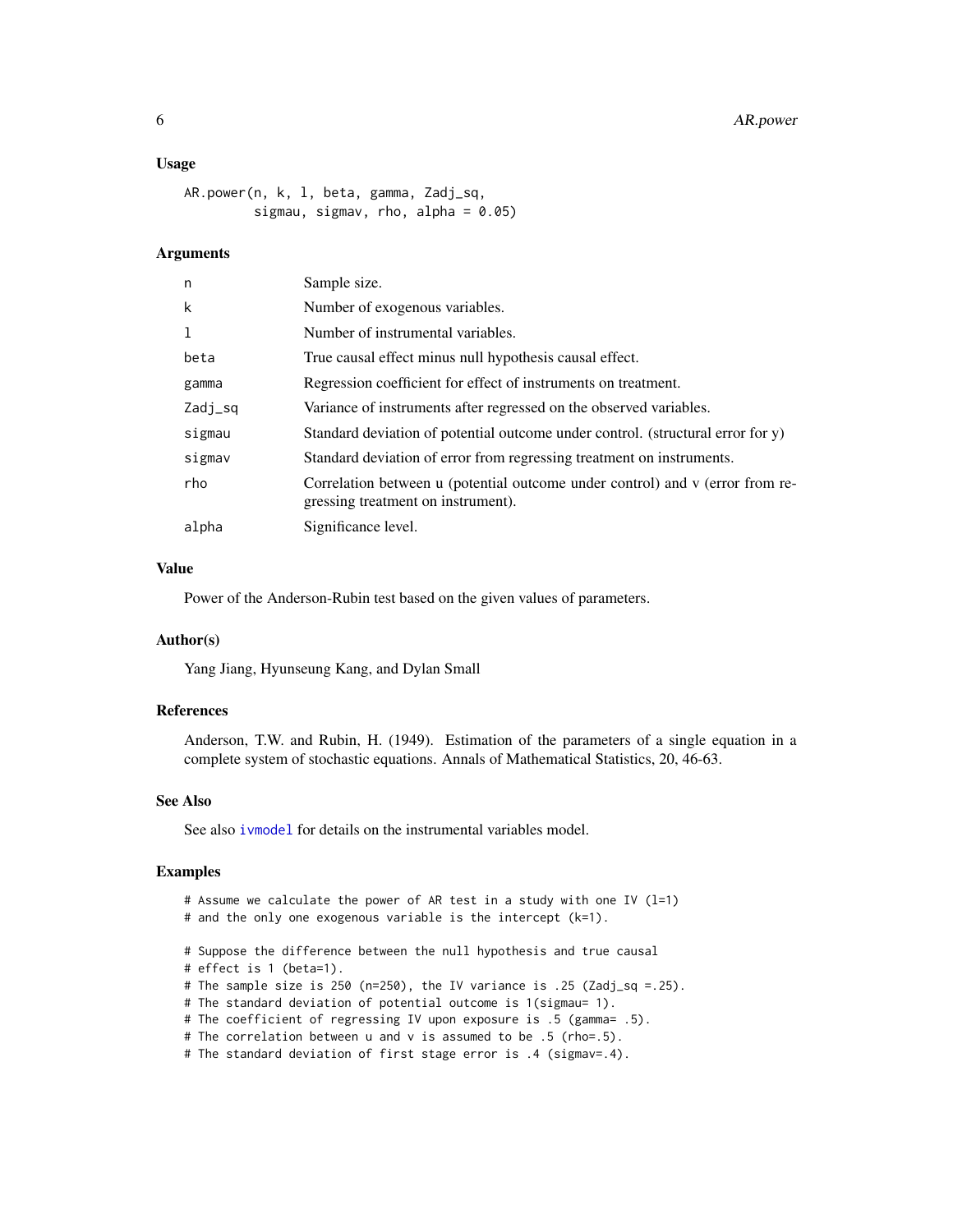#### <span id="page-6-0"></span>AR.size 7

```
# The significance level for the study is alpha = .05.
# power of Anderson-Rubin test:
AR.power(n=250, k=1, l=1, beta=1, gamma=.5, Zadj_sq=.25,
        sigmau=1, sigmav=.4, rho=.5, alpha = 0.05)
```
<span id="page-6-1"></span>

| AR.size |  |  |  |
|---------|--|--|--|
|         |  |  |  |
|         |  |  |  |

Sample Size Calculator for the Power of the Anderson-Rubin (1949) *Test*

#### Description

AR.size computes the minimum sample size required for achieving certain power of Anderson-Rubin (1949) test for giving value of parameters.

# Usage

AR.size(power, k, l, beta, gamma, Zadj\_sq, sigmau, sigmav, rho, alpha =  $0.05$ )

#### Arguments

| power   | The desired power over a constant.                                              |
|---------|---------------------------------------------------------------------------------|
| k       | Number of exogenous variables.                                                  |
| 1       | Number of instrumental variables.                                               |
| beta    | True causal effect minus null hypothesis causal effect.                         |
| gamma   | Regression coefficient for the effect of instrument on treatment.               |
| Zadj_sq | Variance of instruments after regressed on the observed variables.              |
| sigmau  | Standard deviation of potential outcome under control (structural error for y). |
| sigmav  | Standard deviation of error from regressing treatment on instruments            |
| rho     | Correlation between u (potential outcome under control) and v (error from re-   |
|         | gressing treatment on instrument).                                              |
| alpha   | Significance level.                                                             |

#### Value

Minimum sample size required for achieving certain power of Anderson-Rubin (1949) test.

#### Author(s)

Yang Jiang, Hyunseung Kang, and Dylan Small

#### References

Anderson, T.W. and Rubin, H. (1949), Estimation of the parameters of a single equation in a complete system of stochastic equations, Annals of Mathematical Statistics, 20, 46-63.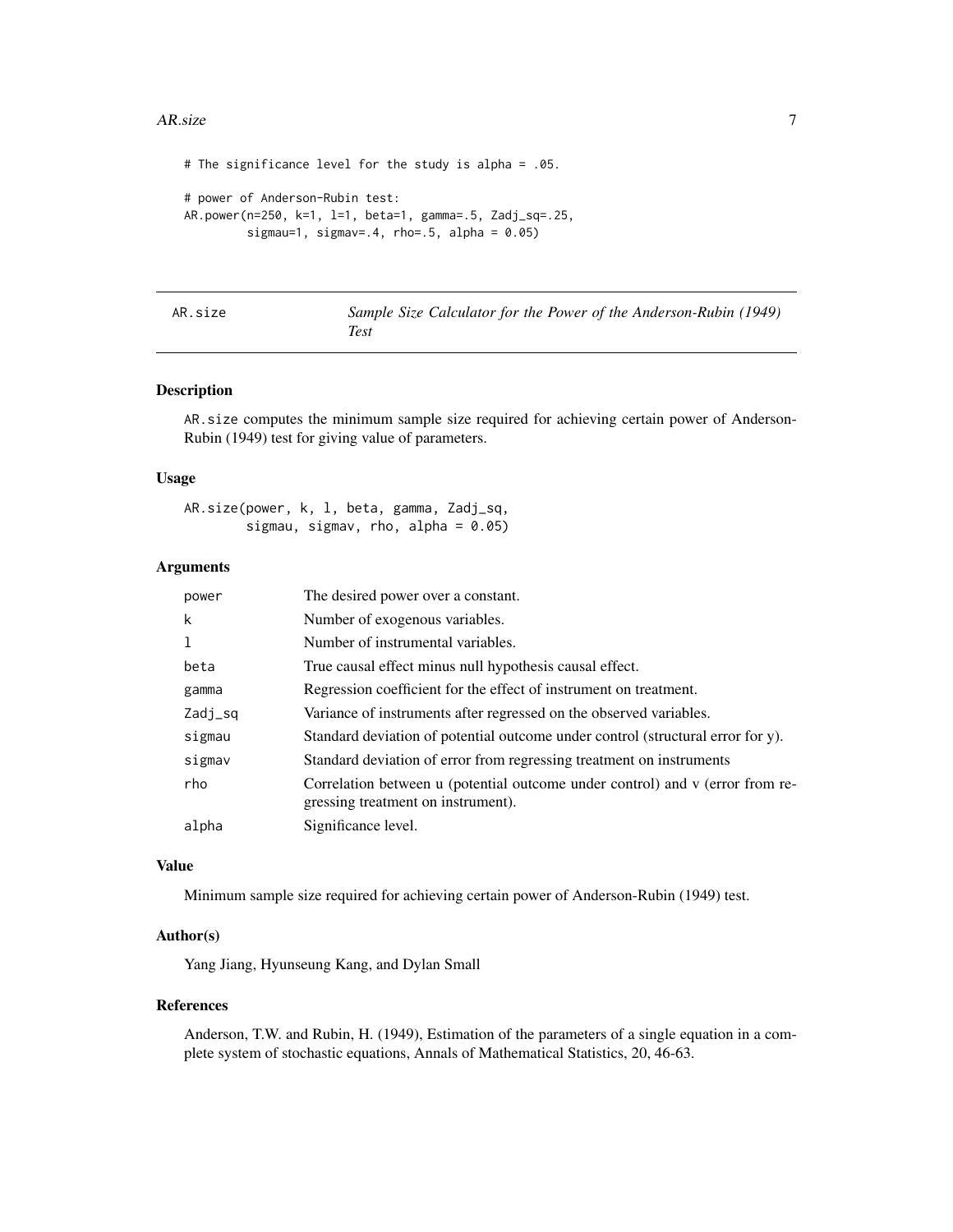# <span id="page-7-0"></span>See Also

See also [ivmodel](#page-31-1) for details on the instrumental variables model.

#### Examples

```
# Assume we performed an AR test in a study with one IV (l=1) and the
# only one exogenous variable is the intercept (k=1). We want to know
# the minimum sample size for this test to have an at least 0.8 power.
# Suppose the difference between the null hypothesis and true causal
# effect is 1 (beta=1).
# The IV variance is .25 (Zadj_sq =.25).
# The standard deviation of potential outcome is 1(sigmau= 1).
# The coefficient of regressing IV upon exposure is .5 (gamma= .5).
# The correlation between u and v is assumed to be .5 (rho=.5).
# The standard deviation of first stage error is .4 (sigmav=.4).
# The significance level for the study is alpha = .05.
# minimum sample size required for Anderson-Rubin test:
AR.size(power=0.8, k=1, l=1, beta=1, gamma=.5, Zadj_sq=.25,
        sigmau=1, sigmav=.4, rho=.5, alpha = 0.05)
```
<span id="page-7-1"></span>

AR.test *Anderson-Rubin (1949) Test*

#### Description

AR.test computes the Anderson-Rubin (1949) test for the ivmodel object as well as the associated confidence interval.

# Usage

AR.test(ivmodel, beta $0 = 0$ , alpha = 0.05)

# Arguments

| ivmodel | ivmodel object                                                                                       |
|---------|------------------------------------------------------------------------------------------------------|
| beta0   | Null value $\beta_0$ for testing null hypothesis $H_0$ : $\beta = \beta_0$ in ivmodel. Default is 0. |
| alpha   | The significance level for hypothesis testing. Default is 0.05.                                      |

# Value

AR.test returns a list containing the following components

| Fstat | The value of the test statistic for testing the null hypothesis $H_0$ : $\beta = \beta_0$ in<br>ivmodel |
|-------|---------------------------------------------------------------------------------------------------------|
| df    | degree of freedom for the test statistic                                                                |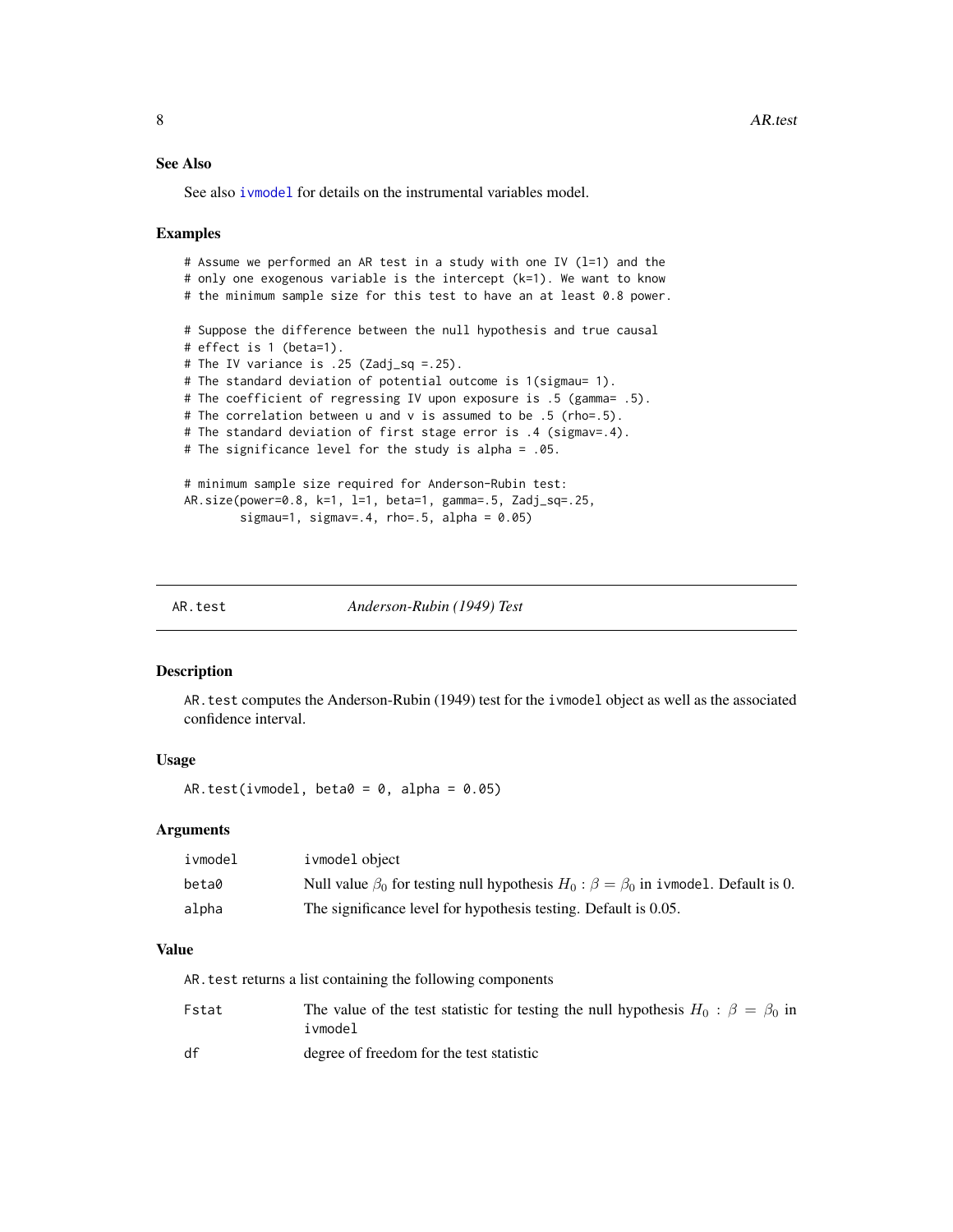# <span id="page-8-0"></span>ARsens.power 9

| p.value | The p value of the test under the null hypothesis $H_0$ : $\beta = \beta_0$ in i vmodel           |
|---------|---------------------------------------------------------------------------------------------------|
| сi      | A matrix of two columns, each row contains an interval associated with the<br>confidence interval |
| ci.info | A human-readable string describing the confidence interval                                        |

#### Author(s)

Yang Jiang, Hyunseung Kang, and Dylan Small

# References

Anderson, T.W. and Rubin, H. (1949), Estimation of the parameters of a single equation in a complete system of stochastic equations, Annals of Mathematical Statistics, 20, 46-63.

# See Also

See also [ivmodel](#page-31-1) for details on the instrumental variables model.

# Examples

```
data(card.data)
Y=card.data[,"lwage"]
D=card.data[,"educ"]
Z=card.data[,"nearc4"]
Xname=c("exper", "expersq", "black", "south", "smsa", "reg661",
        "reg662", "reg663", "reg664", "reg665", "reg666", "reg667",
"reg668", "smsa66")
X=card.data[,Xname]
foo = ivmodel(Y=Y,D=D,Z=Z,X=X)
AR.test(foo)
```
<span id="page-8-1"></span>ARsens.power *Power of the Anderson-Rubin (1949) Test with Sensitivity Analysis*

#### Description

ARsens.power computes the power of sensitivity analysis, which is based on an extension of Anderson-Rubin (1949) test and allows IV be possibly invalid within a certain range.

#### Usage

```
ARsens.power(n, k, beta, gamma, Zadj_sq, sigmau, sigmav, rho,
             alpha = 0.05, deltarange = deltarange, delta = NULL)
```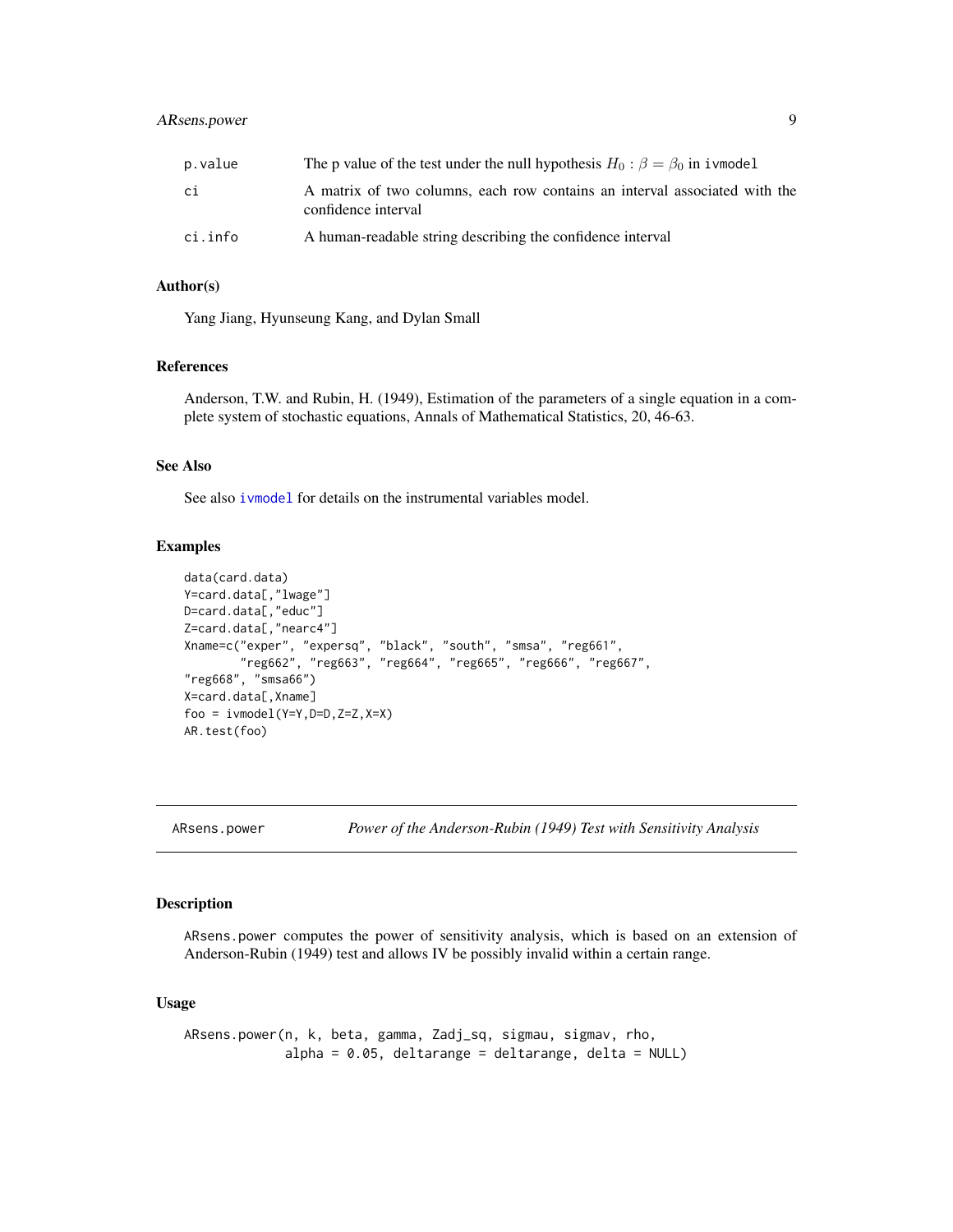#### Arguments

| n          | Sample size.                                                                                                                                               |
|------------|------------------------------------------------------------------------------------------------------------------------------------------------------------|
| k          | Number of exogenous variables.                                                                                                                             |
| beta       | True causal effect minus null hypothesis causal effect.                                                                                                    |
| gamma      | Regression coefficient for effect of instruments on treatment.                                                                                             |
| Zadj_sq    | Variance of instruments after regressed on the observed variables.                                                                                         |
| sigmau     | Standard deviation of potential outcome under control (structural error for y).                                                                            |
| sigmav     | Standard deviation of error from regressing treatment on instruments.                                                                                      |
| rho        | Correlation between u (potential outcome under control) and v (error from re-<br>gressing treatment on instrument).                                        |
| alpha      | Significance level.                                                                                                                                        |
| deltarange | Range of sensitivity allowance. A numeric vector of length 2.                                                                                              |
| delta      | True value of sensitivity parameter when calculating the power. Usually take<br>$delta = 0$ for the favorable situation or delta = NULL for unknown delta. |

#### Value

Power of sensitivity analysis for the proposed study, which extends the Anderson-Rubin (1949) test with possibly invalid IV. The power formula is derived in Jiang, Small and Zhang (2015).

#### Author(s)

Yang Jiang, Hyunseung Kang, and Dylan Small

#### References

Anderson, T.W. and Rubin, H. (1949), Estimation of the parameters of a single equation in a complete system of stochastic equations, Annals of Mathematical Statistics, 20, 46-63. Wang, X., Jiang, Y., Small, D. and Zhang, N (2017), Sensitivity analysis and power for instrumental variable studies, (under review of Biometrics).

# See Also

See also [ivmodel](#page-31-1) for details on the instrumental variables model.

```
# Assume we calculate the power of sensitivity analysis in a study with
# one IV (l=1) and the only exogenous variable is the intercept (k=1).
# Suppose the difference between the null hypothesis and true causal
# effect is 1 (beta=1).
# The sample size is 250 (n=250), the IV variance is .25 (Zadj_sq =.25).
# The standard deviation of potential outcome is 1(sigmau= 1).
# The coefficient of regressing IV upon exposure is .5 (gamma= .5).
# The correlation between u and v is assumed to be .5 (rho=.5).
# The standard deviation of first stage error is .4 (sigmav=.4).
```
<span id="page-9-0"></span>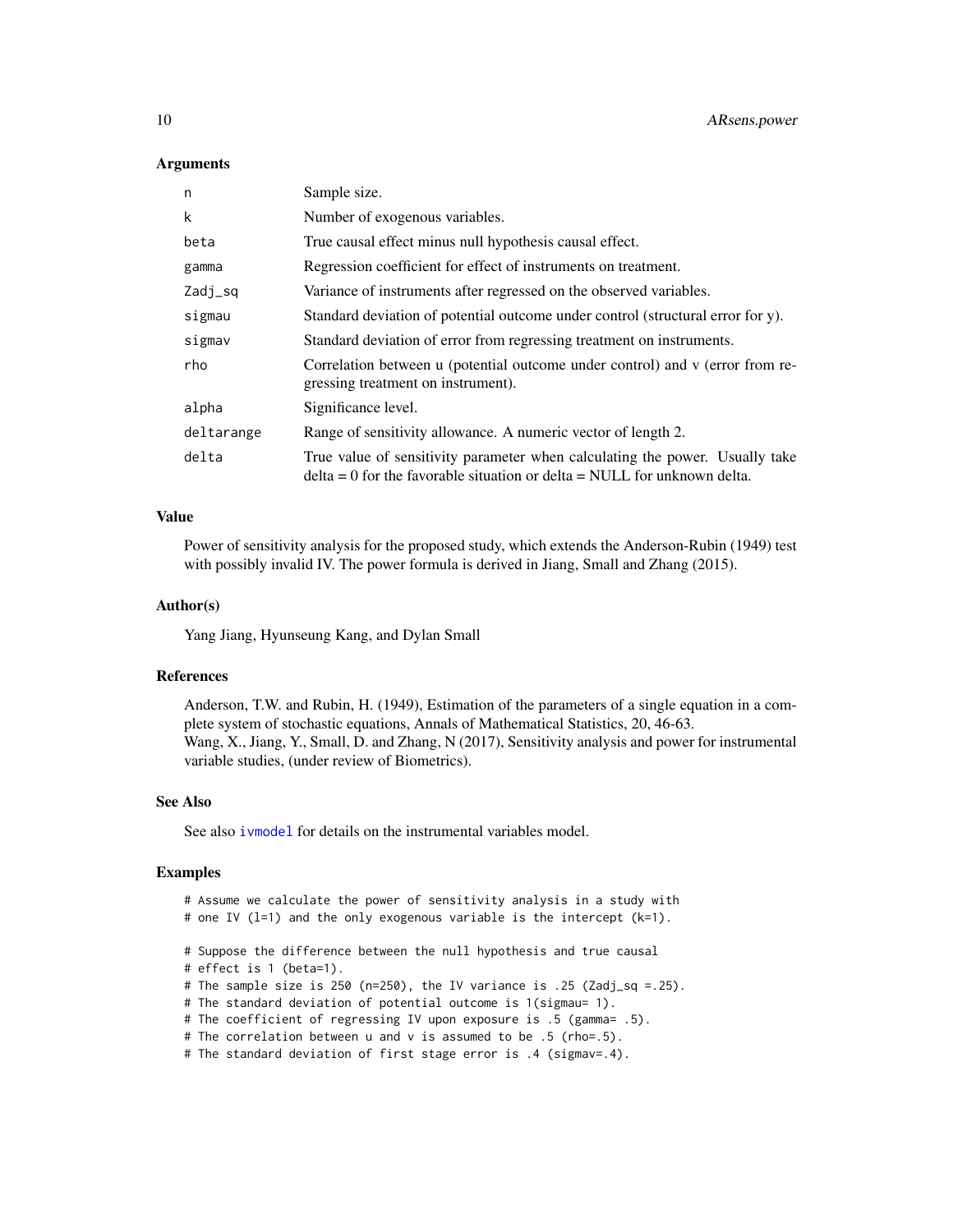#### <span id="page-10-0"></span>ARsens.size 11

```
# The significance level for the study is alpha = .05.
# power of sensitivity analysis under the favorable situation,
# assuming the range of sensitivity allowance is (-0.1, 0.1)
ARsens.power(n=250, k=1, beta=1, gamma=.5, Zadj_sq=.25, sigmau=1,
     signav = .4, rho=.5, alpha = 0.05, deltarange=c(-0.1, 0.1), delta=0)
# power of sensitivity analysis with unknown delta,
# assuming the range of sensitivity allowance is (-0.1, 0.1)
ARsens.power(n=250, k=1, beta=1, gamma=.5, Zadj_sq=.25, sigmau=1,
     sigmav=.4, rho=.5, alpha = 0.05, deltarange=c(-0.1, 0.1))
```
<span id="page-10-1"></span>ARsens.size *Sample Size Calculator for the Power of the Anderson-Rubin (1949) Test with Sensitivity Analysis*

# Description

ARsens.size computes the minimum sample size required for achieving certain power of sensitivity analysis, which is based on an extension of Anderson-Rubin (1949) test and allows IV be possibly invalid within a certain range.

#### Usage

ARsens.size(power, k, beta, gamma, Zadj\_sq, sigmau, sigmav, rho,  $alpha = 0.05$ , deltarange = deltarange, delta = NULL)

#### Arguments

| power      | The desired power over a constant.                                                                                                                       |  |
|------------|----------------------------------------------------------------------------------------------------------------------------------------------------------|--|
| k          | Number of exogenous variables. $=$                                                                                                                       |  |
| beta       | True causal effect minus null hypothesis causal effect.                                                                                                  |  |
| gamma      | Regression coefficient for effect of instruments on treatment.                                                                                           |  |
| Zadj_sq    | Variance of instruments after regressed on the observed covariates.                                                                                      |  |
| sigmau     | Standard deviation of potential outcome under control (structural error for y).                                                                          |  |
| sigmav     | Standard deviation of error from regressing treatment on instruments.                                                                                    |  |
| rho        | Correlation between u (potential outcome under control) and v (error from re-<br>gressing treatment on instruments).                                     |  |
| alpha      | Significance level.                                                                                                                                      |  |
| deltarange | Range of sensitivity allowance. A numeric vector of length 2.                                                                                            |  |
| delta      | True value of sensitivity parameter when calculating power. Usually take delta<br>$= 0$ for the favorable situation or delta $=$ NULL for unknown delta. |  |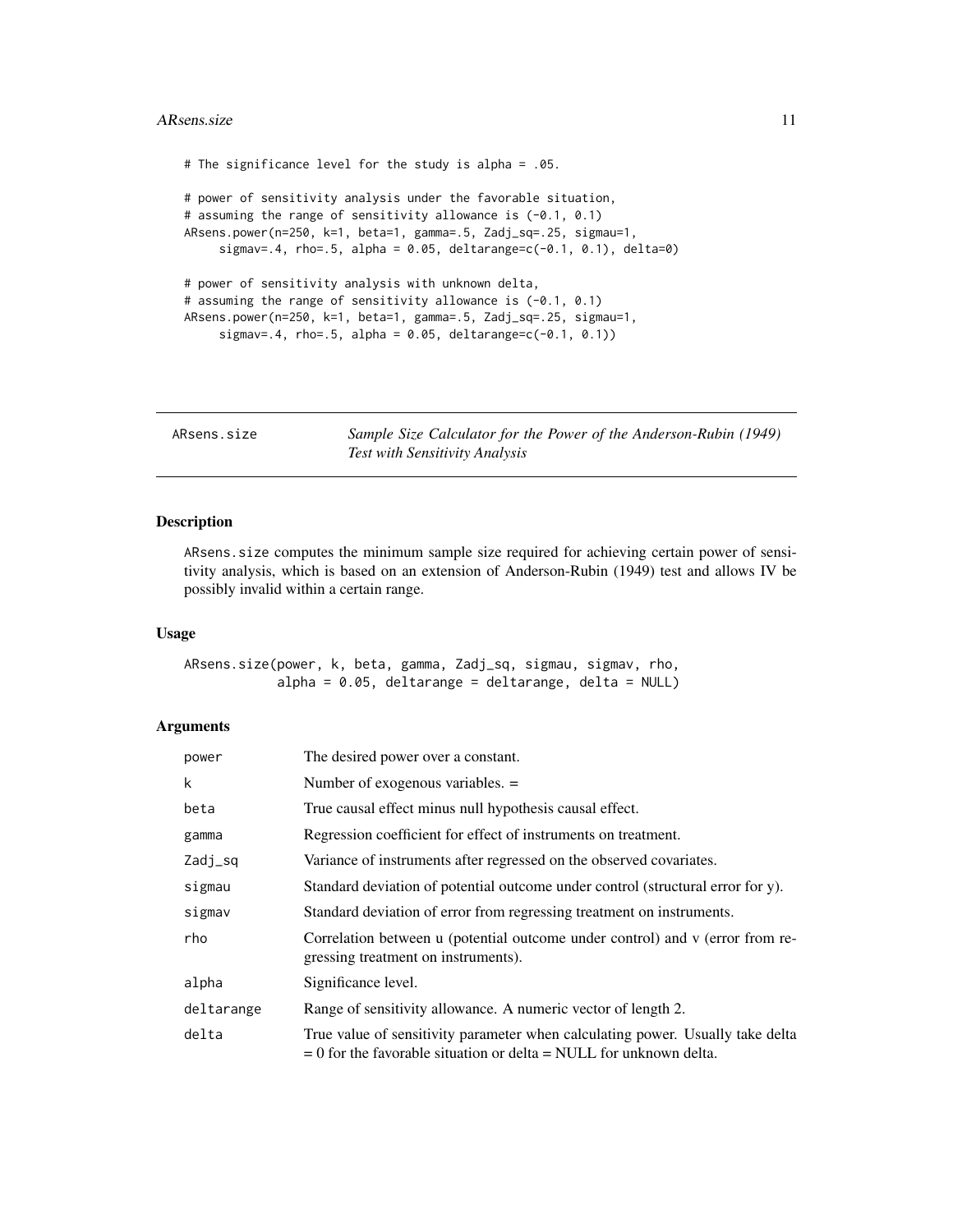Minimum sample size required for achieving certain power of sensitivity analysis for the proposed study, which extends the Anderson-Rubin (1949) test with possibly invalid IV. The power formula is derived in Jiang, Small and Zhang (2015).

#### Author(s)

Yang Jiang, Hyunseung Kang, and Dylan Small

# References

Anderson, T.W. and Rubin, H. (1949), Estimation of the parameters of a single equation in a complete system of stochastic equations, Annals of Mathematical Statistics, 20, 46-63. Wang, X., Jiang, Y., Small, D. and Zhang, N (2017), Sensitivity analysis and power for instrumental variable studies, (under review of Biometrics).

# See Also

See also [ivmodel](#page-31-1) for details on the instrumental variables model.

```
# Assume we performed a sensitivity analysis in a study with one
# IV (l=1) and the only exogenous variable is the intercept (k=1).
# We want to calculate the minimum sample size needed for this
# sensitivity analysis to have an at least 0.8 power.
# Suppose the difference between the null hypothesis and true causal
# effect is 1 (beta=1).
# The IV variance is .25 (Zadj_sq =.25).
# The standard deviation of potential outcome is 1(sigmau= 1).
# The coefficient of regressing IV upon exposure is .5 (gamma= .5).
# The correlation between u and v is assumed to be .5 (rho=.5).
# The standard deviation of first stage error is .4 (sigmav=.4).
# The significance level for the study is alpha = .05.
# minimum sample size for sensitivity analysis under the favorable
# situation, assuming the range of sensitivity allowance is (-0.1, 0.1)
ARsens.size(power=0.8, k=1, beta=1, gamma=.5, Zadj_sq=.25, sigmau=1,
    signav = .4, rho=.5, alpha = 0.05, deltarange=c(-0.1, 0.1), delta=0)
# minimum sample size for sensitivity analysis with unknown delta,
# assuming the range of sensitivity allowance is (-0.1, 0.1)
ARsens.size(power=0.8, k=1, beta=1, gamma=.5, Zadj_sq=.25, sigmau=1,
    signav = .4, rho = .5, alpha = 0.05, delarange = c(-0.1, 0.1)
```
<span id="page-11-0"></span>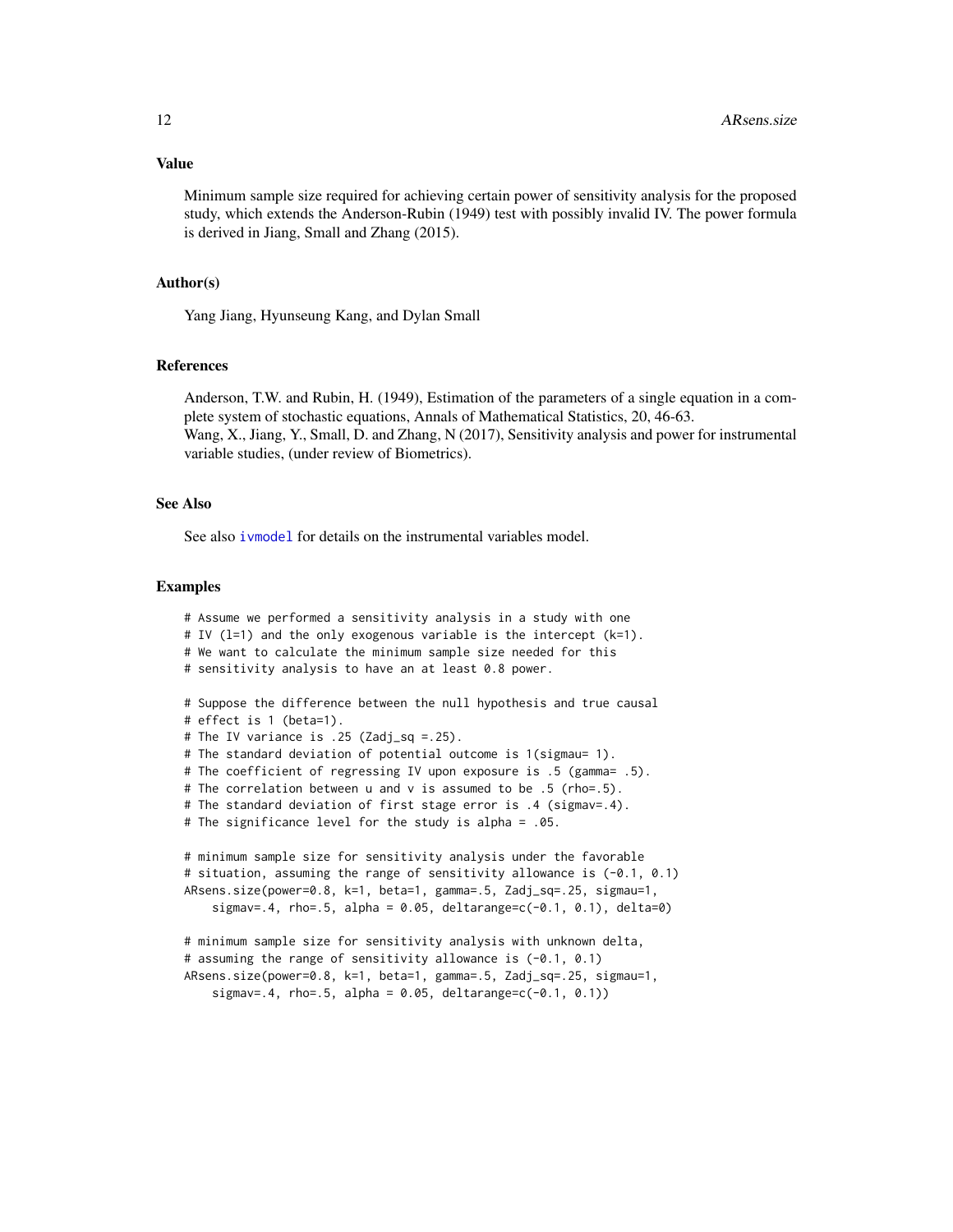#### <span id="page-12-1"></span><span id="page-12-0"></span>Description

ARsens.test computes sensitivity analysis with possibly invalid instruments, which is an extension of the Anderson-Rubin (1949) test. The formula for sensitivity analysis is derived in Jiang, Small and Zhang (2015).

# Usage

```
ARsens.test(ivmodel, beta0 = 0, alpha = 0.05, deltarange = NULL)
```
# Arguments

| ivmodel    | ivmodel object.                                                                       |
|------------|---------------------------------------------------------------------------------------|
| beta0      | Null value $\beta_0$ for testing null hypothesis $H_0$ : $\beta = \beta_0$ in ivmodel |
| alpha      | The significance level for hypothesis testing. Default is 0.05.                       |
| deltarange | Range of sensitivity allowance. A numeric vector of length 2.                         |

# Value

ARsens. test returns a list containing the following components

| ncFstat    | The value of the test statistic for testing the null hypothesis $H_0$ : $\beta = \beta_0$ in<br>ivmodel |
|------------|---------------------------------------------------------------------------------------------------------|
| df         | degree of freedom for the test statistic                                                                |
| ncp        | non-central parameter for the test statistic                                                            |
| p.value    | The p value of the test under the null hypothesis $H_0$ : $\beta = \beta_0$ in ivmodel                  |
| ci         | A matrix of two columns, each row contains an interval associated with the<br>confidence interval       |
| ci.info    | A human-readable string describing the confidence interval                                              |
| deltarange | The inputted range of sensitivity allowance.                                                            |

#### Author(s)

Yang Jiang, Hyunseung Kang, and Dylan Small

#### References

Anderson, T.W. and Rubin, H. (1949), Estimation of the parameters of a single equation in a complete system of stochastic equations, Annals of Mathematical Statistics, 20, 46-63. Wang, X., Jiang, Y., Small, D. and Zhang, N. (2017), Sensitivity analysis and power for instrumental variable studies, (under review of Biometrics).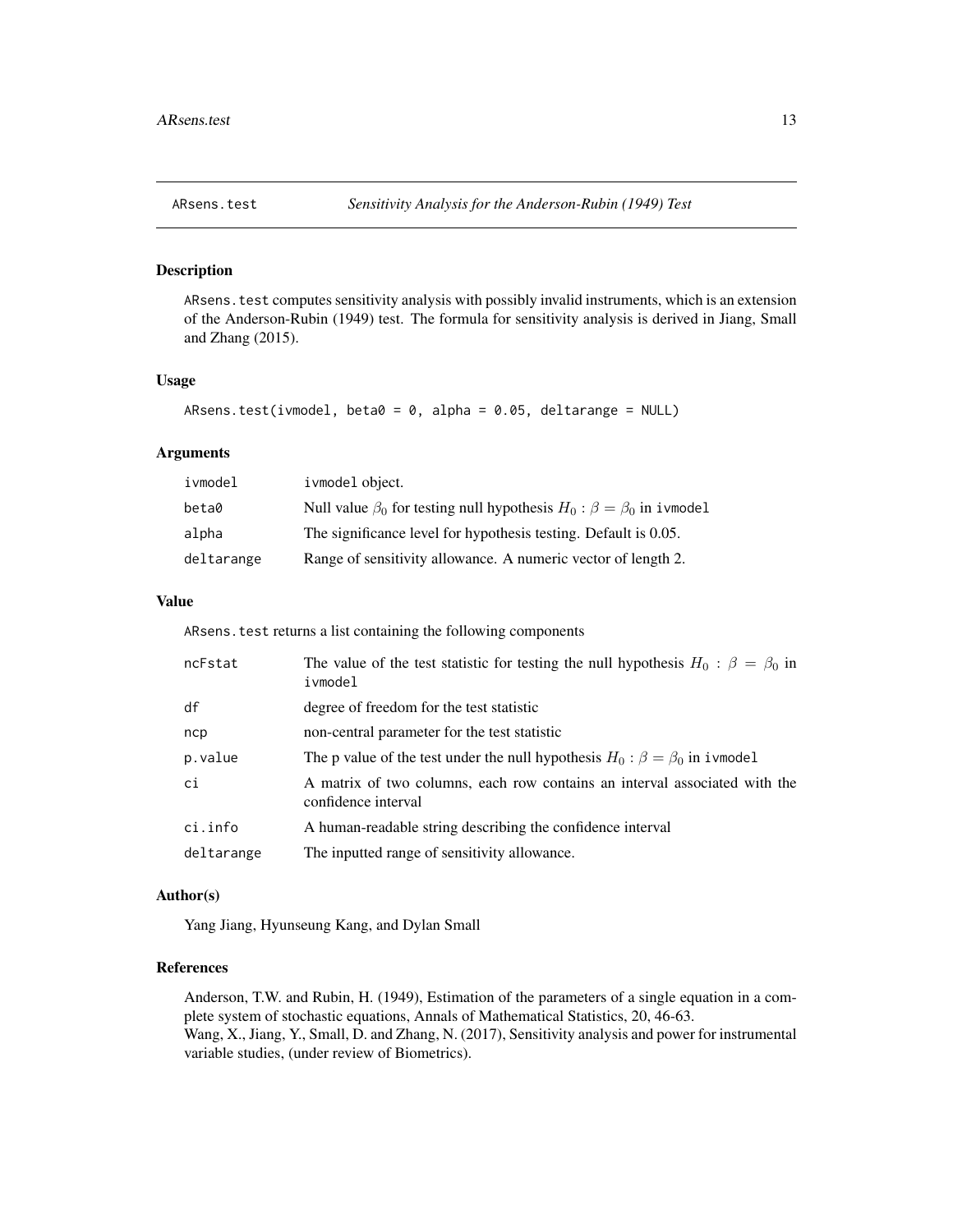# See Also

See also [ivmodel](#page-31-1) for details on the instrumental variables model.

#### Examples

```
data(card.data)
Y=card.data[,"lwage"]
D=card.data[,"educ"]
Z=card.data[,"nearc4"]
Xname=c("exper", "expersq", "black", "south", "smsa", "reg661",
        "reg662", "reg663", "reg664", "reg665", "reg666", "reg667",
"reg668", "smsa66")
X=card.data[,Xname]
foo = ivmodel(Y=Y,D=D,Z=Z,X=X)
ARsens.test(foo, deltarange=c(-0.03, 0.03))
```
balanceLovePlot *Create Love plot of standardized covariate mean differences*

# Description

balanceLovePlot creates a Love plot of the standardized covariate mean differences across the treatment and the instrument. Can also display the permutation quantiles for these quantities. This function is used to create Figure 3a in Branson and Keele (2020).

#### Usage

```
balanceLovePlot(X, D, Z, permQuantiles = FALSE, alpha = 0.05, perms = 1000)
```
#### Arguments

| $\mathsf{X}$  | Covariate matrix (with units as rows and covariates as columns).                                                                                            |
|---------------|-------------------------------------------------------------------------------------------------------------------------------------------------------------|
| D             | Indicator vector for a binary treatment (must contain 1 or 0 for each unit).                                                                                |
| Z             | Indicator vector for a binary instrument (must contain 1 or 0 for each unit).                                                                               |
| permQuantiles | If TRUE, displays the permutation quantiles for the standardized covariate mean<br>differences.                                                             |
| alpha         | The significance level used for the permutation quantiles. For example, if alpha<br>$= 0.05$ , then the 2.5% and 97.5% permutation quantiles are displayed. |
| perms         | Number of permutations used to approximate the permutation quantiles.                                                                                       |

# Value

Plot of the standardized covariate mean differences across the treatment and the instrument.

#### Author(s)

Zach Branson and Luke Keele

<span id="page-13-0"></span>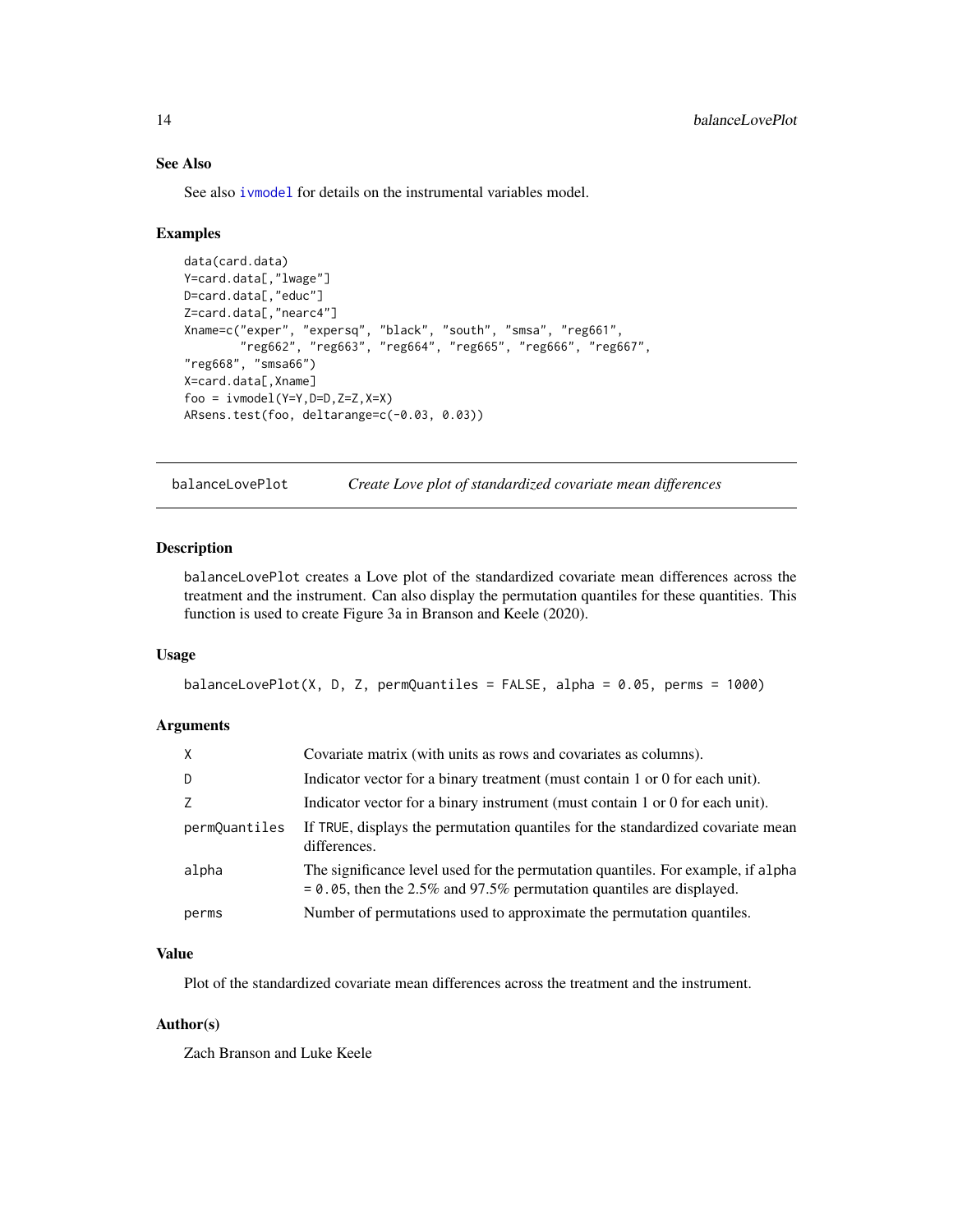#### <span id="page-14-0"></span>biasLovePlot 15

# References

Branson, Z. and Keele, L. (2020). Evaluating a Key Instrumental Variable Assumption Using Randomization Tests. American Journal of Epidemiology. To appear.

#### Examples

```
#load the data
data(icu.data)
#the covariate matrix is
X = as_matrix(subset(icu.data, select = -c(open_bin, icu_bed)))#the treatment
D = icu.data$icu_bed
#the instrument
Z = icu.data$open_bin
#make the Love plot with permutation quantiles
## Not run: balanceLovePlot(X = X, D = D, Z = Z, permQuantiles = TRUE, perms = 500)
```
biasLovePlot *Create Love plot of treatment bias and instrument bias*

#### Description

biasLovePlot creates a Love plot of the bias across the treatment and the instrument. Can also display the permutation quantiles for these quantities. Note that the bias is different for the treatment than for the instrument, as discussed in Equation (3) of Branson and Keele (2020). This function is used to create Figure 3b in Branson and Keele (2020).

#### Usage

```
biasLovePlot(X, D, Z, permQuantiles = FALSE, alpha = 0.05, perms = 1000)
```
#### Arguments

| $\mathsf{X}$  | Covariate matrix (with units as rows and covariates as columns).                                                                                            |
|---------------|-------------------------------------------------------------------------------------------------------------------------------------------------------------|
| D             | Indicator vector for a binary treatment (must contain 1 or 0 for each unit).                                                                                |
|               | Indicator vector for a binary instrument (must contain 1 or 0 for each unit).                                                                               |
| permQuantiles | If TRUE, displays the permutation quantiles for the biases.                                                                                                 |
| alpha         | The significance level used for the permutation quantiles. For example, if alpha<br>$= 0.05$ , then the 2.5% and 97.5% permutation quantiles are displayed. |
| perms         | Number of permutations used to approximate the permutation quantiles.                                                                                       |

#### Value

Plot of the bias across the treatment and the instrument.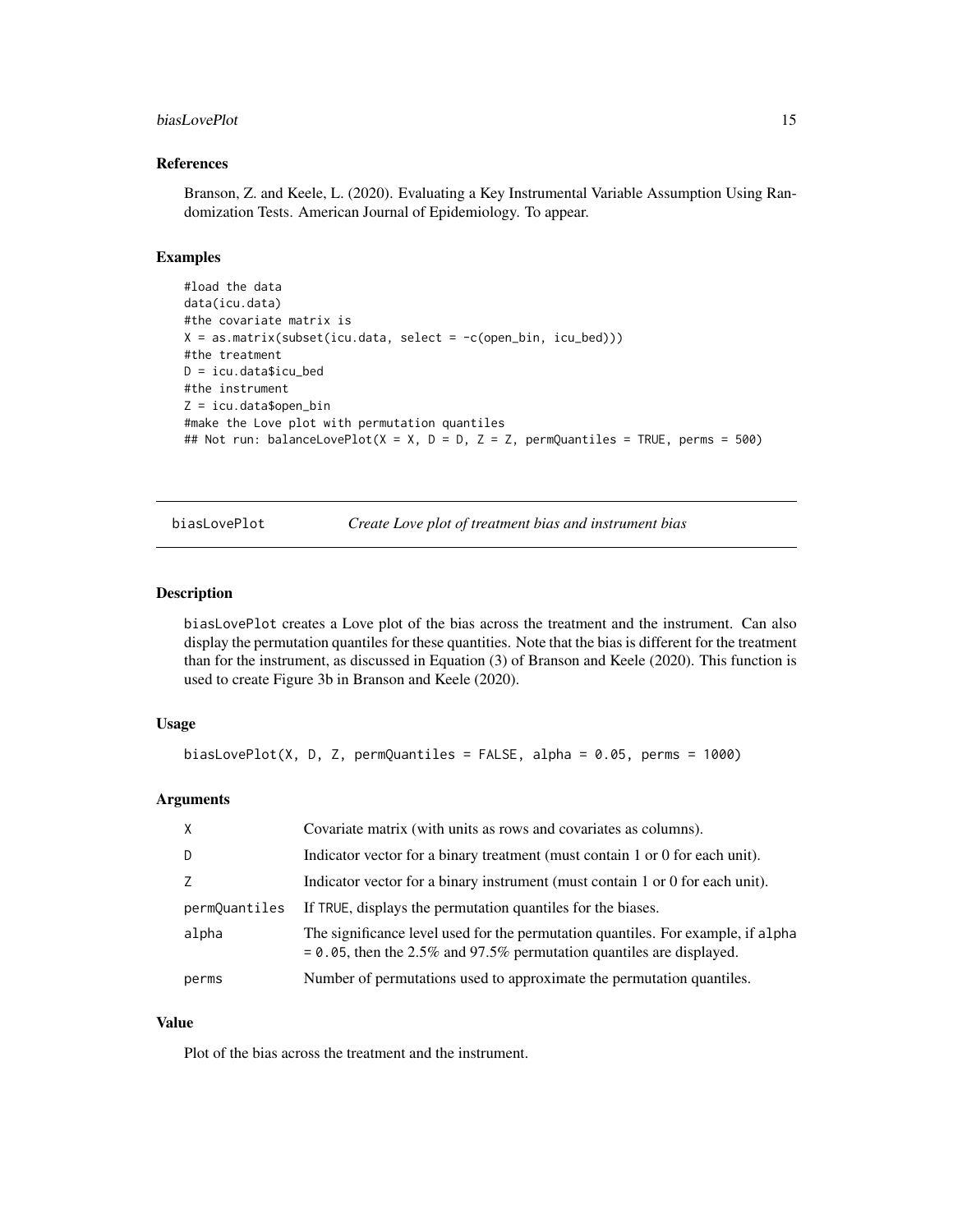# <span id="page-15-0"></span>Author(s)

Zach Branson and Luke Keele

#### References

Branson, Z. and Keele, L. (2020). Evaluating a Key Instrumental Variable Assumption Using Randomization Tests. American Journal of Epidemiology. To appear.

# Examples

```
#load the data
data(icu.data)
#the covariate matrix is
X = as_matrix(subset(icu.data, select = -c(open_bin, icu_bed)))#the treatment
D = icu.data$icu_bed
#the instrument
Z = icu.data$open_bin
#make the Love plot with permutation quantiles
## Not run: biasLovePlot(X = X, D = D, Z = Z, permQuantiles = TRUE, perms = 500)
```
card.data *Card (1995) Data*

#### Description

Data from the National Longitudinal Survey of Young Men (NLSYM) that was used by Card (1995).

#### Usage

data(card.data)

# Format

A data frame with 3010 observations on the following 35 variables.

id subject id

nearc2 indicator for whether a subject grew up near a two-year college

nearc4 indicator for whether a subject grew up near a four-year college

educ subject's years of education

age subject's age at the time of the survey in 1976

fatheduc subject's father's years of education

motheduc subject's mother's years of education

weight sampling weight

momdad14 indicator for whether subject lived with both mother and father at age 14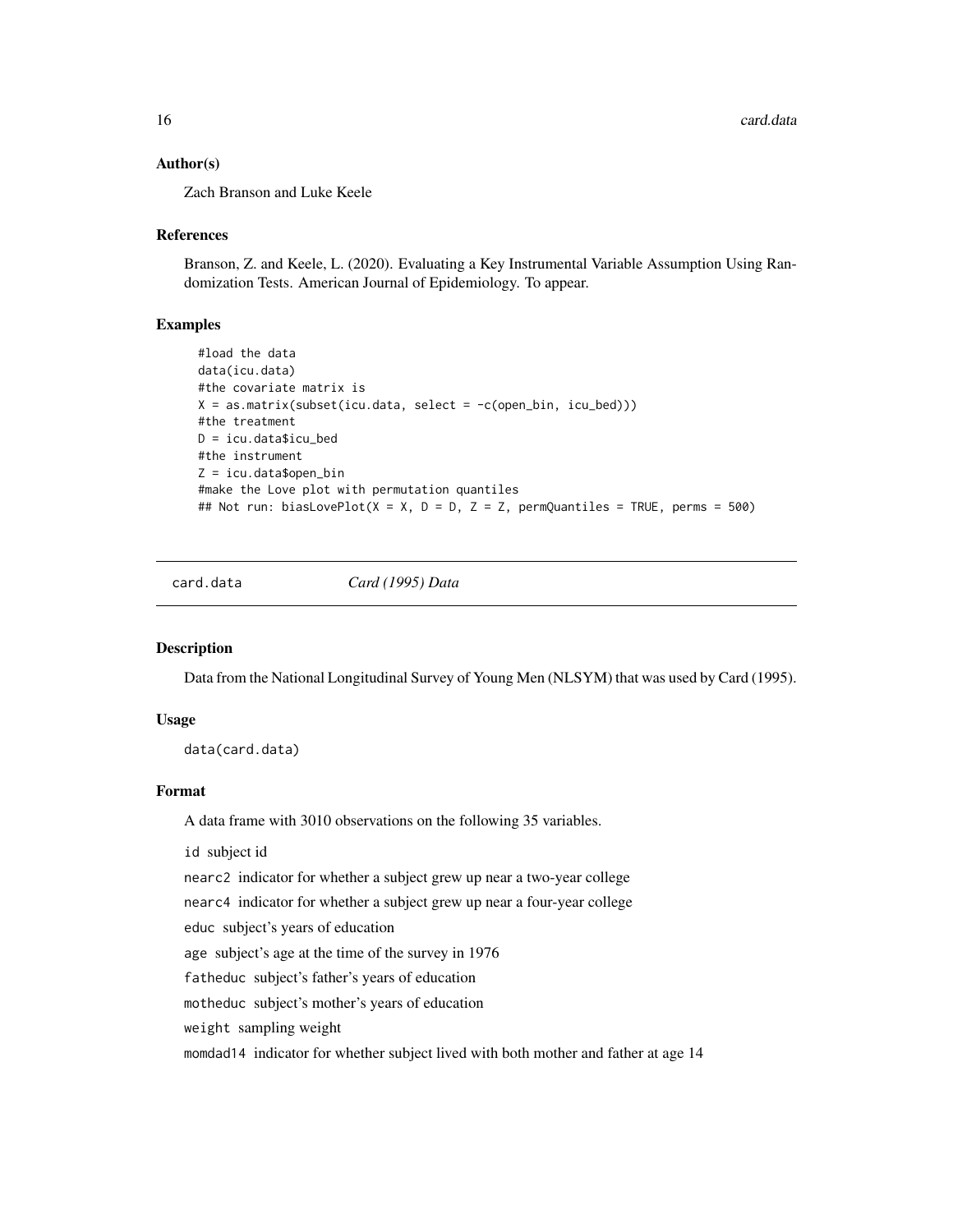sinmom14 indicator for whether subject lived with single mom at age 14 step14 indicator for whehter subject lived with step-parent at age 14 reg661 indicator for whether subject lived in region 1 (New England) in 1966 reg662 indicator for whether subject lived in region 2 (Middle Atlantic) in 1966 reg663 indicator for whether subject lived in region 3 (East North Central) in 1966 reg664 indicator for whether subject lived in region 4 (West North Central) in 1966 reg665 indicator for whether subject lived in region 5 (South Atlantic) in 1966 reg666 indicator for whether subject lived in region 6 (East South Central) in 1966 reg667 indicator for whether subject lived in region 7 (West South Central) in 1966 reg668 indicator for whether subject lived in region 8 (Mountain) in 1966 reg669 indicator for whether subject lived in region 9 (Pacific) in 1966 south66 indicator for whether subject lived in South in 1966 black indicator for whether subject's race is black smsa indicator for whether subject lived in SMSA in 1976 south indicator for whether subject lived in the South in 1976 smsa66 indicator for whether subject lived in SMSA in 1966 wage subject's wage in cents per hour in 1976 enroll indicator for whether subject is enrolled in college in 1976 KWW subject's score on the Knowledge of the World of Work (KWW) test in 1966 IQ IQ-type test score collected from the high school of the subject. married indicator for whether the subject was married in 1976. libcrd14 indicator for whether subject had library card at age 14. exper subject's years of labor force experience in 1976 lwage subject's log wage in 1976 expersq square of subject's years of labor force experience in 1976 region region in which subject lived in 1976

#### Source

Card, D. Using Geographic Variation in College Proximity to Estimate the Return to Schooling. In Aspects of Labor Market Behavior: Essays in Honor of John Vanderkamp, eds. L.N. Christophides, E.K. Grant and R. Swidinsky. 201-222. National Longitudinal Survey of Young Men: https://www.nlsinfo.org/investigator/pages/login.jsp

# Examples

data(card.data)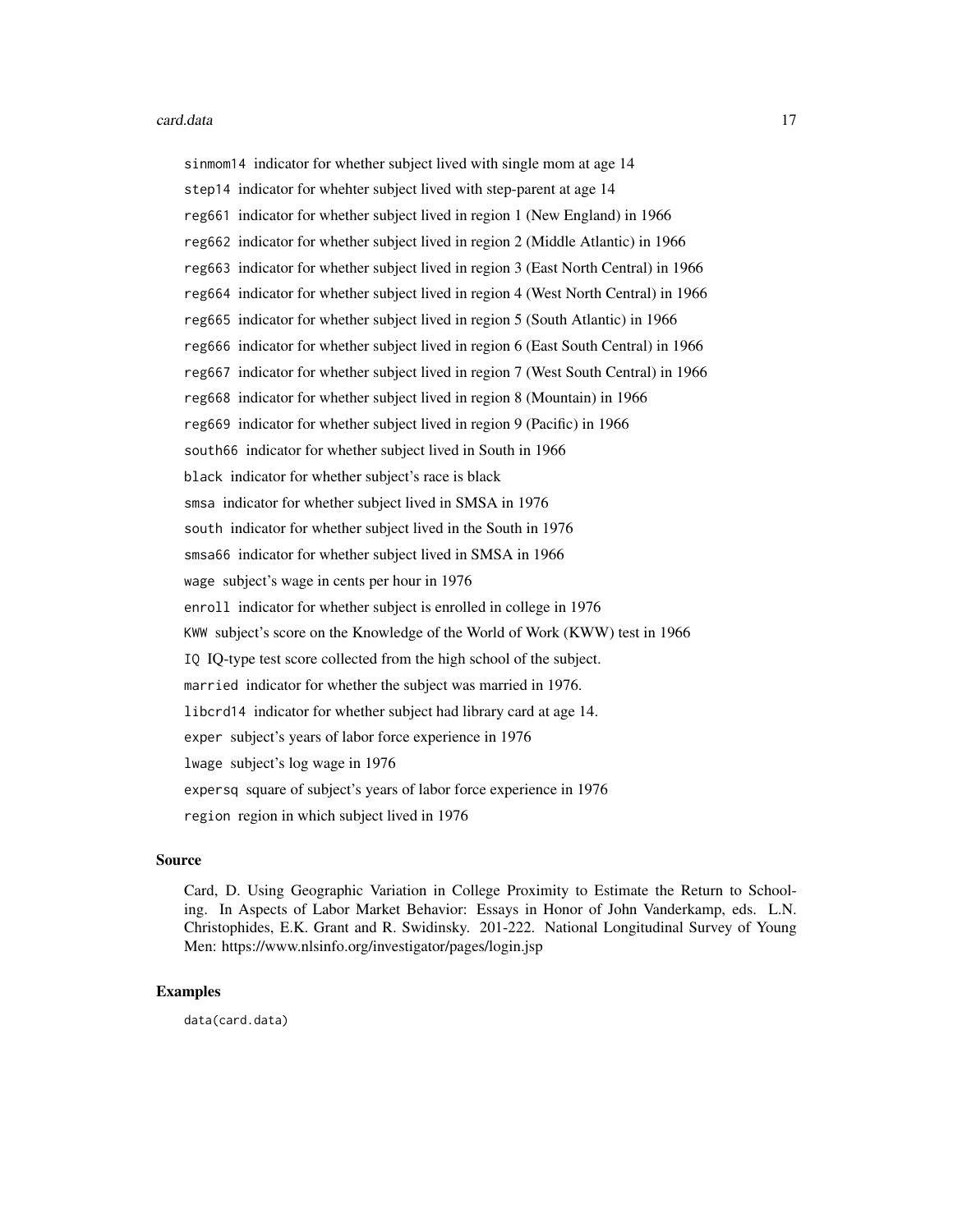#### <span id="page-17-1"></span><span id="page-17-0"></span>Description

CLR computes the conditional likelihood ratio test (Moreira, 2003) for the ivmodel object as well as the associated confidence interval.

#### Usage

 $CLR(ivmodel, beta0 = 0, alpha = 0.05)$ 

#### **Arguments**

| ivmodel | ivmodel object                                                                                      |
|---------|-----------------------------------------------------------------------------------------------------|
| beta0   | Null value $\beta_0$ for testing null hypothesis $H_0$ : $\beta = \beta_0$ in ivmodel. Default is 0 |
| alpha   | The significance level for hypothesis testing. Default is 0.05                                      |

#### Details

CLR.test computes the conditional likelihood ratio test for the instrumental variables model in ivmodel object, specifically for the parameter  $\beta$ . It also computes the  $1 - \alpha$  confidence interval associated with it by inverting the test. The test is fully robust to weak instruments (Moreira 2003). We use the approximation suggested in Andrews et al. (2006) to evaluate the p value and the confidence interval.

# Value

CLR returns a list containing the following components

| test.stat | The value of the test statistic for testing the null hypothesis $H_0$ : $\beta = \beta_0$ in<br>ivmodel |
|-----------|---------------------------------------------------------------------------------------------------------|
| p.value   | The p value of the test under the null hypothesis $H_0$ : $\beta = \beta_0$ in i vmodel                 |
| ci        | A matrix of two columns, each row contains an interval associated with the<br>confidence interval       |
| ci.info   | A human-readable string describing the confidence interval                                              |

#### Author(s)

Yang Jiang, Hyunseung Kang, and Dylan Small

#### References

Andrews, D. W. K., Moreira, M. J., and Stock, J. H. (2006). Optimal two-side invariant similar tests for instrumental variables regression. *Econometrica* 74, 715-752. Moreira, M. J. (2003). A conditional likelihood ratio test for structural models. *Econometrica* 71, 1027-1048.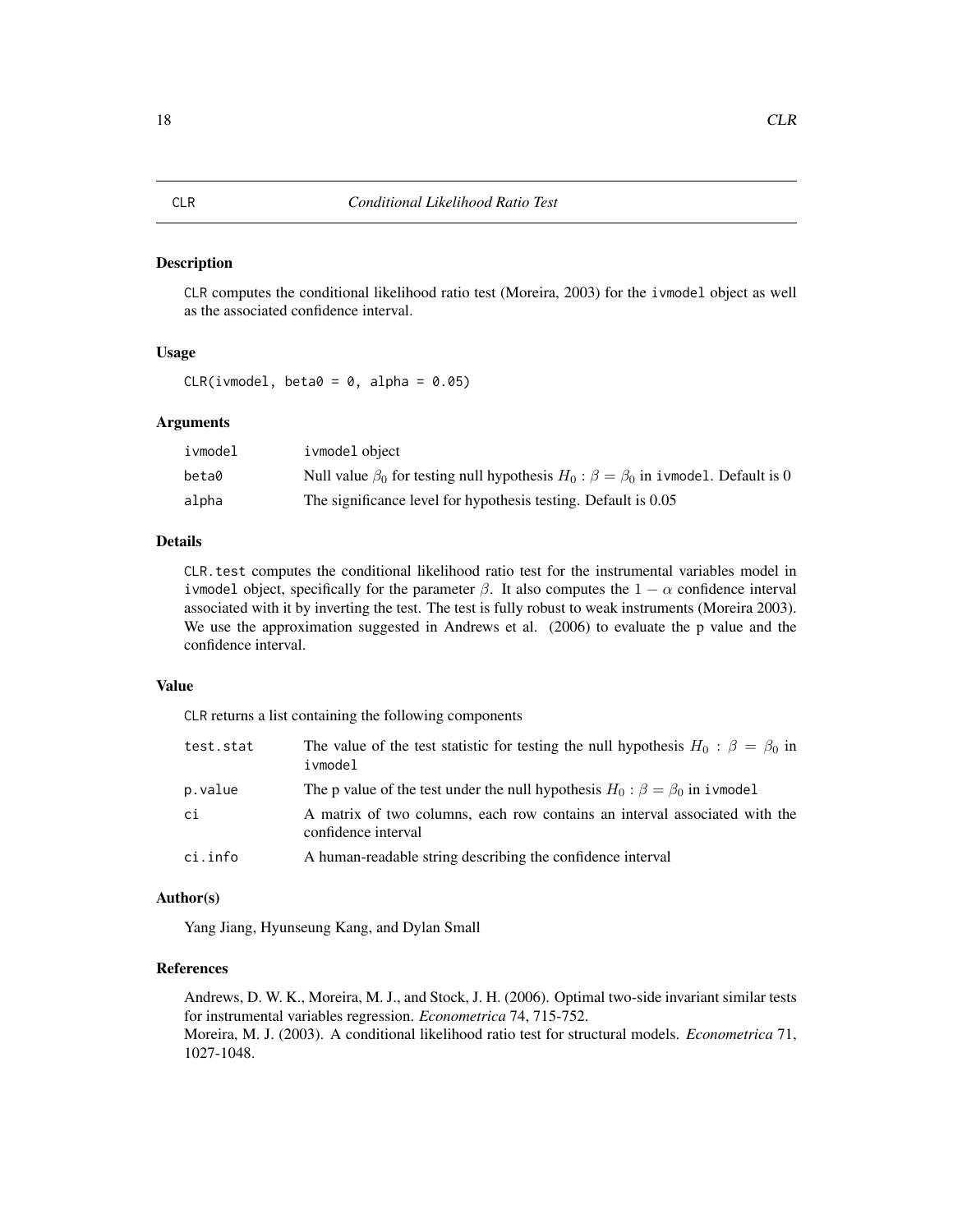#### <span id="page-18-0"></span>coef.ivmodel 19

# See Also

See also [ivmodel](#page-31-1) for details on the instrumental variables model.

# Examples

```
data(card.data)
Y=card.data[,"lwage"]
D=card.data[,"educ"]
Z=card.data[,c("nearc4","nearc2")]
Xname=c("exper", "expersq", "black", "south", "smsa", "reg661",
        "reg662", "reg663", "reg664", "reg665", "reg666", "reg667",
"reg668", "smsa66")
X=card.data[,Xname]
card.model2IV = ivmodel(Y=Y,D=D,Z=Z,X=X)
CLR(card.model2IV,alpha=0.01)
```
<span id="page-18-1"></span>coef.ivmodel *Coefficients of the Fitted Model in the* ivmodel *Object*

#### Description

This coef methods returns the point estimation, standard error, test statistic and p value for all specified k-Class estimation from an ivmodel object.

#### Usage

## S3 method for class 'ivmodel' coef(object,...)

#### Arguments

| object   | ivmodel object.               |
|----------|-------------------------------|
| $\cdots$ | Additional arguments to coef. |

# Value

A matrix summarizes all the k-Class estimations.

#### Author(s)

Yang Jiang, Hyunseung Kang, and Dylan Small

# See Also

See also [ivmodel](#page-31-1) for details on the instrumental variables model.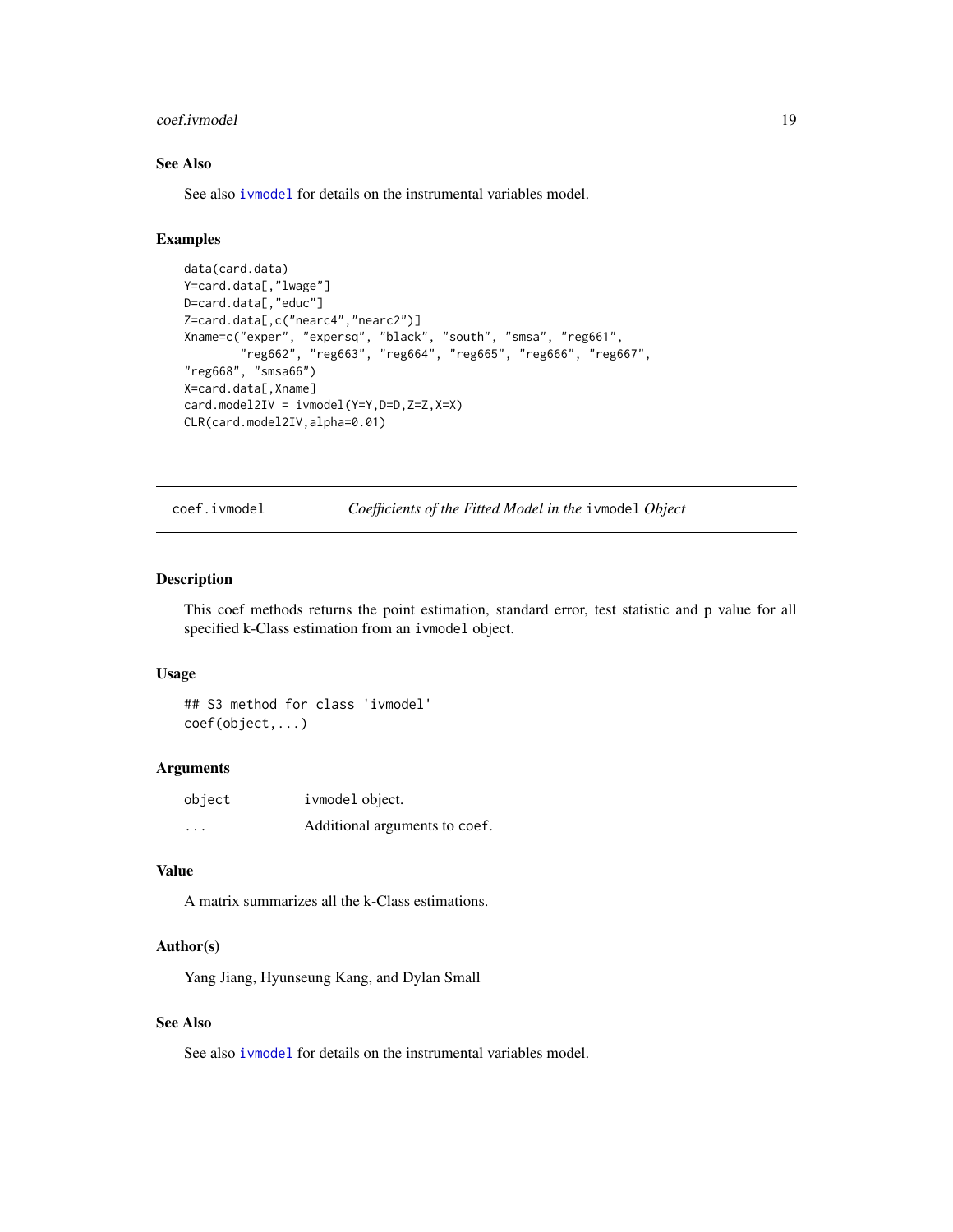# Examples

```
data(card.data)
Y=card.data[,"lwage"]
D=card.data[,"educ"]
Z=card.data[,"nearc4"]
Xname=c("exper", "expersq", "black", "south", "smsa", "reg661",
        "reg662", "reg663", "reg664", "reg665", "reg666", "reg667",
"reg668", "smsa66")
X=card.data[,Xname]
foo = ivmodel(Y=Y,D=D,Z=Z,X=X)
coef(foo)
```
<span id="page-19-1"></span>coefOther *Exogenous Coefficients of the Fitted Model in the* ivmodel *Object*

# Description

This coefOther returns the point estimates, standard errors, test statistics and p values for the exogenous covariates associated with the outcome. It returns a list of matrices where each matrix is one of the k-Class estimates from an ivmodel object.

#### Usage

```
coefOther(ivmodel)
```
#### Arguments

ivmodel ivmodel object.

# Value

A list of matrices swhere each matrix summarizes the estimated coefficients from one of hte k-Class estimates.

#### Author(s)

Hyunseung Kang

# See Also

See also [ivmodel](#page-31-1) for details on the instrumental variables model.

<span id="page-19-0"></span>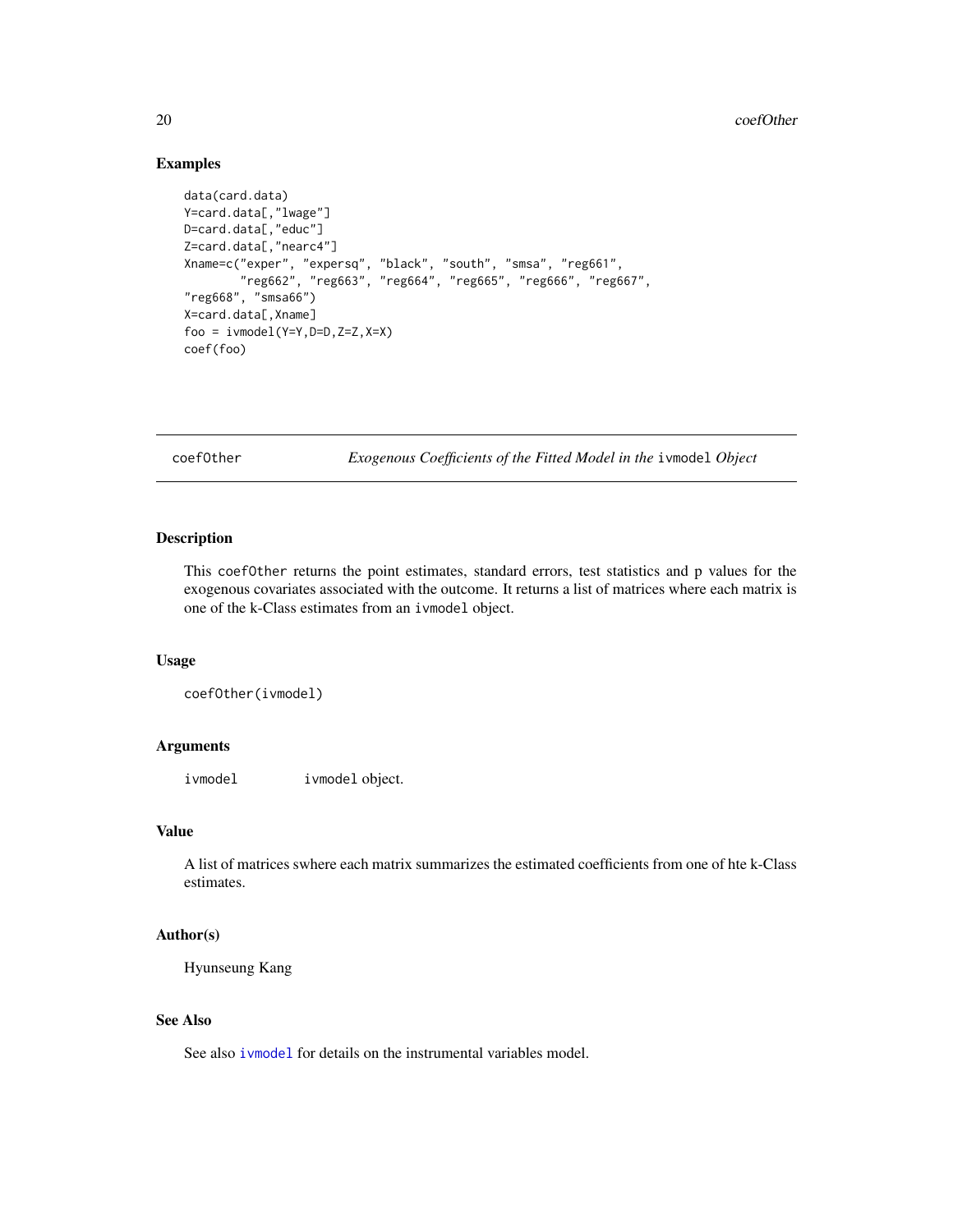# <span id="page-20-0"></span>confint.ivmodel 21

# Examples

```
data(card.data)
Y=card.data[,"lwage"]
D=card.data[,"educ"]
Z=card.data[,"nearc4"]
Xname=c("exper", "expersq", "black", "south", "smsa", "reg661",
        "reg662", "reg663", "reg664", "reg665", "reg666", "reg667",
"reg668", "smsa66")
X=card.data[,Xname]
foo = ivmodel(Y=Y,D=D,Z=Z,X=X)
coefOther(foo)
```
<span id="page-20-1"></span>confint.ivmodel *Confidence Intervals for the Fitted Model in* ivmodel *Object*

# Description

This confint methods returns a matrix of two columns, each row represents a confident interval for different IV approaches, which include k-Class, AR (Anderson and Rubin 1949) and CLR (Moreira 2003) estimations.

# Usage

## S3 method for class 'ivmodel' confint(object,parm,level=NULL,...)

#### Arguments

| object | ivmodel object.                     |
|--------|-------------------------------------|
| parm   | Ignored for our code.               |
| level  | The confidence level.               |
|        | Additional argument(s) for methods. |

#### Value

A matrix, each row represents a confidence interval for different IV approaches.

# Author(s)

Yag Jiang, Hyunseung Kang, and Dylan Small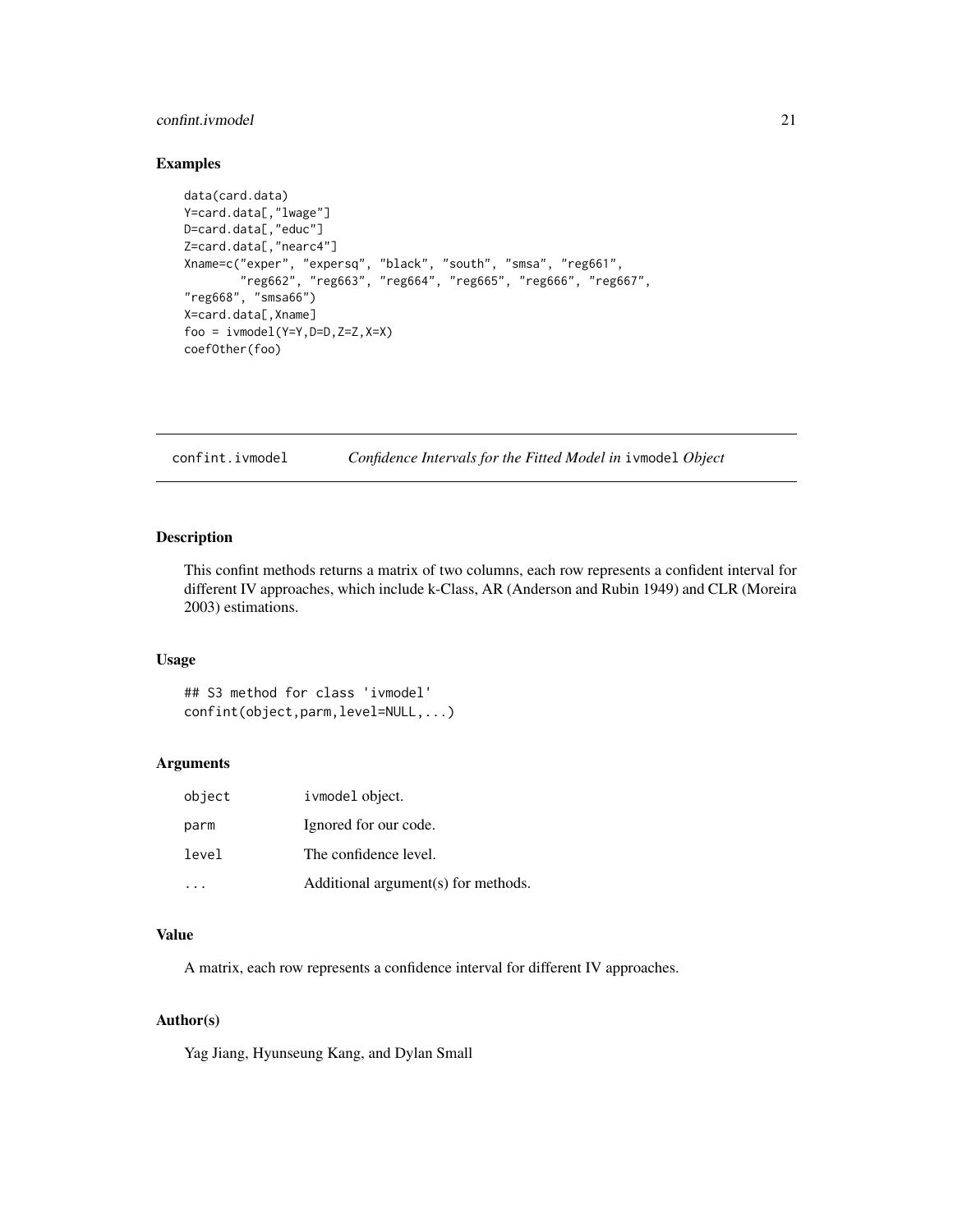## References

Andrews, D. W. K., Moreira, M. J., and Stock, J. H. (2006). Optimal two-side invariant similar tests for instrumental variables regression. *Econometrica* 74, 715-752.

Moreira, M. J. (2003). A conditional likelihood ratio test for structural models. *Econometrica* 71, 1027-1048.

Fuller, W. (1977). Some properties of a modification of the limited information estimator. *Econometrica*, 45, 939-953.

Anderson, T.W. and Rubin, H. (1949), Estimation of the parameters of a single equation in a complete system of stochastic equations, Annals of Mathematical Statistics, 20, 46-63.

# See Also

See also [ivmodel](#page-31-1) for details on the instrumental variables model.

#### Examples

```
data(card.data)
Y=card.data[,"lwage"]
D=card.data[,"educ"]
Z=card.data[,"nearc4"]
Xname=c("exper", "expersq", "black", "south", "smsa", "reg661",
        "reg662", "reg663", "reg664", "reg665", "reg666", "reg667",
"reg668", "smsa66")
X=card.data[,Xname]
foo = ivmodel(Y=Y,D=D,Z=Z,X=X)
confint(foo)
```
distributionBalancePlot

*Plot randomization distributions of the Mahalanobis distance*

# Description

distributionBalancePlot displays the randomization distribution of the square root of the Mahalanobis distance across the treatment and/or instrument for different assignment mechanisms. This function supports complete randomization (displayed in black), block randomization (displayed in green), and Bernoulli trials for exposure (displayed in red) and instrument (displayed in blue). This function is used to create Figure 4 of Branson and Keele (2020).

# Usage

```
distributionBalancePlot(X, D = NULL, Z = NULL, subclass = NULL,
complete = FALSE, blocked = FALSE, bernoulli = FALSE, perms = 1000)
```
<span id="page-21-0"></span>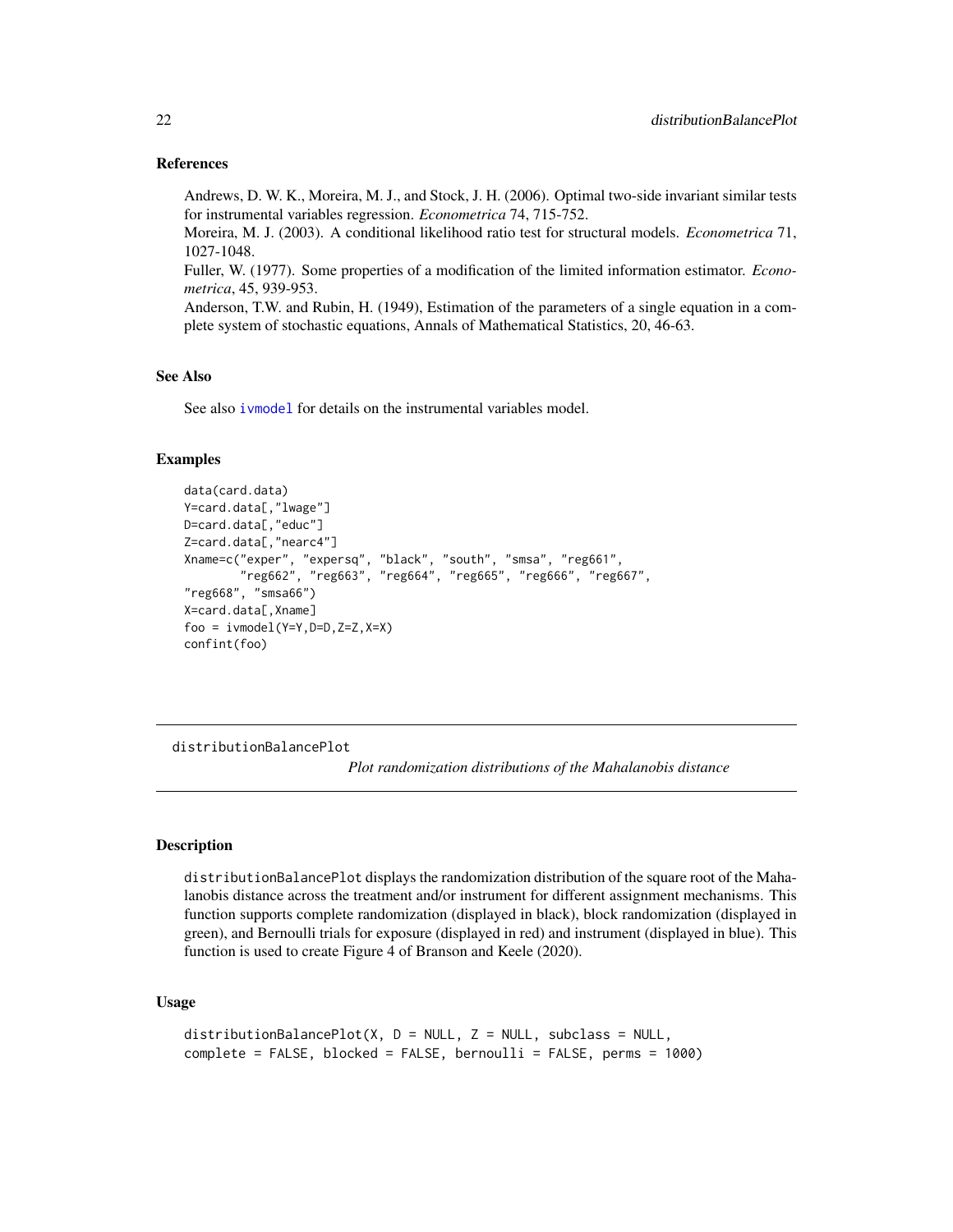# Arguments

| $\times$  | Covariate matrix (with units as rows and covariates as columns).                                                                                                           |
|-----------|----------------------------------------------------------------------------------------------------------------------------------------------------------------------------|
| D         | Indicator vector for a binary treatment (must contain 1 or 0 for each unit).                                                                                               |
| Z         | Indicator vector for a binary instrument (must contain 1 or 0 for each unit).                                                                                              |
| subclass  | Vector of subclasses (one for each unit). Subclasses can be numbers or charac-<br>ters, as long as there is one specified for each unit. Only needed if blocked =<br>TRUE. |
| complete  | If TRUE, displays the randomization distribution of the Mahalanobis distance<br>under complete randomization.                                                              |
| blocked   | If TRUE, displays the randomization distribution of the Mahalanobis distance<br>under block randomization. Needs subclass specified.                                       |
| bernoulli | If TRUE, displays the randomization distribution of the Mahalanobis distance<br>under Bernoulli trials for the treatment and for the instrument.                           |
| perms     | Number of permutations used to approximate the randomization distributions.                                                                                                |

# Value

Plot of randomization distributions of the square root of the Mahalanobis distance across the treatment and/or instrument for different assignment mechanisms.

#### Author(s)

Zach Branson and Luke Keele

#### References

Branson, Z. and Keele, L. (2020). Evaluating a Key Instrumental Variable Assumption Using Randomization Tests. American Journal of Epidemiology. To appear.

```
#load the data
data(icu.data)
#the covariate matrix is
X = as_matrix(subset(icu.data, select = -c(open_bin, icu_bed)))#the treatment
D = icu.data$icu_bed
#the instrument
Z = icu.data$open_bin
#the subclass
subclass = icu.data$site
#make distribution plot of sqrt(MD) for
#complete randomization, block randomization, and bernoulli trials
#(just uncomment the code below)
#distributionBalancePlot(X = X, D = D, Z = Z, subclass = subclass,
#complete = TRUE, blocked = TRUE, bernoulli = TRUE, perms = 500)
```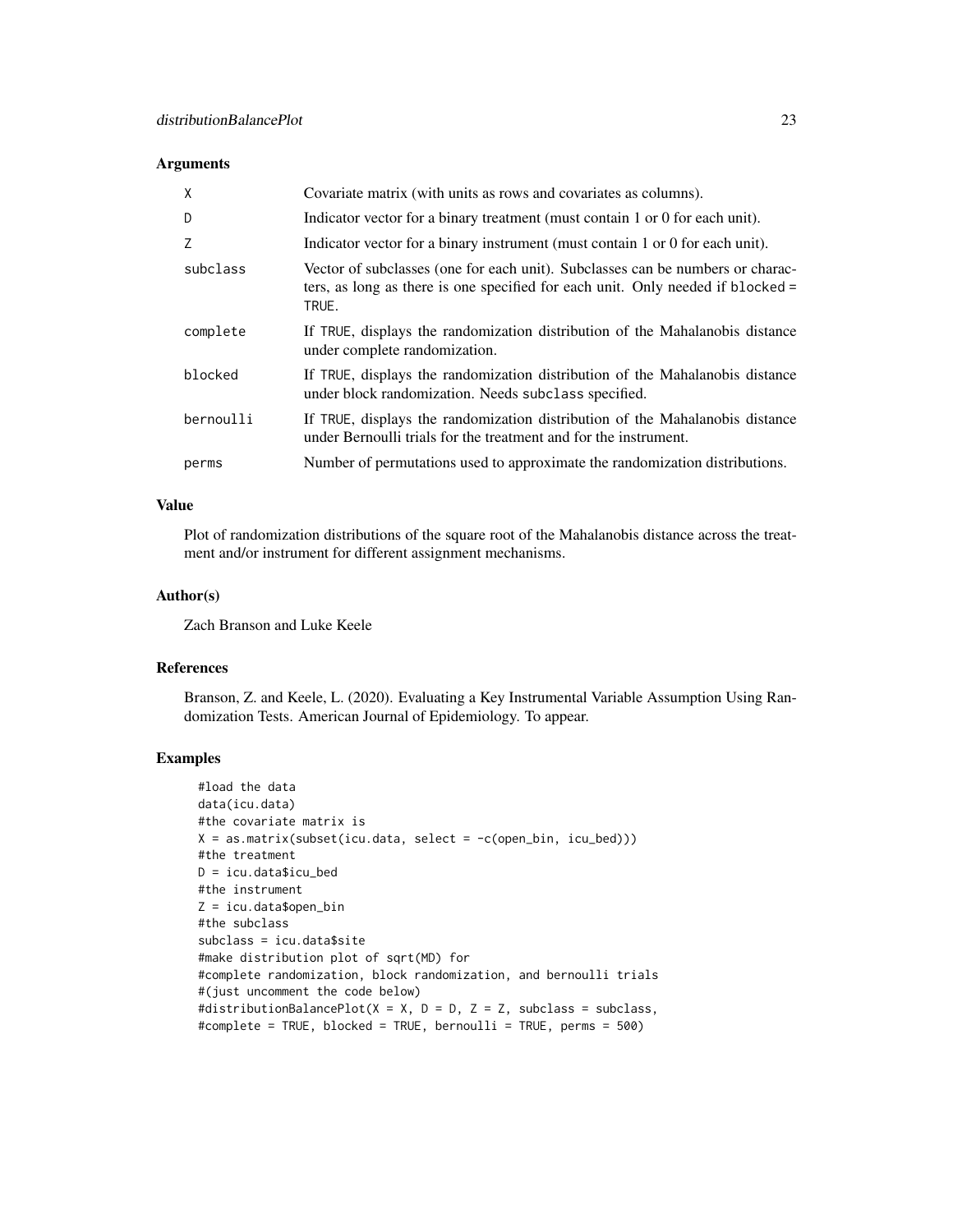<span id="page-23-1"></span><span id="page-23-0"></span>

#### Description

This fitted method returns the fitted values from k-Class estimators inside ivmodel.

#### Usage

```
## S3 method for class 'ivmodel'
fitted(object,...)
```
#### **Arguments**

| object   | ivmodel object.                 |
|----------|---------------------------------|
| $\cdots$ | Additional arguments to fitted. |

# Value

A matrix of fitted values from the k-Class estimations. Specifically, each column of the matrix represents predicted values of the outcome for each individual based on different estimates of the treatment effect from k-Class estimators. By default, one of the columns of the matrix is the predicted outcome when the treatment effect is estimated by ordinary least squares (OLS). Because OLS is generally biased in instrumental variables settings, the predictions will likely be biased. For consistent estimates, the predictions are estimates of  $E[Y | D,X]$ . In other words, they marginalize over the unmeasured confounder U and estimate the mean outcomes among all individuals with measured confounders X if they were to be assigned treatment value D. For example, in the Card study, if U represents the income of the study unit's parents which were not measured and X represents experience in years, the value of fitted for  $E[Y | D = 16, X = 4]$  is what the average log income among individuals who had 4 years of experience would be if they were assigned 16 years of education.

#### Author(s)

Yang Jiang, Hyunseung Kang, and Dylan Small

#### See Also

See also [ivmodel](#page-31-1) for details on the instrumental variables model.

```
data(card.data)
Y=card.data[,"lwage"]
D=card.data[,"educ"]
Z=card.data[,"nearc4"]
Xname=c("exper", "expersq", "black", "south", "smsa", "reg661",
        "reg662", "reg663", "reg664", "reg665", "reg666", "reg667",
```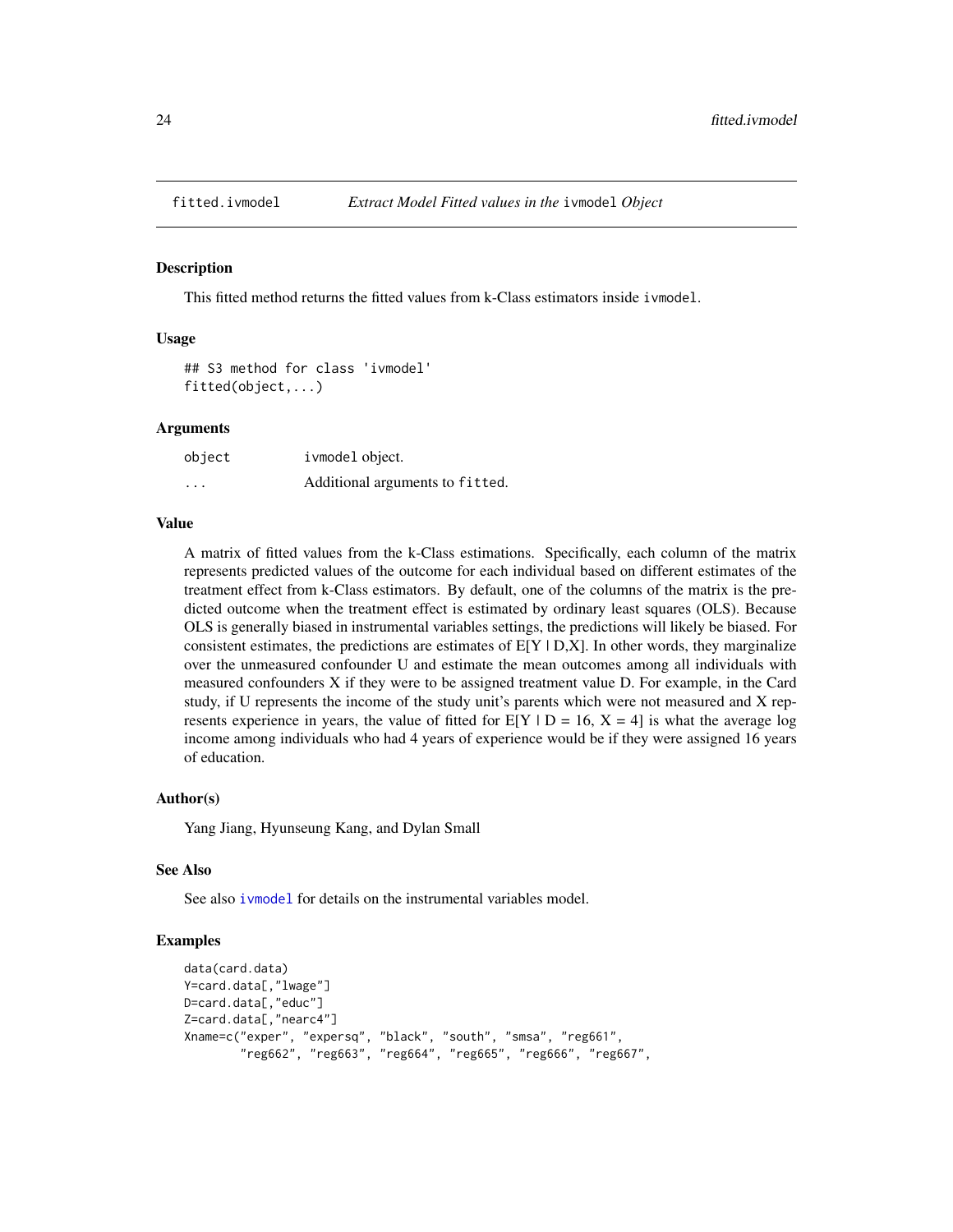<span id="page-24-0"></span>Fuller 25

```
"reg668", "smsa66")
X=card.data[,Xname]
foo = ivmodel(Y=Y,D=D,Z=Z,X=X)
fitted(foo)
```
<span id="page-24-1"></span>

Fuller *Fuller-k Estimator*

# Description

Fuller computes the Fuller-k (Fuller 1977) estimate for the ivmodel object.

#### Usage

```
Fuller(ivmodel,
      beta = 0, alpha = 0.05, b = 1,
     manyweakSE = FALSE,heteroSE = FALSE,clusterID=NULL)
```
#### Arguments

| ivmodel     | ivmodel object.                                                                                                                                                                                                                                                                                                                                                                                   |  |
|-------------|---------------------------------------------------------------------------------------------------------------------------------------------------------------------------------------------------------------------------------------------------------------------------------------------------------------------------------------------------------------------------------------------------|--|
| beta0       | Null value $\beta_0$ for testing null hypothesis $H_0$ : $\beta = \beta_0$ in ivmodel. Default is 0.                                                                                                                                                                                                                                                                                              |  |
| alpha       | The significance level for hypothesis testing. Default is 0.05.                                                                                                                                                                                                                                                                                                                                   |  |
| $\mathbf b$ | Positive constant b in Fuller-k estimator. Default is 1.                                                                                                                                                                                                                                                                                                                                          |  |
| manyweakSE  | Should many weak instrument (and heteroscedastic-robust) asymptotics in Hansen,<br>Hausman and Newey (2008) be used to compute standard errors?                                                                                                                                                                                                                                                   |  |
| heteroSE    | Should heteroscedastic-robust standard errors be used? Default is FALSE.                                                                                                                                                                                                                                                                                                                          |  |
| clusterID   | If cluster-robust standard errors are desired, provide a vector of length that's<br>identical to the sample size. For example, if $n = 6$ and clusterID = c(1,1,1,2,2,2),<br>there would be two clusters where the first cluster is formed by the first three<br>observations and the second cluster is formed by the last three observations.<br>clusterID can be numeric, character, or factor. |  |

#### Details

Fuller computes the Fuller-k estimate for the instrumental variables model in ivmodel, specifically for the parameter *beta*. The computation uses KClass with the value of  $k = k_{LIML} - b/(n-L-p)$ . It generates a point estimate, a standard error associated with the point estimate, a test statistic and a p value under the null hypothesis  $H_0$  :  $\beta = \beta_0$  in ivmodel along with a 1 –  $\alpha$  confidence interval.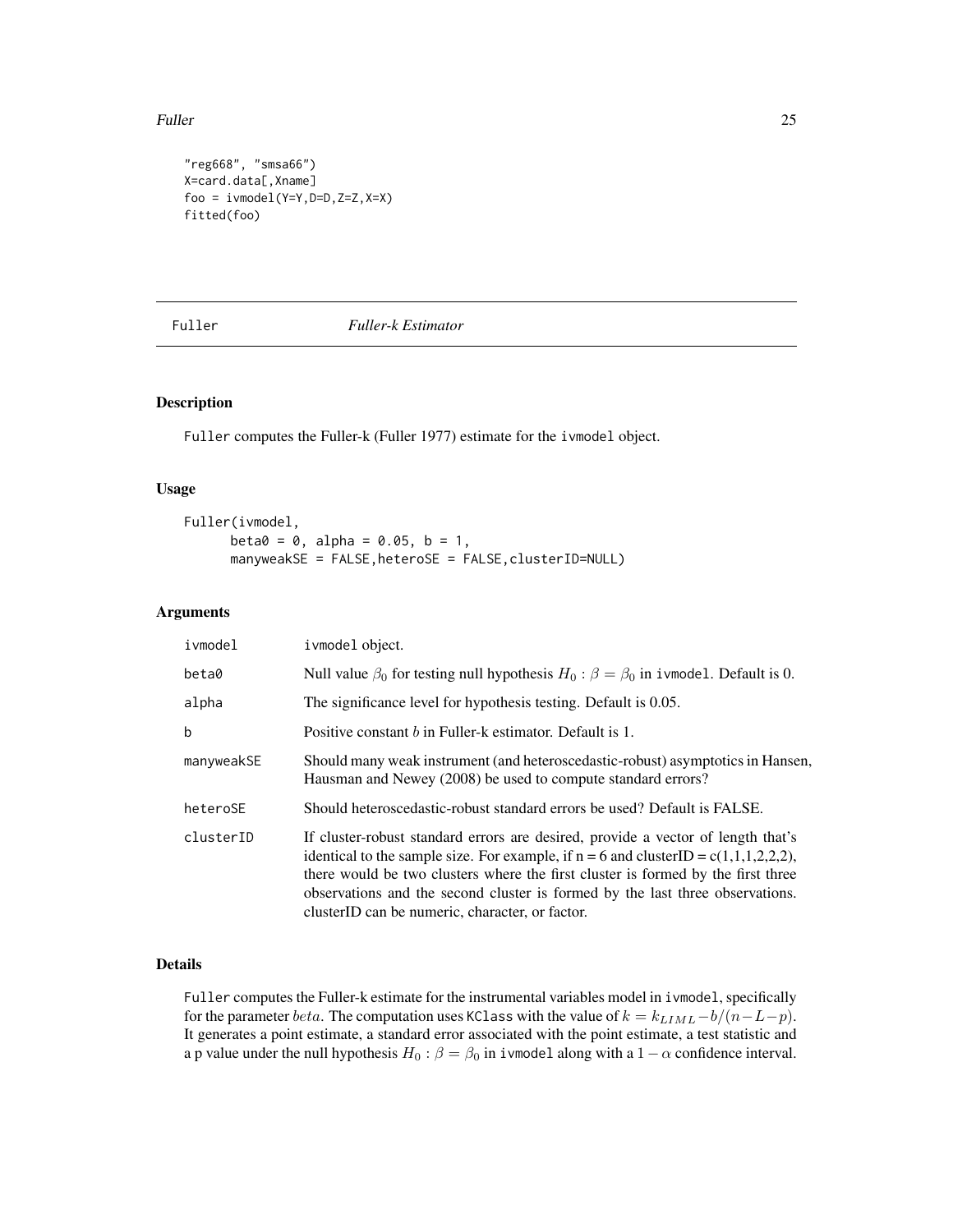# Value

Fuller returns a list containing the following components

| k         | The k value used when computing the Fuller estimate with the k-Class estimator.                                  |
|-----------|------------------------------------------------------------------------------------------------------------------|
| point.est | Point estimate of $\beta$ .                                                                                      |
| std.err   | Standard error of the estimate.                                                                                  |
| test.stat | The value of the test statistic for testing the null hypothesis $H_0$ : $\beta = \beta_0$ in<br>ivmodel.         |
| p.value   | The p value of the test under the null hypothesis $H_0$ : $\beta = \beta_0$ in ivmodel.                          |
| сi        | A matrix of one row by two columns specifying the confidence interval associ-<br>ated with the Fuller estimator. |

#### Author(s)

Yang Jiang, Hyunseung Kang, Dylan Small

#### References

Fuller, W. (1977). Some properties of a modification of the limited information estimator. *Econometrica*, 45, 939-953.

# See Also

See also [ivmodel](#page-31-1) for details on the instrumental variables model. See also [KClass](#page-41-1) for more information about the k-Class estimator.

```
data(card.data)
Y=card.data[,"lwage"]
D=card.data[,"educ"]
Z=card.data[,c("nearc4","nearc2")]
Xname=c("exper", "expersq", "black", "south", "smsa", "reg661",
        "reg662", "reg663", "reg664", "reg665", "reg666", "reg667",
"reg668", "smsa66")
X=card.data[,Xname]
card.model2IV = ivmodel(Y=Y,D=D,Z=Z,X=X)
Fuller(card.model2IV,alpha=0.01)
```
<span id="page-25-0"></span>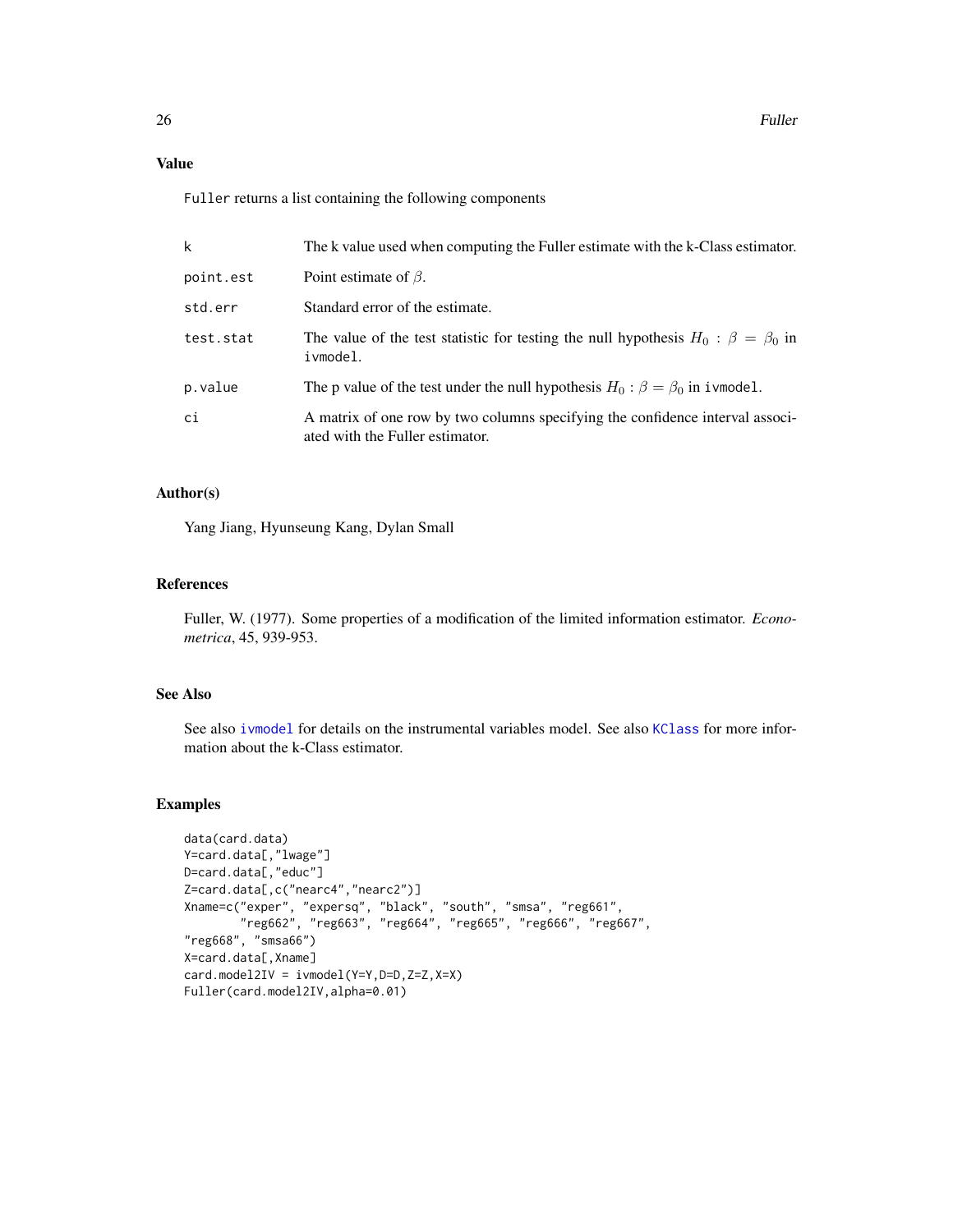<span id="page-26-0"></span>getCovMeanDiffs *Get Covariate Mean Differences*

#### Description

getCovMeanDiffs returns the covariate mean differences between two groups.

# Usage

```
getCovMeanDiffs(X, indicator)
```
# Arguments

| X.        | Covariate matrix (with units as rows and covariates as columns).                                                        |
|-----------|-------------------------------------------------------------------------------------------------------------------------|
| indicator | Binary indicator vector (must contain 1 or 0 for each unit). For example, could<br>be a binary treatment or instrument. |

# Value

Covariate mean differences between two groups.

# Author(s)

Zach Branson and Luke Keele

# References

Branson, Z. and Keele, L. (2020). Evaluating a Key Instrumental Variable Assumption Using Randomization Tests. American Journal of Epidemiology. To appear.

```
#load the data
data(icu.data)
#the covariate matrix is
X = as_matrix(subset(icu.data, select = -c(open_bin, icu_bed)))#covariate mean differences across the treatment
getCovMeanDiffs(X = X, indicator = icu.data$icu_bed)#covariate mean differences across the instrument
getCovMeanDiffs(X = X, indicator = icu.data$open\_bin)
```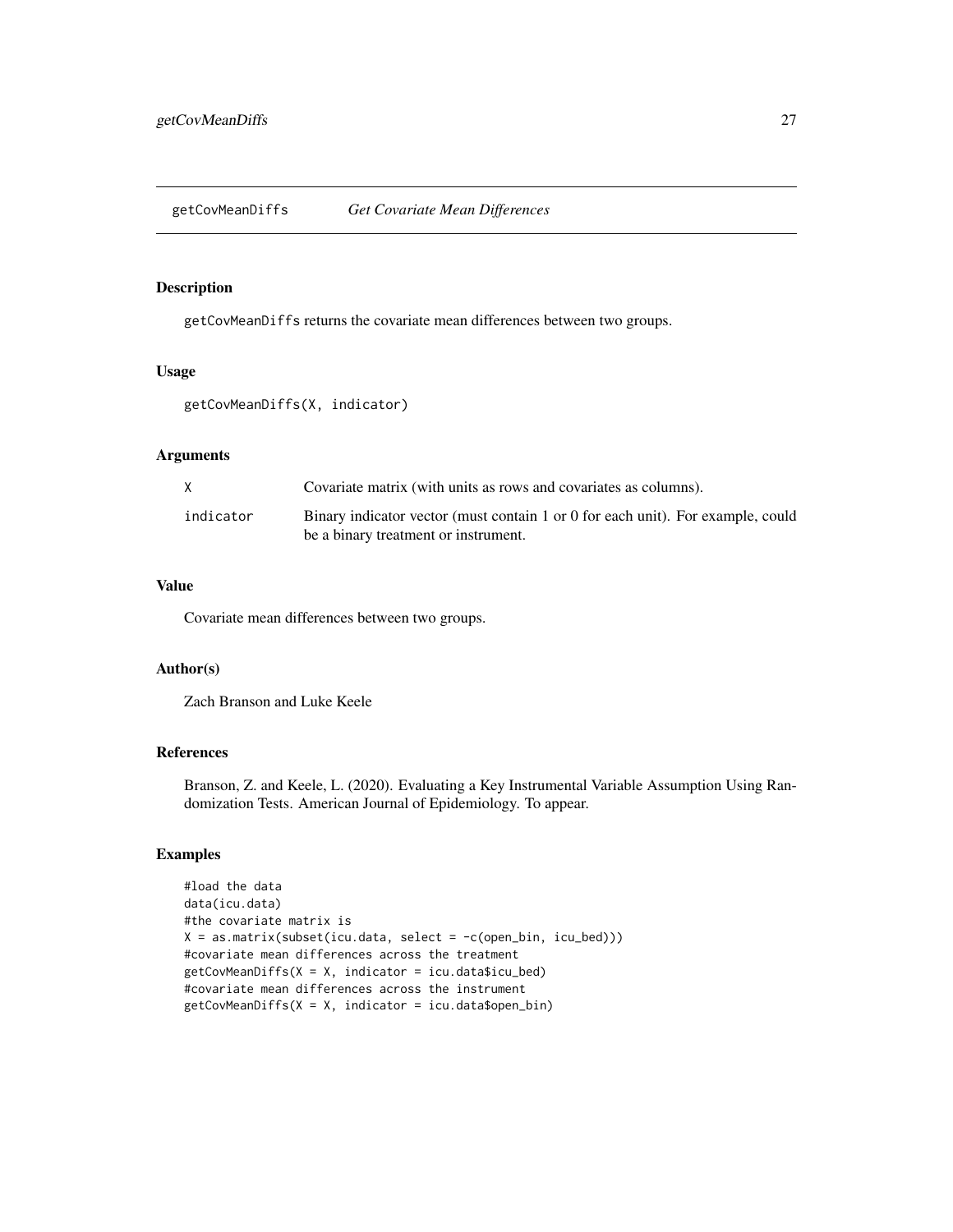# Description

getMD returns the Mahalanobis distance between two groups.

# Usage

```
getMD(X, indicator, covX.inv = NULL)
```
#### Arguments

| X         | Covariate matrix (with units as rows and covariates as columns).                                                                                                                                                                                                                   |
|-----------|------------------------------------------------------------------------------------------------------------------------------------------------------------------------------------------------------------------------------------------------------------------------------------|
| indicator | Binary indicator vector (must contain 1 or 0 for each unit). For example, could<br>be a binary treatment or instrument.                                                                                                                                                            |
| covX.inv  | Inverse of the covariate covariance matrix. Usually this is left as NULL, because<br>getMD() will compute covX. inv for you. However, if getMD() is used many<br>times (e.g., as in a permutation test), it can be computationally efficient to spec-<br>ify covX. inv beforehand. |

#### Value

Mahalanobis distance between two groups.

# Author(s)

Zach Branson and Luke Keele

# References

Branson, Z. and Keele, L. (2020). Evaluating a Key Instrumental Variable Assumption Using Randomization Tests. American Journal of Epidemiology. To appear.

```
#load the data
data(icu.data)
#the covariate matrix is
X = as_matrix(subset(icu.data, select = -c(open_bin, icu_bed)))#mahalanobis distance across the treatment
getMD(X = X, indicator = icu.data$icu_bed)#mahalanobis distance across the instrument
getMD(X = X, indicator = icu.data$open\_bin)
```
<span id="page-27-0"></span>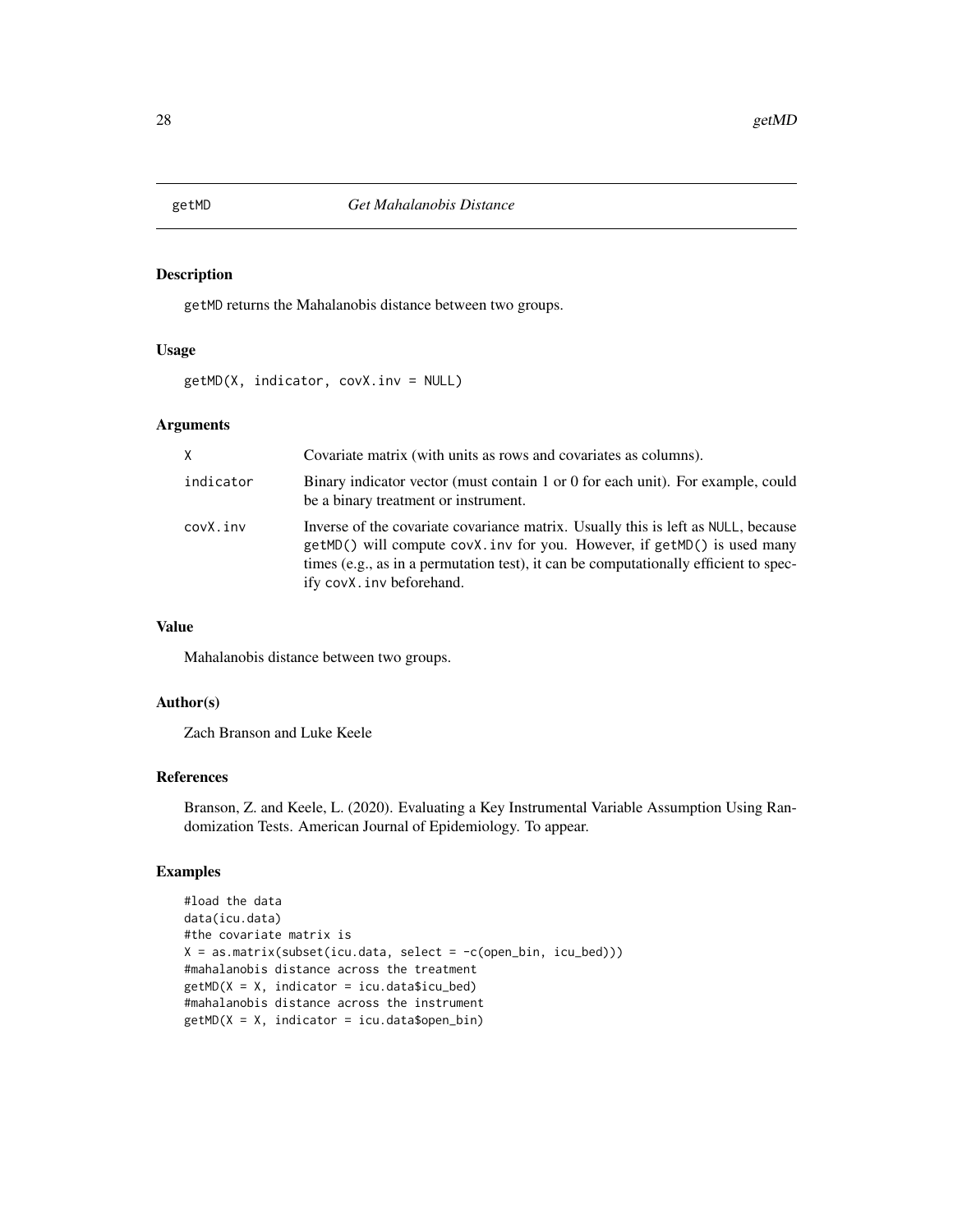<span id="page-28-0"></span>getStandardizedCovMeanDiffs

*Get Standardized Covariate Mean Differences*

# Description

getStandardizedCovMeanDiffs returns the standardized covariate mean differences between two groups.

#### Usage

```
getStandardizedCovMeanDiffs(X, indicator)
```
#### Arguments

|           | Covariate matrix (with units as rows and covariates as columns).                                                        |
|-----------|-------------------------------------------------------------------------------------------------------------------------|
| indicator | Binary indicator vector (must contain 1 or 0 for each unit). For example, could<br>be a binary treatment or instrument. |

# Value

Standardized covariate mean differences between two groups.

# Author(s)

Zach Branson and Luke Keele

#### References

Branson, Z. and Keele, L. (2020). Evaluating a Key Instrumental Variable Assumption Using Randomization Tests. American Journal of Epidemiology. To appear.

```
#load the data
data(icu.data)
#the covariate matrix is
X = as_matrix(subset(icu.data, select = -c(open_bin, icu_bed)))#standardized covariate mean differences across the treatment
getStandardizedCovMeanDiffs(X = X, indicator = icu.data$icu_bed)
#standardized covariate mean differences across the instrument
getStandardizedCovMeanDiffs(X = X, indicator = icu.data$open\_bin)
```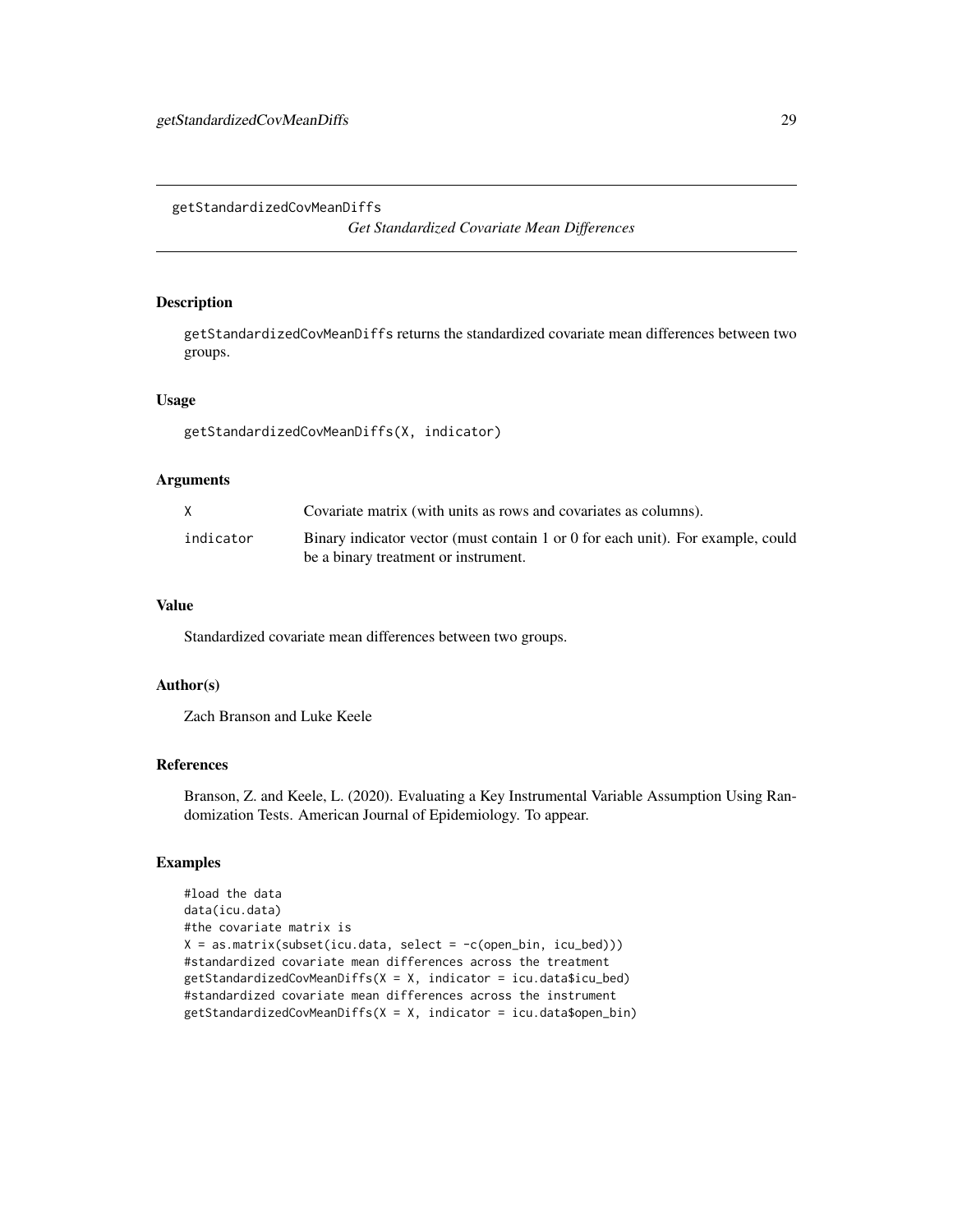#### <span id="page-29-0"></span>Description

Data sampled with replacemenet from the original data from the (SPOT)light study used in Branson and Keele (2020). Also see Keele et al. (2018) for more details about the variables in this dataset.

#### Usage

data(icu.data)

#### Format

A data frame with 13011 observations on the following 18 variables.

age Age of the patient in years.

male Whether or not the patient is male; 1 if male and 0 otherwise.

sepsis\_dx Whether or not the patient is diagnosed with sepsis; 1 if so and 0 otherwise.

periarrest Whether or not the patient is diagnosed with peri-arrest; 1 if so and 0 otherwise.

icnarc\_score The Intensive Care National Audit and Research Centre physiological score.

news\_score The National Health Service national early warning score.

sofa\_score The sequential organ failure assessment score.

v\_cc1 Indicator for level of care at assessment (Level 0, normal ward care).

- v\_cc2 Indicator for level of care at assessment (Level 1, normal ward care).
- v\_cc4 Indicator for level of care at assessment (Level 2, care within a high dependency unit).

v\_cc5 Indicator for level of care at assessment (Level 3, ICU care).

- v\_cc\_r1 Indicator for recommended level of care at assessment (Level 0, normal ward care).
- v\_cc\_r2 Indicator for recommended level of care after assessment (Level 1, normal ward care).
- v\_cc\_r4 Indicator for recommended level of care after assessment (Level 2, care within a high dependency unit).
- v\_cc\_r5 Indicator for recommended level of care after assessment (Level 3, ICU care).
- open\_bin Binary instrument; 1 if the available number of ICU beds was less than 4, and 0 otherwise.

icu\_bed Binary treatment; 1 if admitted to an ICU bed.

site ID for the hospital that the patient attended.

#### References

Keele, L. et al. (2018). Stronger instruments and refined covariate balance in an observational study of the effectiveness of prompt admission to intensive care units. Journal of the Royal Statistical Society: Series A (Statistics in Society).

Branson, Z. and Keele, L. (2020). Evaluating a Key Instrumental Variable Assumption Using Randomization Tests. American Journal of Epidemiology. To appear.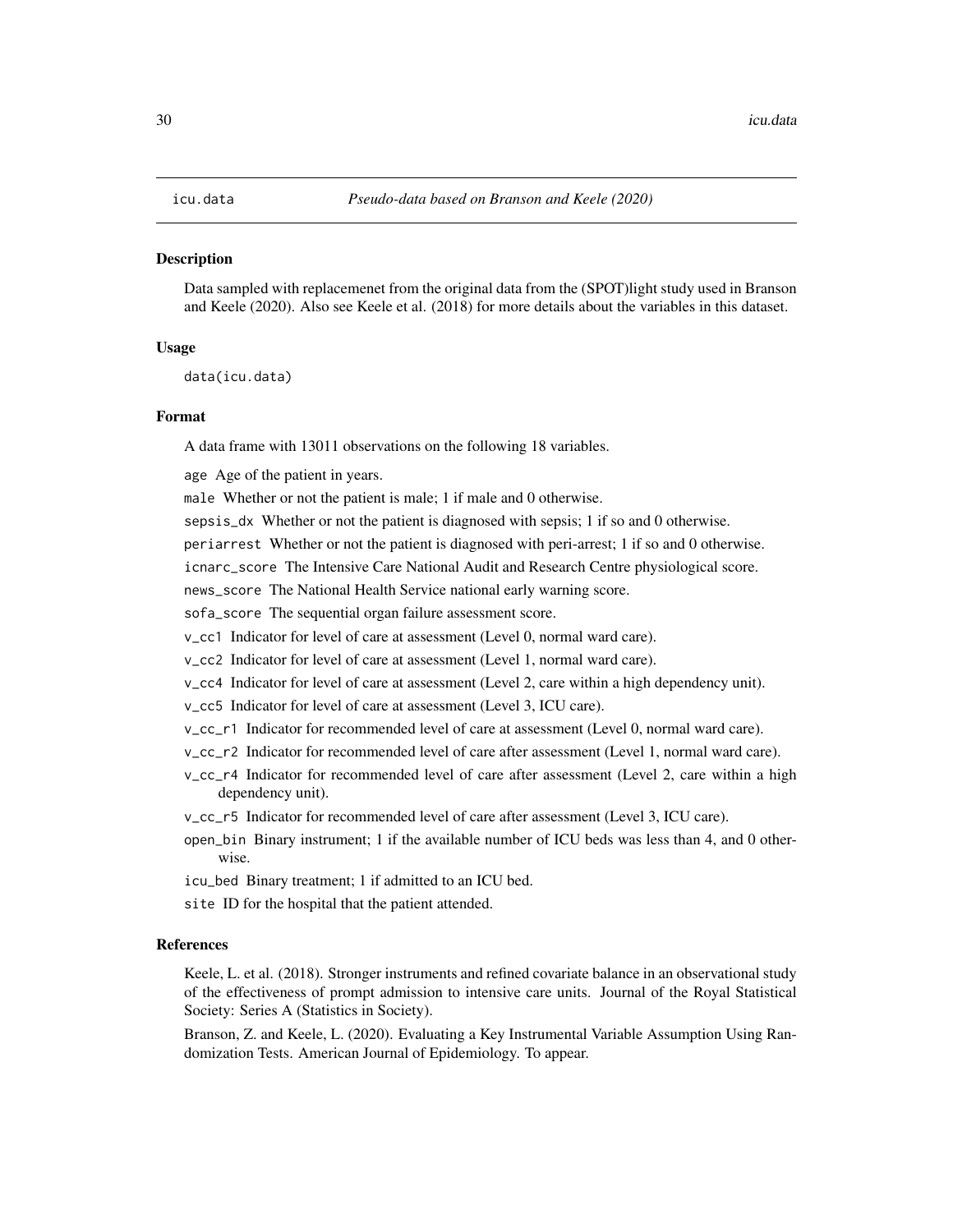# <span id="page-30-0"></span>iv.diagnosis 31

# Examples

data(icu.data)

iv.diagnosis *Diagnostics of instrumental variable analysis*

#### Description

Diagnostics of instrumental variable analysis

#### Usage

```
iv.diagnosis(Y, D, Z, X)
iv.diagnosis.plot(output, bias.ratio = TRUE, base_size = 15,
 text_size = 5)
```
#### Arguments

| Y          | A numeric vector of outcomes.                             |
|------------|-----------------------------------------------------------|
| D          | A vector of endogenous variables.                         |
| 7          | A vector of instruments.                                  |
| X          | A vector, matrix or data frame of (exogenous) covariates. |
| output     | Output from iv.diagnosis.                                 |
| bias.ratio | Add bias ratios (text) to the plot?                       |
| base_size  | size of the axis labels                                   |
| text_size  | size of the text (bias ratios)                            |

#### Value

a list or data frame

**x.mean1** Mean of X under  $Z = 1$  (reported if Z is binary)

**x.mean0** Mean of X under  $Z = 0$  (reported if Z is binary)

coef OLS coefficient of  $X \sim Z$  (reported if Z is not binary)

se Standard error of OLS coefficient (reported if Z is not binary)

p.val p-value of the independence of Z and X (Fisher's test if both are binary, logistic regression if Z is binary, linear regression if Z is continuous)

stand.diff Standardized difference (reported if Z is binary)

bias.ratio Bias ratio

bias.amplify Amplification of bias ratio

bias.ols Bias of OLS

bias.2sls Bias of two stage least squares)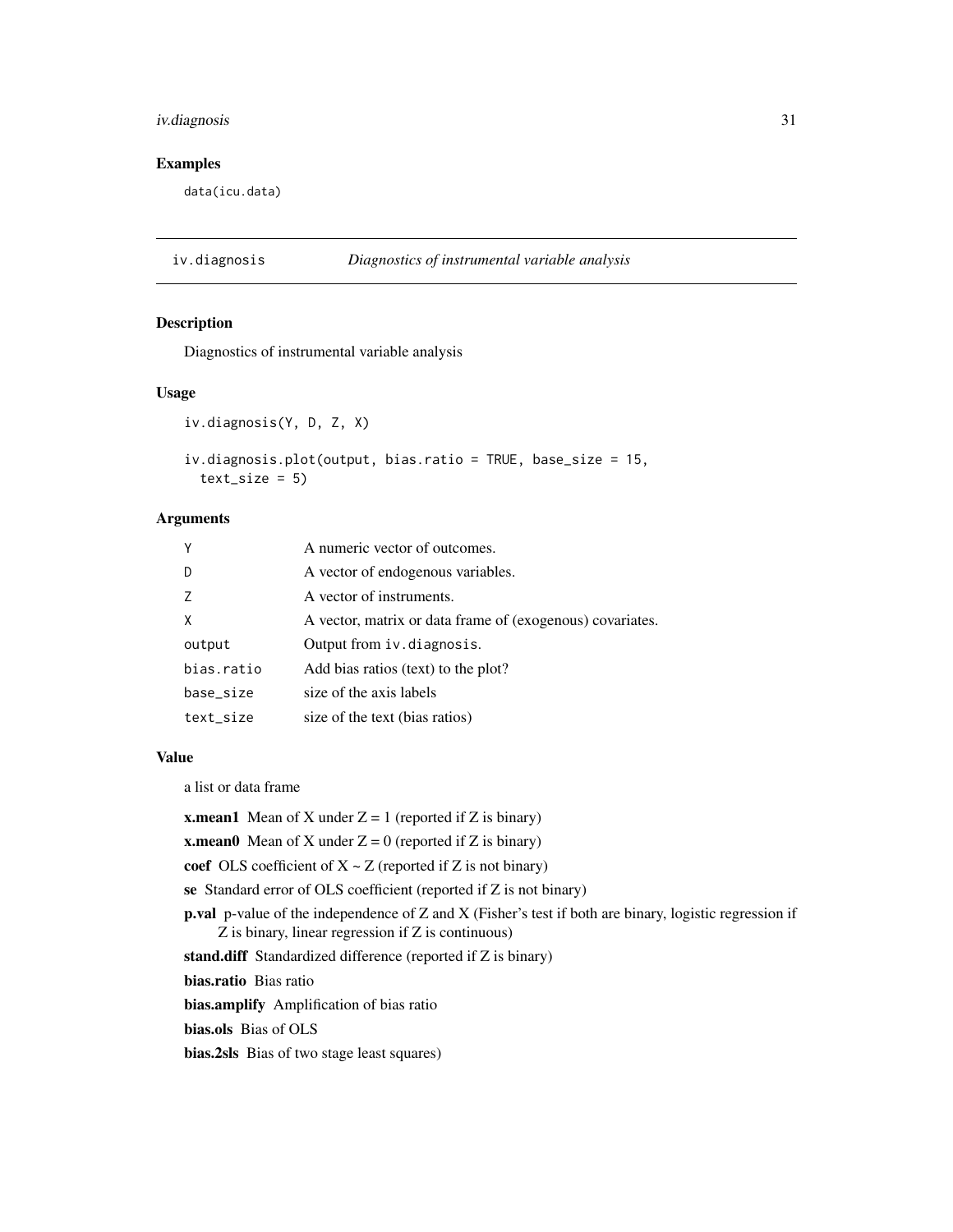<span id="page-31-0"></span>32 ivmodel

# Functions

• iv.diagnosis.plot: IV diagnostic plot

# Author(s)

Qingyuan Zhao

#### References

- Baiocchi, M., Cheng, J., & Small, D. S. (2014). Instrumental variable methods for causal inference. Statistics in Medicine, 33(13), 2297-2340.
- Jackson, J. W., & Swanson, S. A. (2015). Toward a clearer portrayal of confounding bias in instrumental variable applications. Epidemiology, 26(4), 498.
- Zhao, Q., & Small, D. S. (2018). Graphical diagnosis of confounding bias in instrumental variable analysis. Epidemiology, 29(4), e29–e31.

#### Examples

```
n <- 10000
Z <- rbinom(n, 1, 0.5)
X \leq data.frame(matrix(c(rnorm(n), rbinom(n * 5, 1, 0.5)), n))
D \le - rbinom(n, 1, plogis(Z + X[, 1] + X[, 2] + X[, 3]))
Y \le -D + X[, 1] + X[, 2] + \text{rnorm}(n)print(output <- iv.diagnosis(Y, D, Z, X))
iv.diagnosis.plot(output)
Z \leq -rnorm(n)D \le - rbinom(n, 1, plogis(Z + X[, 1] + X[, 2] + X[, 3]))
Y \le -D + X[, 1] + X[, 2] + \text{rnorm}(n)print(output <- iv.diagnosis(Y, D, Z, X)) ## stand.diff is not reported
iv.diagnosis.plot(output)
```
<span id="page-31-1"></span>ivmodel *Fitting Instrumental Variables (IV) Models*

#### Description

ivmodel fits an instrumental variables (IV) model with one endogenous variable and a continuous outcome. It carries out several IV regressions, diagnostics, and tests associated this IV model. It is robust to most data formats, including factor and character data, and can handle very large IV models efficiently.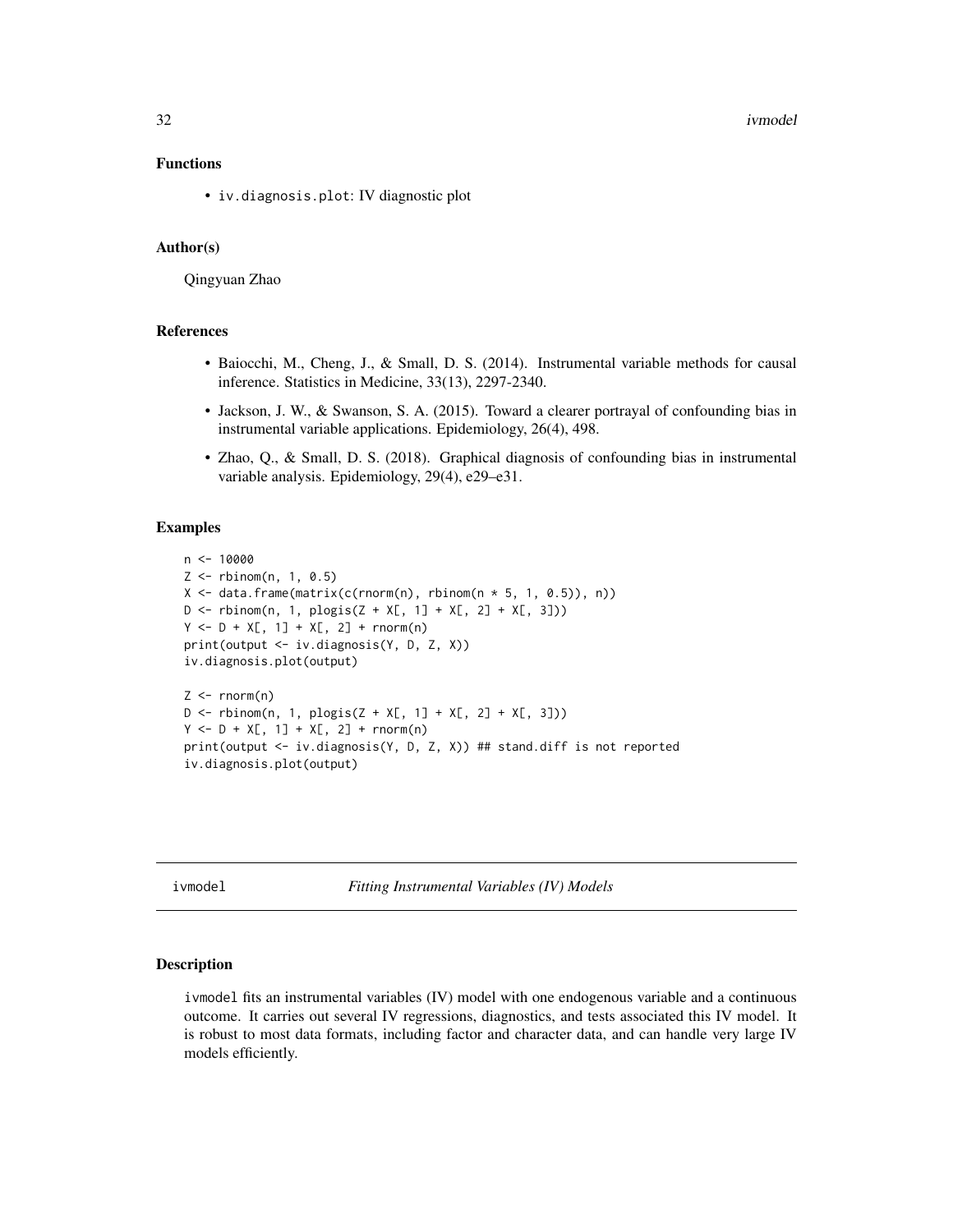#### ivmodel 33

# Usage

```
ivmodel(Y, D, Z, X, intercept = TRUE,
       beta = 0, alpha = 0.05, k = c(0, 1),
       manyweakSE = FALSE, heteroSE = FALSE, clusterID = NULL,
       deltarange = NULL, na.action = na.omit)
```
# Arguments

| Y          | A numeric vector of outcomes.                                                                                                                                                                                                                                                                                                                                                                     |
|------------|---------------------------------------------------------------------------------------------------------------------------------------------------------------------------------------------------------------------------------------------------------------------------------------------------------------------------------------------------------------------------------------------------|
| D          | A vector of endogenous variables.                                                                                                                                                                                                                                                                                                                                                                 |
| Z          | A matrix or data frame of instruments.                                                                                                                                                                                                                                                                                                                                                            |
| X          | A matrix or data frame of (exogenous) covariates.                                                                                                                                                                                                                                                                                                                                                 |
| intercept  | Should the intercept be included? Default is TRUE and if so, you do not need to<br>add a column of 1s in X.                                                                                                                                                                                                                                                                                       |
| beta0      | Null value $\beta_0$ for testing null hypothesis $H_0$ : $\beta = \beta_0$ in ivmodel. Default is<br>\$0\$.                                                                                                                                                                                                                                                                                       |
| alpha      | The significance level for hypothesis testing. Default is 0.05.                                                                                                                                                                                                                                                                                                                                   |
| k          | A numeric vector of k values for k-class estimation. Default is 0 (OLS) and 1<br>$(TSLS)$ .                                                                                                                                                                                                                                                                                                       |
| manyweakSE | Should many weak instrument (and heteroscedastic-robust) asymptotics in Hansen,<br>Hausman and Newey (2008) be used to compute standard errors? (Not sup-<br>ported for $k == 0$                                                                                                                                                                                                                  |
| heteroSE   | Should heteroscedastic-robust standard errors be used? Default is FALSE.                                                                                                                                                                                                                                                                                                                          |
| clusterID  | If cluster-robust standard errors are desired, provide a vector of length that's<br>identical to the sample size. For example, if $n = 6$ and clusterID = c(1,1,1,2,2,2),<br>there would be two clusters where the first cluster is formed by the first three<br>observations and the second cluster is formed by the last three observations.<br>clusterID can be numeric, character, or factor. |
| deltarange | Range of $\delta$ for sensitivity analysis with the Anderson-Rubin (1949) test.                                                                                                                                                                                                                                                                                                                   |
| na.action  | NA handling. There are na. fail, na. omit, na. exclude, na. pass available.<br>Default is na.omit.                                                                                                                                                                                                                                                                                                |

#### Details

Let Y, D, X, and Z represent the outcome, endogenous variable, p dimensional exogenous covariates, and *L* dimensional instruments, respectively. Note that the intercept is a type of exogenous covariate and can be added to  $X$  by specifying intercept as TRUE (the default behavior); the user does not have to manually add an intercept column in  $X$ . ivmodel assumes the following IV model

$$
Y = X\alpha + D\beta + \epsilon, E(\epsilon|X, Z) = 0
$$

and produces statistics for  $\beta$ . In particular, ivmodel computes the OLS, TSLS, k-class, limited information maximum likelihood (LIML), and Fuller-k (Fuller 1977) estimates of  $β$  using KClass, LIML, and codeFuller. Also, ivmodel computes confidence intervals and hypothesis tests of the type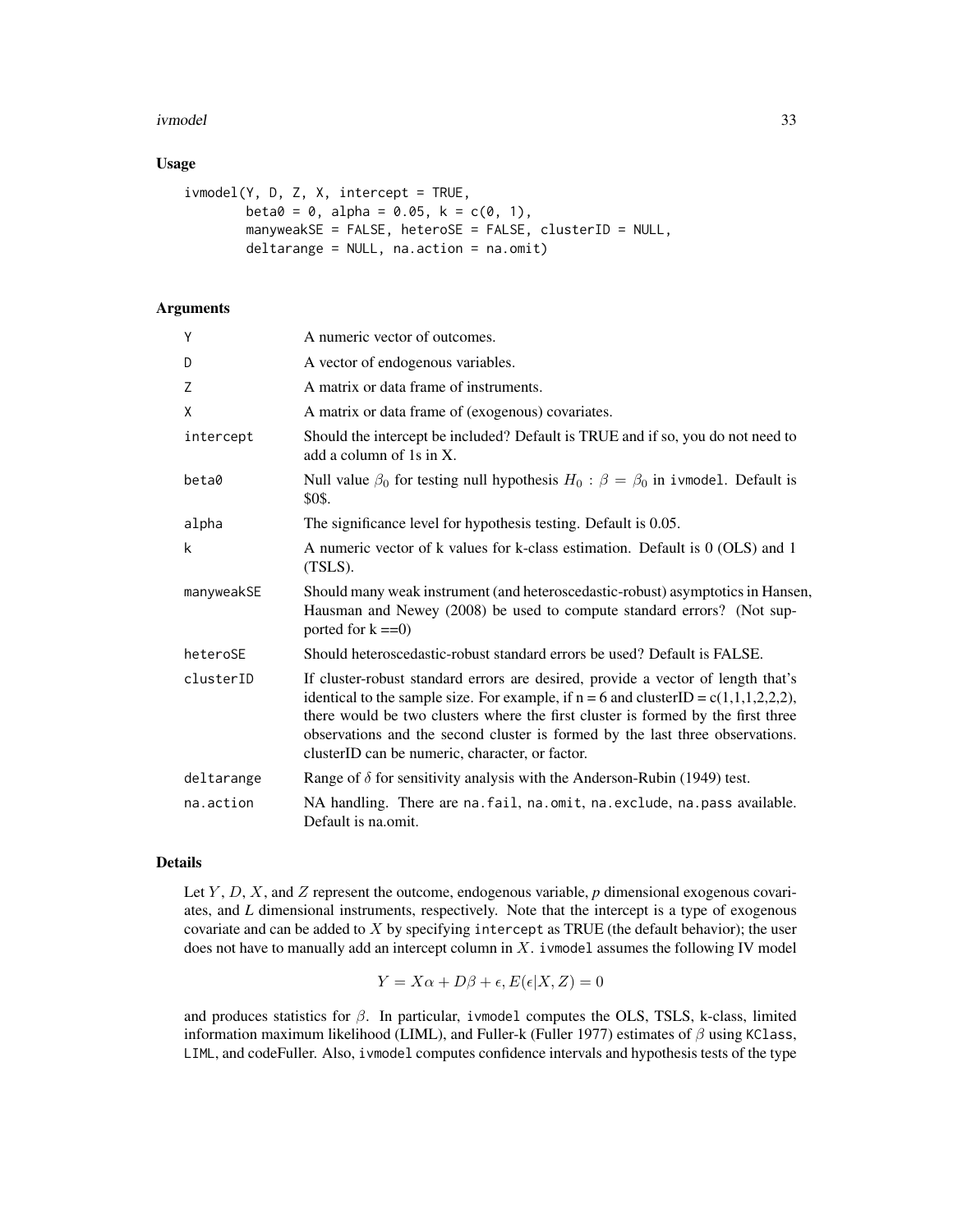$H_0$ :  $\beta = \beta_0$  versus  $H_0$ :  $\beta \neq \beta_0$  for the said estimators as well as two weak-IV confidence intervals, Anderson and Rubin (Anderson and Rubin 1949) confidence interval (Anderson and Rubin 1949) and the conditional likelihood ratio confidence interval (Moreira 2003). Finally, the code also conducts a sensitivity analysis if  $Z$  is one-dimensional (i.e. there is only one instrument) using the method in Jiang et al. (2015).

Some procedures (e.g. conditional likelihood ratio test, sensitivity analysis with Anderson-Rubin) assume an additional linear model

$$
D = Z\gamma + X\kappa + \xi, E(\xi|X, Z) = 0
$$

# Value

ivmodel returns an object of class "ivmodel".

An object class "ivmodel" is a list containing the following components

| n          | Sample size.                                                           |
|------------|------------------------------------------------------------------------|
| L          | Number of instruments.                                                 |
| p          | Number of exogenous covariates (including intercept).                  |
| Υ          | Outcome, cleaned for use in future methods.                            |
| D          | Treatment, cleaned for use in future methods.                          |
| Z          | Instrument(s), cleaned for use in future methods.                      |
| X          | Exogenous covariates (if provided), cleaned for use in future methods. |
| Yadj       | Adjusted outcome, projecting out X.                                    |
| Dadj       | Adjusted treatment, projecting out X.                                  |
| Zadj       | Adjusted instrument(s), projecting out $X$ .                           |
| ZadjQR     | QR decomposition for adjusted instrument(s).                           |
| ZXQR       | QR decomposition for concatenated matrix of Z and X.                   |
| alpha      | Significance level for the hypothesis tests.                           |
| beta0      | Null value of the hypothesis tests.                                    |
| kClass     | A list from KC Lass function.                                          |
| LIML       | A list from LIML function.                                             |
| Fuller     | A list from Fuller function.                                           |
| AR         | A list from AR, test.                                                  |
| <b>CLR</b> | A list from CLR.                                                       |

In addition, if there is only one instrument, ivreg will generate an "ARsens" list within "ivmodel" object.

#### Author(s)

Yang Jiang, Hyunseung Kang, and Dylan Small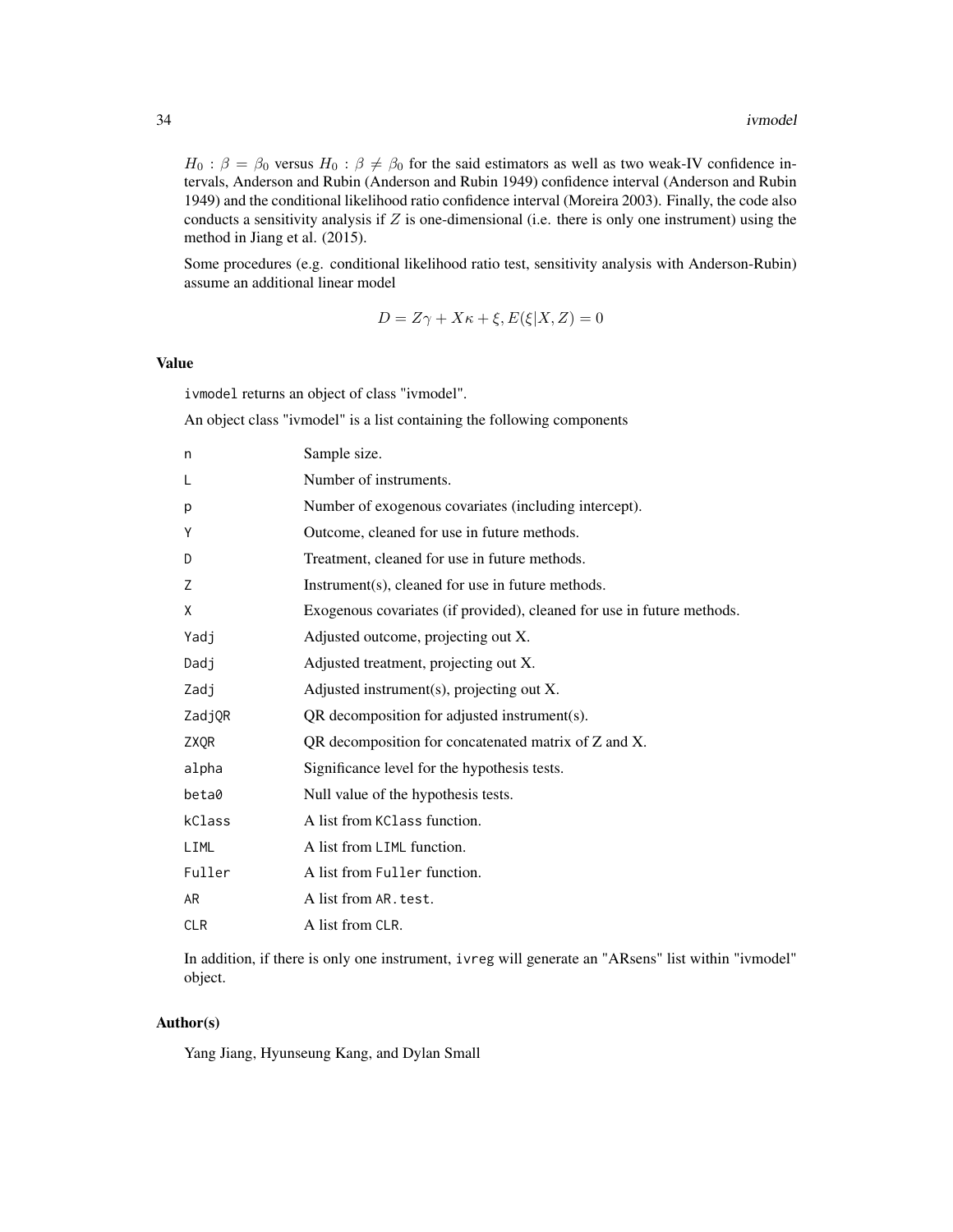#### <span id="page-34-0"></span>ivmodel 35

#### References

Anderson, T. W. and Rubin, H. (1949). Estimation of the parameters of a single equation in a complete system of stochastic equations. *Annals of Mathematical Statistics* 20, 46-63.

Freeman G., Cowling B. J., Schooling C. M. (2013). Power and Sample Size Calculations for Mendelian Randomization Studies Using One Genetic Instrument. *International Journal of Epidemiology* 42(4), 1157-1163.

Fuller, W. (1977). Some properties of a modification of the limited information estimator. *Econometrica*, 45, 939-953.

Hansen, C., Hausman, J., and Newey, W. (2008) Estimation with many instrumental variables. *Journal of Business \& Economic Statistics* 26(4), 398-422.

Moreira, M. J. (2003). A conditional likelihood ratio test for structural models. *Econometrica* 71, 1027-1048.

Sargan, J. D. (1958). The estimation of economic relationships using instrumental variables. Econometrica , 393-415.

Wang, X., Jiang, Y., Small, D. and Zhang, N. (2017), Sensitivity analysis and power for instrumental variable studies. *Biometrics* 74(4), 1150-1160.

#### See Also

See also [KClass](#page-41-1), [LIML](#page-44-1), [Fuller](#page-24-1), [AR.test](#page-7-1), and [CLR](#page-17-1) for individual methods associated with ivmodel. For extracting the estimated effect of the exogenous covariates on the outcome, see [coefOther](#page-19-1). For sensitivity analysis with the AR test, see [ARsens.test](#page-12-1). ivmodel has [vcov.ivmodel](#page-54-1),[model.matrix.ivmodel](#page-45-1),summary.ivmo [confint.ivmodel](#page-20-1), [fitted.ivmodel](#page-23-1), [residuals.ivmodel](#page-50-1) and [coef.ivmodel](#page-18-1) methods associated with it.

```
data(card.data)
# One instrument #
Y=card.data[,"lwage"]
D=card.data[,"educ"]
Z=card.data[,"nearc4"]
Xname=c("exper", "expersq", "black", "south", "smsa", "reg661",
        "reg662", "reg663", "reg664", "reg665", "reg666", "reg667",
"reg668", "smsa66")
X=card.data[,Xname]
card.model1IV = ivmodel(Y=Y, D=D, Z=Z, X=X)card.model1IV
# Multiple instruments
Z = \text{card.data}, c("nearc4", "nearc2")card.model2IV = ivmodel(Y=Y,D=D,Z=Z,X=X)
```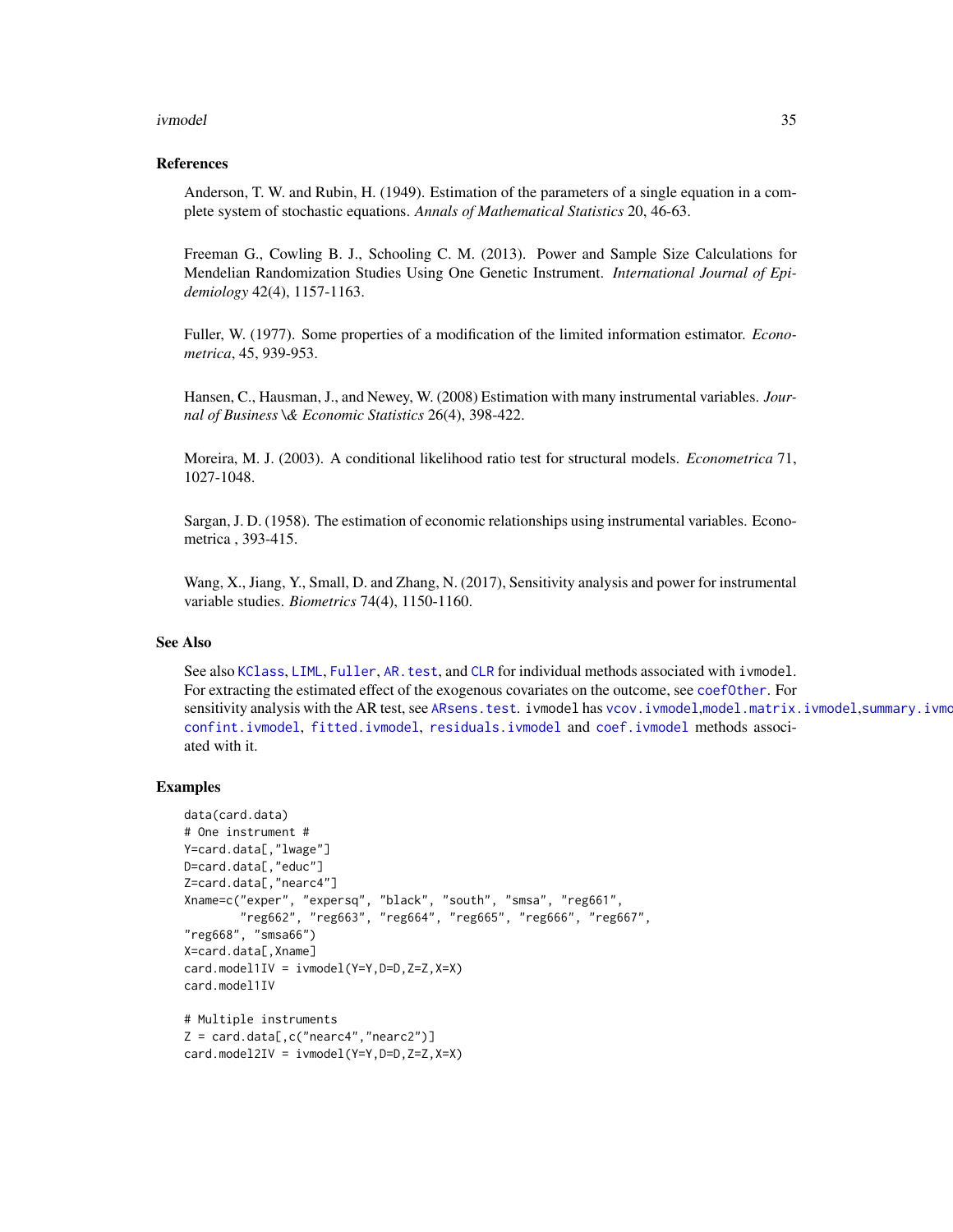```
card.model2IV
```
# Description

ivmodelFormula fits an instrumental variables (IV) model with one endogenous variable and a continuous outcome. It carries out several IV regressions, diagnostics, and tests associated this IV model. It is robust to most data formats, including factor and character data, and can handle very large IV models efficiently.

# Usage

```
ivmodelFormula(formula, data, subset,
       beta0=0,alpha=0.05,k=c(0,1),
       manyweakSE = FALSE,
       heteroSE = FALSE, clusterID = NULL,
       deltarange=NULL, na.action = na.omit)
```
# Arguments

| formula    | a formula describing the model to be fitted. For example, the formula $Y \sim D + X1$<br>$+ X2$   Z1 + Z2 + X1 + X2 describes the mode where                                                                                   |
|------------|--------------------------------------------------------------------------------------------------------------------------------------------------------------------------------------------------------------------------------|
|            | $Y = \alpha_0 + D\beta + X_1\alpha_1 + X_2\alpha_2 + \epsilon$                                                                                                                                                                 |
|            | and<br>$D = \gamma_0 + Z_1 \gamma_1 + Z_2 \gamma_2 + X_1 \kappa_1 + X_2 \kappa_2 + \xi$                                                                                                                                        |
|            | The outcome is Y, the endogenous variable is D. The exogenous covariates are<br>X1 and X2. The instruments are Z1 and Z2. The formula environment follows<br>the formula environment in the ivreg function in the AER package. |
| data       | an optional data frame containing the variables in the model. By default the<br>variables are taken from the environment which i vmodel is called from                                                                         |
| subset     | an index vector indicating which rows should be used.                                                                                                                                                                          |
| beta0      | Null value $\beta_0$ for testing null hypothesis $H_0$ : $\beta = \beta_0$ in ivmodel. Default is<br>\$0\$.                                                                                                                    |
| alpha      | The significance level for hypothesis testing. Default is 0.05.                                                                                                                                                                |
| k          | A numeric vector of k values for k-class estimation. Default is 0 (OLS) and 1<br>$(TSLS)$ .                                                                                                                                    |
| manyweakSE | Should many weak instrument (and heteroscedastic-robust) asymptotics in Hansen,<br>Hausman and Newey (2008) be used to compute standard errors? (Not sup-<br>ported for $k == 0$                                               |
| heteroSE   | Should heteroscedastic-robust standard errors be used? Default is FALSE.                                                                                                                                                       |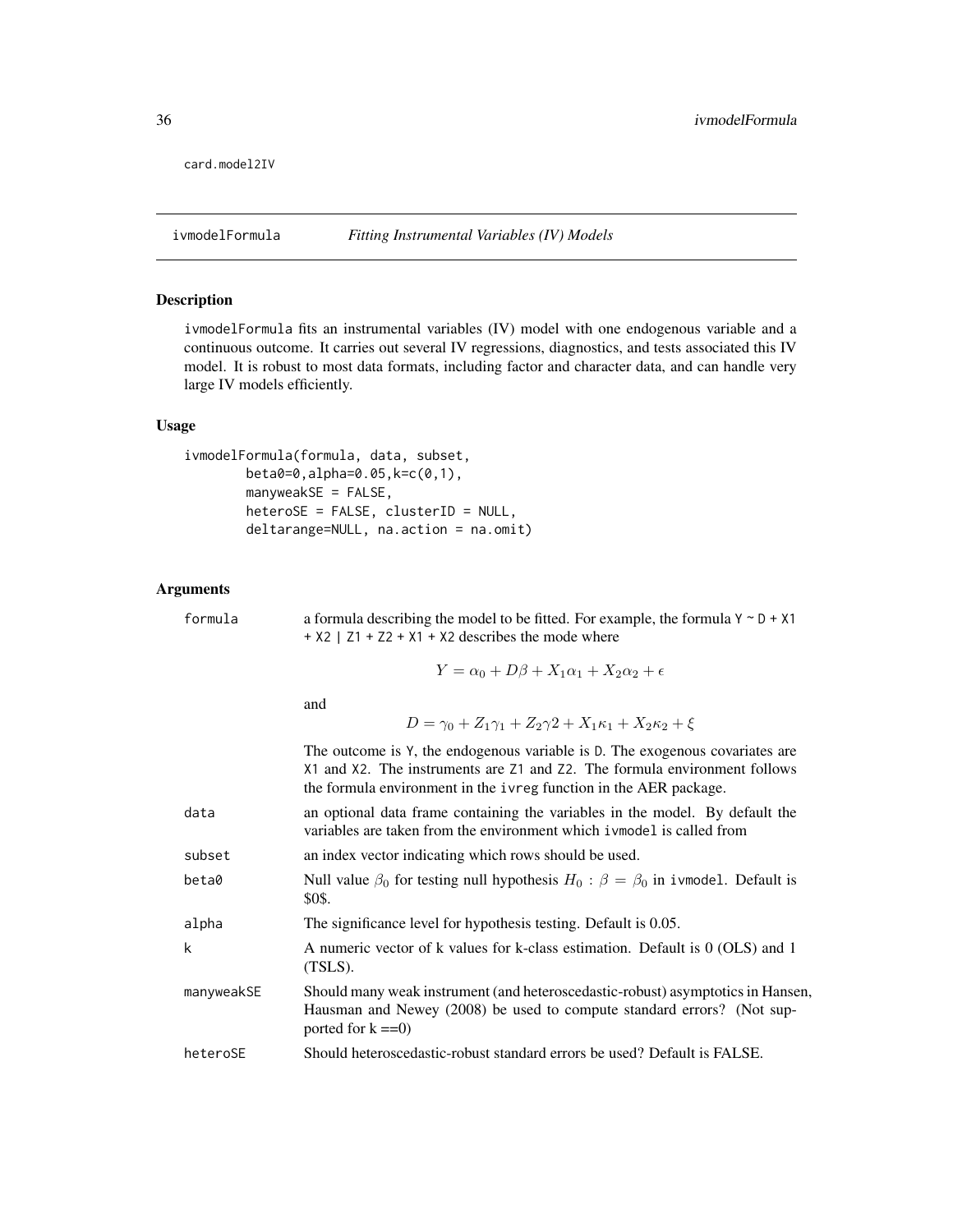| clusterID  | If cluster-robust standard errors are desired, provide a vector of length that's                                                 |
|------------|----------------------------------------------------------------------------------------------------------------------------------|
|            | identical to the sample size. For example, if $n = 6$ and clusterID = c(1,1,1,2,2,2),                                            |
|            | there would be two clusters where the first cluster is formed by the first three                                                 |
|            | observations and the second cluster is formed by the last three observations.<br>clusterID can be numeric, character, or factor. |
| deltarange | Range of $\delta$ for sensitivity analysis with the Anderson-Rubin (1949) test.                                                  |
| na.action  | NA handling. There are na. fail, na. omit, na. exclude, na. pass available.<br>Default is na.omit.                               |

#### Details

Let  $Y, D, X$ , and  $Z$  represent the outcome, endogenous variable,  $p$  dimensional exogenous covariates, and *L* dimensional instruments, respectively. ivmodel assumes the following IV model

$$
Y = X\alpha + D\beta + \epsilon, E(\epsilon|X, Z) = 0
$$

and produces statistics for  $\beta$ . In particular, i vmodel computes the OLS, TSLS, k-class, limited information maximum likelihood (LIML), and Fuller-k (Fuller 1977) estimates of  $\beta$  using KClass, LIML, and codeFuller. Also, ivmodel computes confidence intervals and hypothesis tests of the type  $H_0$ :  $\beta = \beta_0$  versus  $H_0$ :  $\beta \neq \beta_0$  for the said estimators as well as two weak-IV confidence intervals, Anderson and Rubin (Anderson and Rubin 1949) confidence interval (Anderson and Rubin 1949) and the conditional likelihood ratio confidence interval (Moreira 2003). Finally, the code also conducts a sensitivity analysis if  $Z$  is one-dimensional (i.e. there is only one instrument) using the method in Jiang et al. (2015).

Some procedures (e.g. conditional likelihood ratio test, sensitivity analysis with Anderson-Rubin) assume an additional linear model

$$
D = Z\gamma + X\kappa + \xi, E(\xi|X, Z) = 0
$$

#### Value

ivmodel returns an object of class "ivmodel".

An object class "ivmodel" is a list containing the following components

| n      | Sample size.                                                           |
|--------|------------------------------------------------------------------------|
| L      | Number of instruments.                                                 |
| p      | Number of exogenous covariates (including intercept).                  |
| Y      | Outcome, cleaned for use in future methods.                            |
| D      | Treatment, cleaned for use in future methods.                          |
| Z      | $Instrument(s)$ , cleaned for use in future methods.                   |
| X      | Exogenous covariates (if provided), cleaned for use in future methods. |
| Yadj   | Adjusted outcome, projecting out X.                                    |
| Dadj   | Adjusted treatment, projecting out X.                                  |
| Zadj   | Adjusted instrument(s), projecting out X.                              |
| ZadjOR | QR decomposition for adjusted instrument(s).                           |
|        |                                                                        |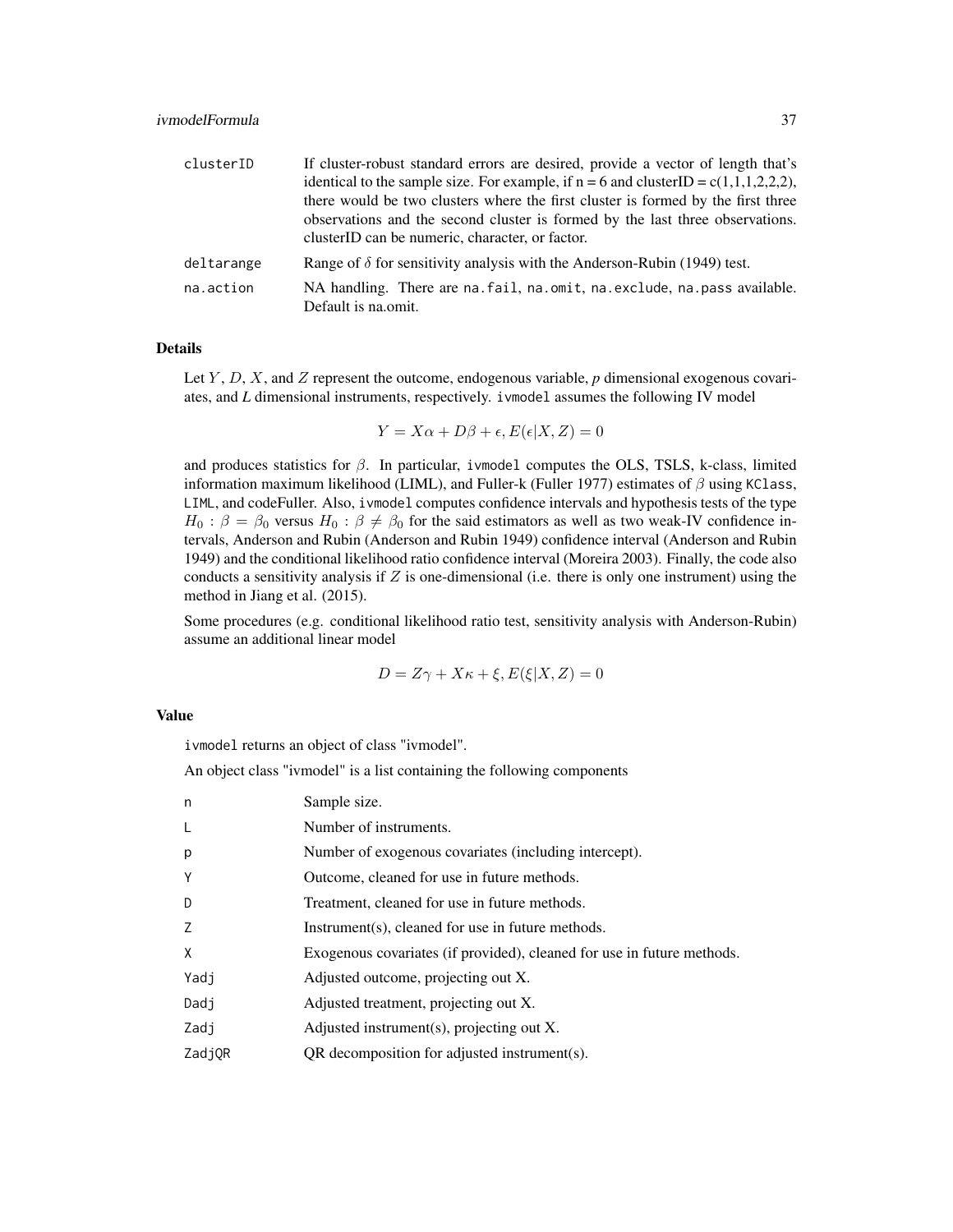<span id="page-37-0"></span>

| ZXQR   | QR decomposition for concatenated matrix of Z and X. |
|--------|------------------------------------------------------|
| alpha  | Significance level for the hypothesis tests.         |
| beta0  | Null value of the hypothesis tests.                  |
| kClass | A list from KC lass function.                        |
| LIML   | A list from LIML function.                           |
| Fuller | A list from Fuller function.                         |
| AR     | A list from AR. test.                                |
| CLR    | A list from CLR.                                     |
|        |                                                      |

In addition, if there is only one instrument, ivreg will generate an "ARsens" list within "ivmodel" object.

#### Author(s)

Yang Jiang, Hyunseung Kang, and Dylan Small

# References

Anderson, T. W. and Rubin, H. (1949). Estimation of the parameters of a single equation in a complete system of stochastic equations. *Annals of Mathematical Statistics* 20, 46-63.

Freeman G., Cowling B. J., Schooling C. M. (2013). Power and Sample Size Calculations for Mendelian Randomization Studies Using One Genetic Instrument. *International Journal of Epidemiology* 42(4), 1157-1163.

Fuller, W. (1977). Some properties of a modification of the limited information estimator. *Econometrica*, 45, 939-953.

Hansen, C., Hausman, J., and Newey, W. (2008) Estimation with many instrumental variables. *Journal of Business \& Economic Statistics* 26(4), 398-422.

Moreira, M. J. (2003). A conditional likelihood ratio test for structural models. *Econometrica* 71, 1027-1048.

Sargan, J. D. (1958). The estimation of economic relationships using instrumental variables. Econometrica , 393-415.

Wang, X., Jiang, Y., Small, D. and Zhang, N. (2017), Sensitivity analysis and power for instrumental variable studies. *Biometrics* 74(4), 1150-1160.

# See Also

See also [KClass](#page-41-1), [LIML](#page-44-1), [Fuller](#page-24-1), [AR.test](#page-7-1), and [CLR](#page-17-1) for individual methods associated with ivmodel. For extracting the estimated effect of the exogenous covariates on the outcome, see [coefOther](#page-19-1). For sensitivity analysis with the AR test, see [ARsens.test](#page-12-1). ivmodel has [vcov.ivmodel](#page-54-1),[model.matrix.ivmodel](#page-45-1),summary.ivmo [confint.ivmodel](#page-20-1), [fitted.ivmodel](#page-23-1), [residuals.ivmodel](#page-50-1) and [coef.ivmodel](#page-18-1) methods associated with it.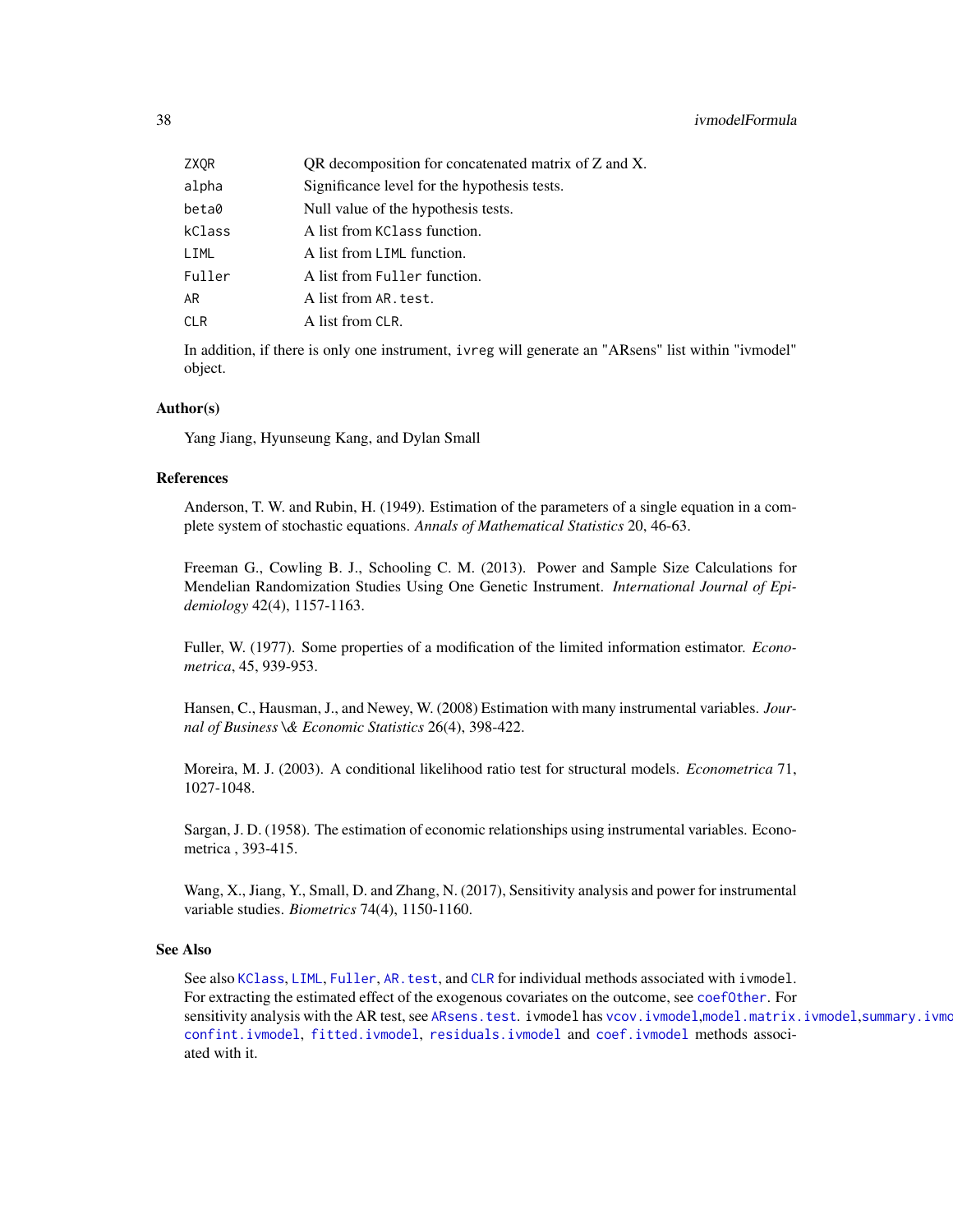#### <span id="page-38-0"></span>IVpower 39

#### Examples

```
data(card.data)
# One instrument #
Y=card.data[,"lwage"]
D=card.data[,"educ"]
Z=card.data[,"nearc4"]
Xname=c("exper", "expersq", "black", "south", "smsa", "reg661",
        "reg662", "reg663", "reg664", "reg665", "reg666", "reg667",
"reg668", "smsa66")
X=card.data[,Xname]
card.model1IV = ivmodelFormula(lwage ~ educ + exper + expersq + black +
                                south + smsa + reg661 +
                                reg662 + reg663 + reg664 +
                                reg665 + reg666 + reg667 +
                                reg668 + smsa66 | nearc4 +
                                exper + expersq + black +
                                south + smsa + reg661 +reg662 + reg663 + reg664 +
                                reg665 + reg666 + reg667 +
                                reg668 + smsa66,data=card.data)
card.model1IV
# Multiple instruments
Z = \text{card.data}[, c("nearc4", "nearc2")card.model2IV = ivmodelFormula(lwage ~ educ + exper + expersq + black +
                                south + smsa + reg661 +
                                reg662 + reg663 + reg664 +
                                reg665 + reg666 + reg667 +
                                reg668 + smsa66 | nearc4 + nearc2 +
                                exper + expersq + black +
                                south + smsa + reg661 +reg662 + reg663 + reg664 +
                                reg665 + reg666 + reg667 +
                                reg668 + smsa66,data=card.data)
```
card.model2IV

IVpower *Power calculation for IV models*

# Description

IVpower computes the power for one of the following tests: two stage least square estimates; Anderson-Rubin (1949) test; Sensitivity analysis.

#### Usage

```
IVpower(ivmodel, n = NULL, alpha = 0.05, beta = NULL, type = "TSLS",deltarange = NULL, delta = NULL)
```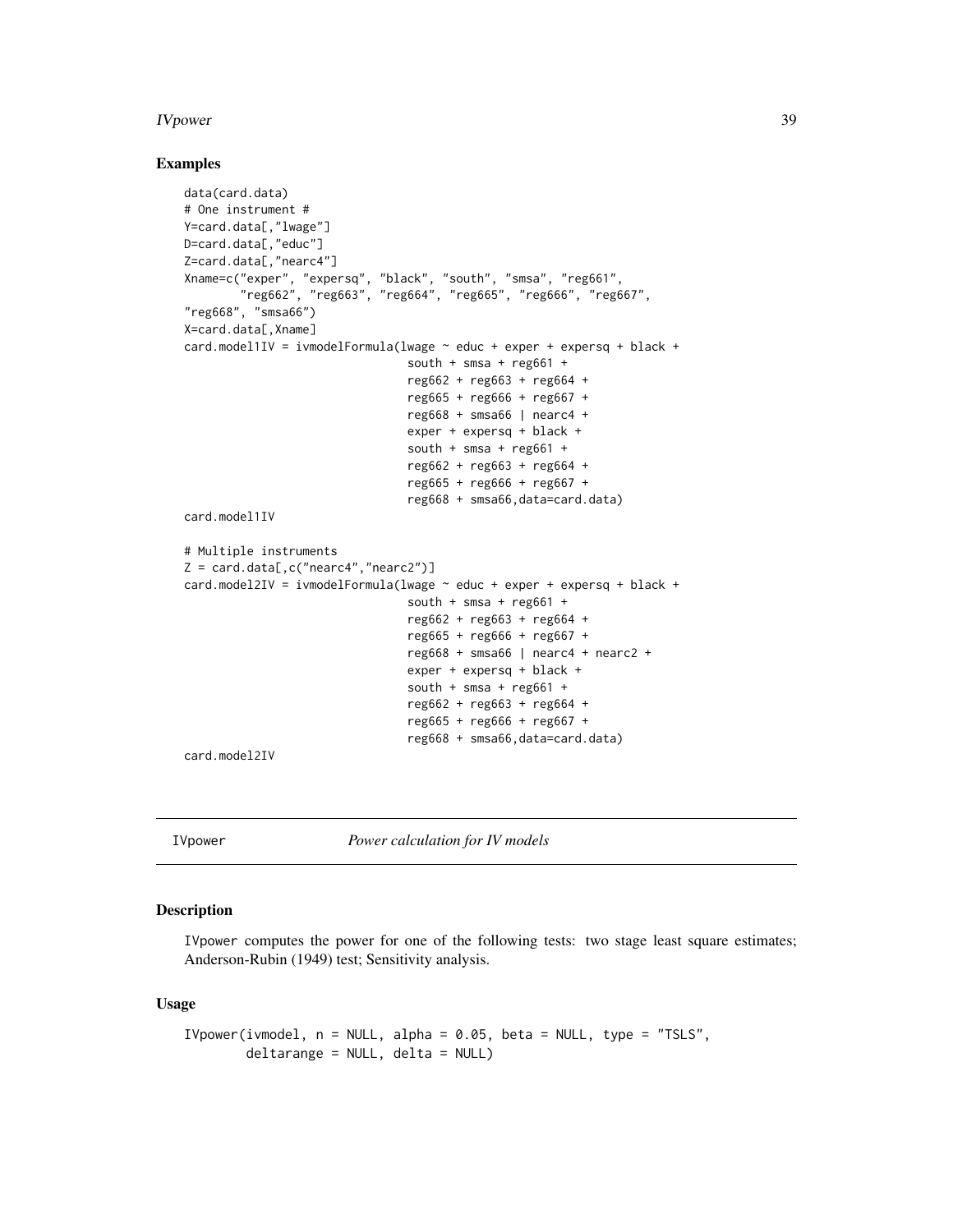#### <span id="page-39-0"></span>Arguments

| ivmodel    | ivmodel object.                                                                                                                                                               |
|------------|-------------------------------------------------------------------------------------------------------------------------------------------------------------------------------|
| n          | number of sample size, if missing, will use the sample size from the input<br>ivmodel object.                                                                                 |
| alpha      | The significance level for hypothesis testing. Default is 0.05.                                                                                                               |
| beta       | True causal effect minus null hypothesis causal effect. If missing, will use the<br>beta calculated from the input i vmodel object.                                           |
| type       | Determines which test will be used for power calculation. "TSLS" for two stage<br>least square estimates; "AR" for Anderson-Rubin test; "ARsens" for sensitivity<br>analysis. |
| deltarange | Range of sensitivity allowance. A numeric vector of length 2. If missing, will<br>use the deltarange from the input i vmodel object.                                          |
| delta      | True value of sensitivity parameter when calculating the power. Usually take<br>$delta = 0$ for the favorable situation or delta = NULL for unknown delta.                    |

# Details

IVpower computes the power for one of the following tests: two stage least square estimates; Anderson-Rubin (1949) test; Sensitivity analysis. The related value of parameters will be inferred from the input of ivmodel object.

#### Value

a power value for the specified type of test.

#### Author(s)

Yang Jiang, Hyunseung Kang, Dylan Small

#### References

Freeman G, Cowling BJ, Schooling CM (2013). Power and Sample Size Calculations for Mendelian Randomization Studies Using One Genetic Instrument. International journal of epidemiology, 42(4), 1157-1163.

Anderson, T.W. and Rubin, H. (1949). Estimation of the parameters of a single equation in a complete system of stochastic equations. Annals of Mathematical Statistics, 20, 46-63.

ang, X., Jiang, Y., Small, D. and Zhang, N (2017), Sensitivity analysis and power for instrumental variable studies, (under review of Biometrics).

# See Also

See also [ivmodel](#page-31-1) for details on the instrumental variables model. See also [TSLS.power](#page-51-1), [AR.power](#page-4-1), [ARsens.power](#page-8-1) for details on the power calculation.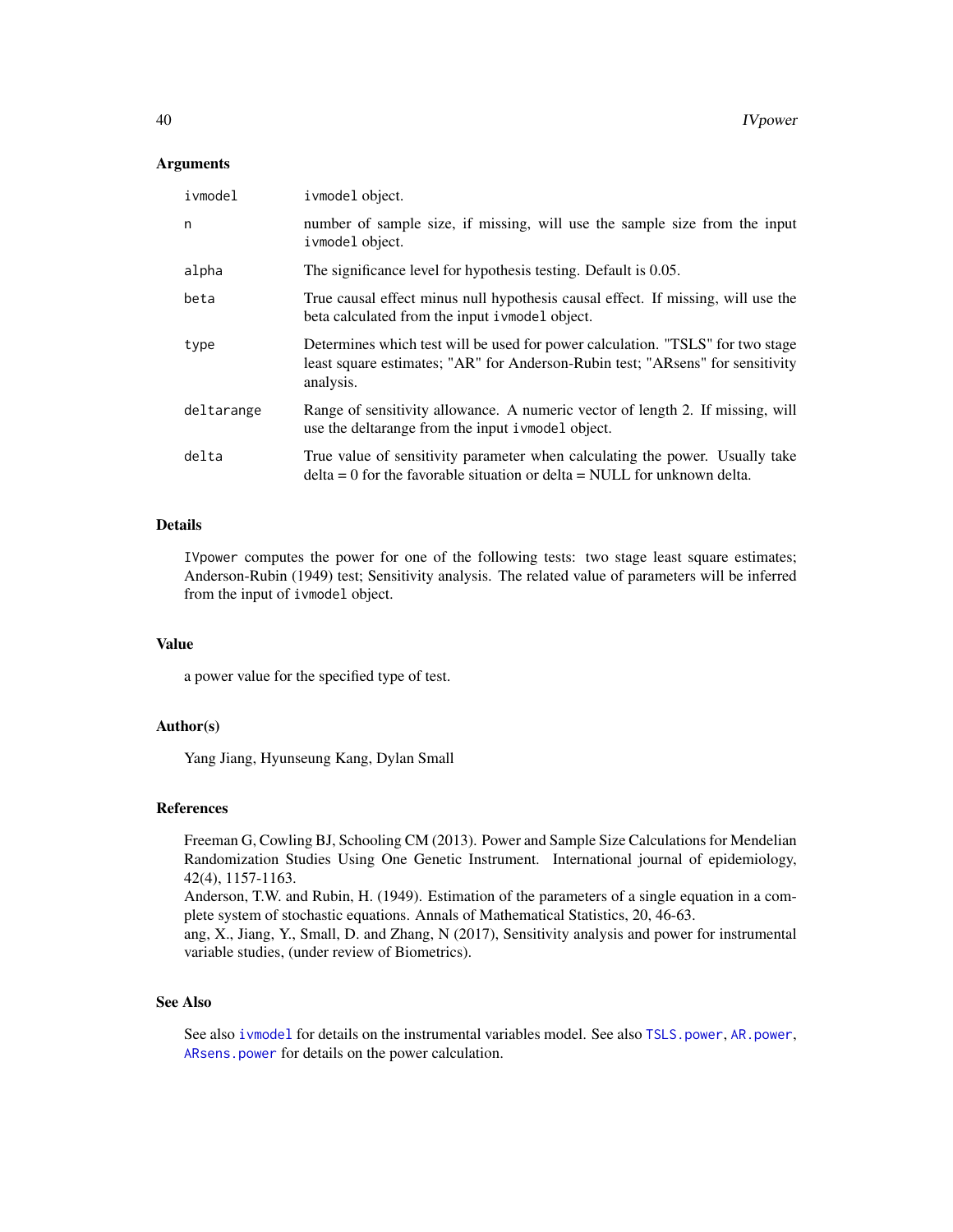#### <span id="page-40-0"></span> $I<sub>V</sub>$ size  $41$

# Examples

```
data(card.data)
Y=card.data[,"lwage"]
D=card.data[,"educ"]
Z=card.data[,"nearc4"]
Xname=c("exper", "expersq", "black", "south", "smsa", "reg661",
        "reg662", "reg663", "reg664", "reg665", "reg666", "reg667",
"reg668", "smsa66")
X=card.data[,Xname]
card.model = ivmodel(Y=Y, D=D, Z=Z, X=X)IVpower(card.model)
IVpower(card.model, n=10^4, type="AR")
```
IVsize *Calculating minimum sample size for achieving a certain power*

#### Description

IVsize calculates the minimum sample size needed for achieving a certain power in one of the following tests: two stage least square estimates; Anderson-Rubin (1949) test; Sensitivity analysis.

#### Usage

```
IVsize(ivmodel, power, alpha = 0.05, beta = NULL, type = "TSLS",
      deltarange = NULL, delta = NULL)
```
#### Arguments

| ivmodel    | ivmodel object.                                                                                                                                                               |
|------------|-------------------------------------------------------------------------------------------------------------------------------------------------------------------------------|
| power      | The power threshold to achieve.                                                                                                                                               |
| alpha      | The significance level for hypothesis testing. Default is 0.05.                                                                                                               |
| beta       | True causal effect minus null hypothesis causal effect. If missing, will use the<br>beta calculated from the input i vmodel object.                                           |
| type       | Determines which test will be used for power calculation. "TSLS" for two stage<br>least square estimates; "AR" for Anderson-Rubin test; "ARsens" for sensitivity<br>analysis. |
| deltarange | Range of sensitivity allowance. A numeric vector of length 2. If missing, will<br>use the deltarange from the input i vmodel object.                                          |
| delta      | True value of sensitivity parameter when calculating the power. Usually take<br>$delta = 0$ for the favorable situation or $delta = NULL$ for unknown delta.                  |

# Details

IVsize calculates the minimum sample size needed for achieving a certain power for one of the following tests: two stage least square estimates; Anderson-Rubin (1949) test; Sensitivity analysis. The related value of parameters will be inferred from the input of ivmodel object.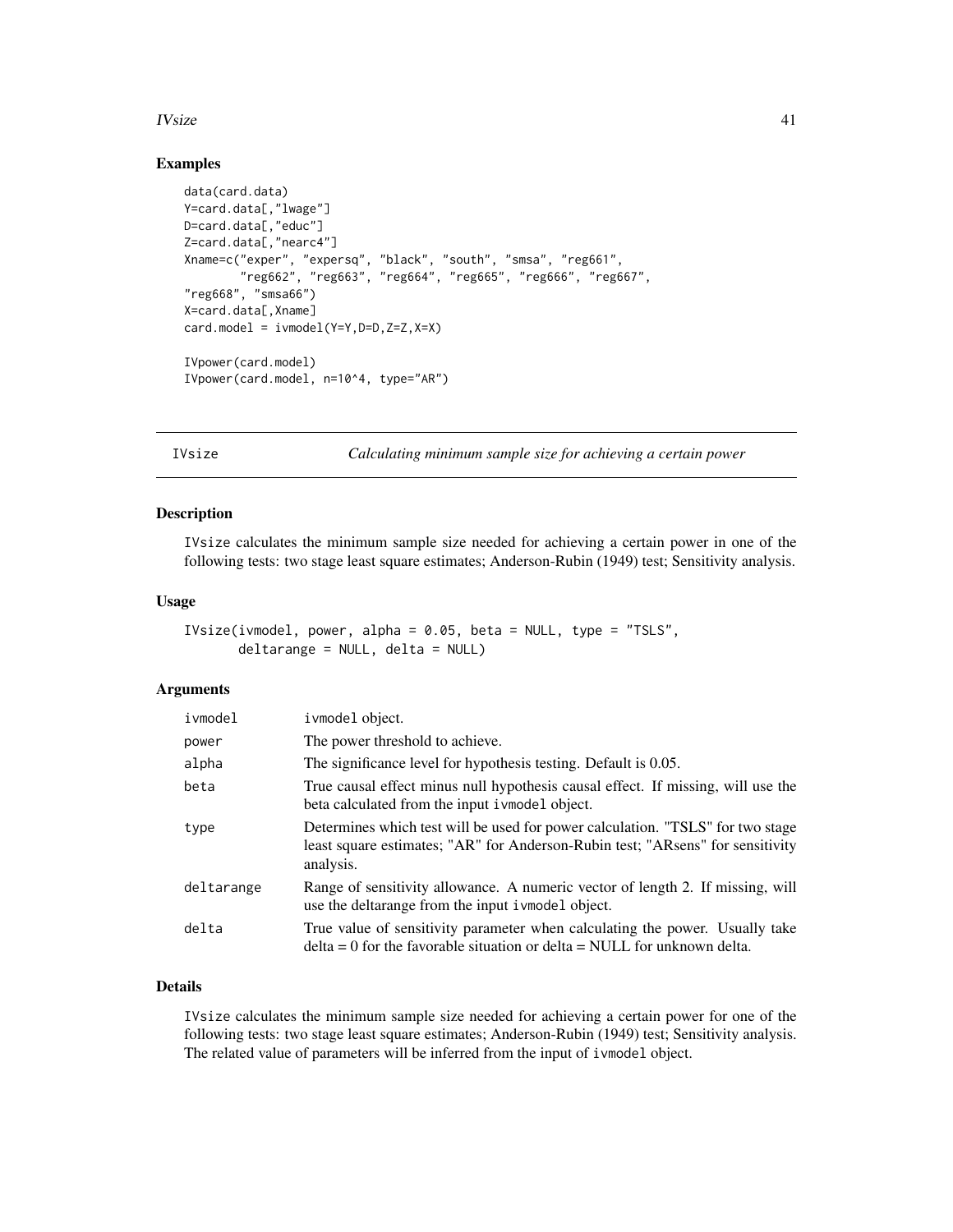<span id="page-41-0"></span>minimum sample size needed for achieving a certain power

#### Author(s)

Yang Jiang, Hyunseung Kang, Dylan Small

#### References

Freeman G, Cowling BJ, Schooling CM (2013). Power and Sample Size Calculations for Mendelian Randomization Studies Using One Genetic Instrument. International journal of epidemiology, 42(4), 1157-1163.

Anderson, T.W. and Rubin, H. (1949). Estimation of the parameters of a single equation in a complete system of stochastic equations. Annals of Mathematical Statistics, 20, 46-63.

ang, X., Jiang, Y., Small, D. and Zhang, N (2017), Sensitivity analysis and power for instrumental variable studies, (under review of Biometrics).

# See Also

See also [ivmodel](#page-31-1) for details on the instrumental variables model. See also [TSLS.size](#page-53-1), [AR.size](#page-6-1), [ARsens.size](#page-10-1) for calculation details.

#### Examples

```
data(card.data)
Y=card.data[,"lwage"]
D=card.data[,"educ"]
Z=card.data[,"nearc4"]
Xname=c("exper", "expersq", "black", "south", "smsa", "reg661",
        "reg662", "reg663", "reg664", "reg665", "reg666", "reg667",
"reg668", "smsa66")
X=card.data[,Xname]
card.model = ivmodel(Y=Y,D=D,Z=Z,X=X, deltarange=c(-0.01, 0.01))
IVsize(card.model, power=0.8)
IVsize(card.model, power=0.8, type="AR")
IVsize(card.model, power=0.8, type="ARsens", deltarange=c(-0.01, 0.01))
```
<span id="page-41-1"></span>KClass *k-Class Estimator*

#### Description

KClass computes the k-Class estimate for the ivmodel object.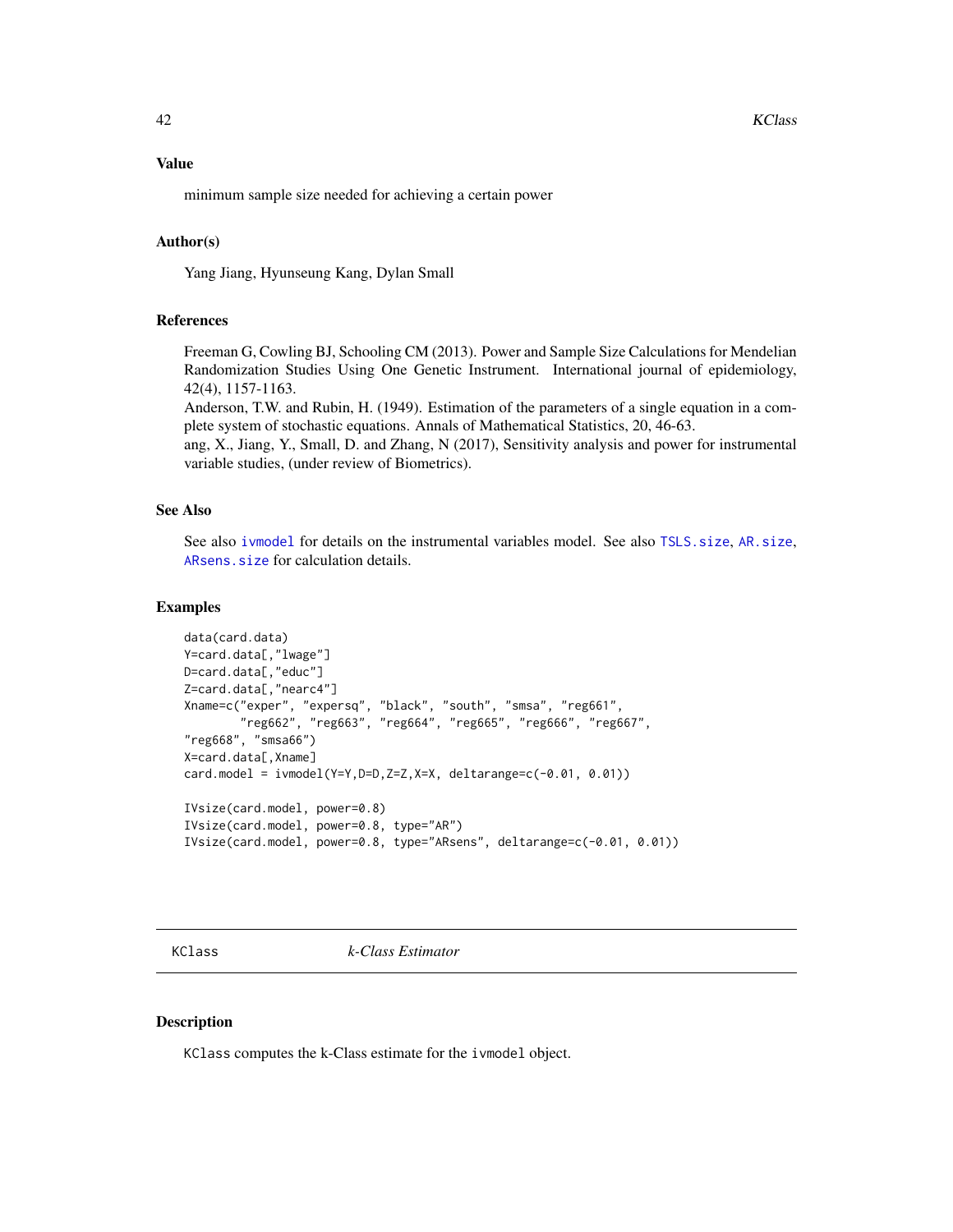#### KClass **43**

# Usage

```
KClass(ivmodel,
      beta = 0, alpha = 0.05, k = c(0, 1),
      manyweakSE = FALSE, heteroSE = FALSE,clusterID = NULL)
```
# Arguments

| ivmodel    | ivmodel object.                                                                                                                                                                                                                                                                                                                                                                                   |
|------------|---------------------------------------------------------------------------------------------------------------------------------------------------------------------------------------------------------------------------------------------------------------------------------------------------------------------------------------------------------------------------------------------------|
| beta0      | Null value $\beta_0$ for testing null hypothesis $H_0$ : $\beta = \beta_0$ in ivmodel. Default is 0.                                                                                                                                                                                                                                                                                              |
| alpha      | The significance level for hypothesis testing. Default is 0.05.                                                                                                                                                                                                                                                                                                                                   |
| k          | A vector of k values for the k-Class estimator. Default is $0$ (OLS) and 1 (TSLS).                                                                                                                                                                                                                                                                                                                |
| manyweakSE | Should many weak instrument (and heteroscedastic-robust) asymptotics in Hansen,<br>Hausman and Newey (2008) be used to compute standard errors? (Not sup-<br>ported for $k=0$ )                                                                                                                                                                                                                   |
| heteroSE   | Should heteroscedastic-robust standard errors be used? Default is FALSE.                                                                                                                                                                                                                                                                                                                          |
| clusterID  | If cluster-robust standard errors are desired, provide a vector of length that's<br>identical to the sample size. For example, if $n = 6$ and clusterID = c(1,1,1,2,2,2),<br>there would be two clusters where the first cluster is formed by the first three<br>observations and the second cluster is formed by the last three observations.<br>clusterID can be numeric, character, or factor. |

# Details

KClass computes the k-Class estimate for the instrumental variables model in ivmodel, specifically for the parameter  $\beta$ . It generates a point estimate, a standard error associated with the point estimate, a test statistic and a p value under the null hypothesis  $H_0$  :  $\beta = \beta_0$  in ivmodel along with a 1 –  $\alpha$ confidence interval.

#### Value

KClass returns a list containing the following components

| k         | A row matrix of k values supplied to KClass.                                                                                                                    |
|-----------|-----------------------------------------------------------------------------------------------------------------------------------------------------------------|
| point.est | A row matrix of point estimates of $\beta$ , with each row corresponding to the k<br>values supplied.                                                           |
| std.err   | A row matrix of standard errors of the estimates, with each row corresponding<br>to the k values supplied.                                                      |
| test.stat | A row matrix of test statistics for testing the null hypothesis $H_0$ : $\beta = \beta_0$ in<br>i vmodel, with each row corresponding to the k values supplied. |
| p.value   | A row matrix of p value of the test under the null hypothesis $H_0$ : $\beta = \beta_0$ in<br>i vmodel, with each row corresponding to the k values supplied.   |
| ci        | A matrix of two columns specifying the confidence interval, with each row cor-<br>responding to the k values supplied.                                          |

# Author(s)

Yang Jiang, Hyunseung Kang, and Dylan Small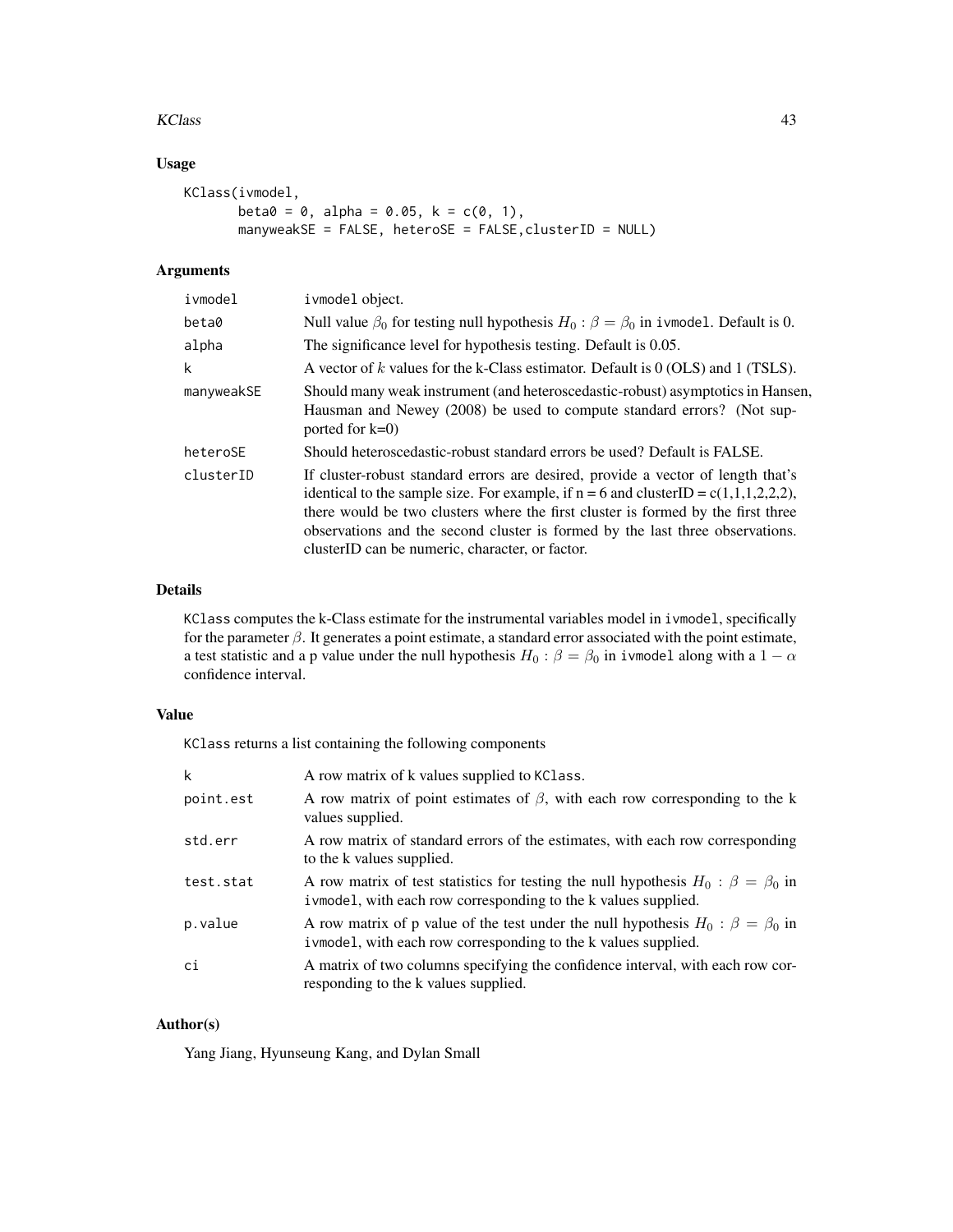#### <span id="page-43-0"></span>See Also

See also [ivmodel](#page-31-1) for details on the instrumental variables model.

```
data(card.data)
Y=card.data[,"lwage"]
D=card.data[,"educ"]
Z=card.data[,c("nearc4","nearc2")]
Xname=c("exper", "expersq", "black", "south", "smsa", "reg661",
         "reg662", "reg663", "reg664", "reg665", "reg666", "reg667",
"reg668", "smsa66")
X=card.data[,Xname]
card.model2IV = ivmodel(Y=Y,D=D,Z=Z,X=X)
KClass(card.model2IV,
          k=c(0,1,0.5)## Not run:
## The following code tests the mank weak IV standard error for LIML and Fuller.
example \le function(q = 10, rho1 = 0.5, n1 = 10000,
sigma.uv = 0.5, beta = 1, gamma = rep(1/sqrt(q), q)) {
    Sigma1 <- outer(1:q, 1:q, function(i, j) rho1^abs(i - j))
    library(MASS)
    Z1 \leq m \text{vrrnorm}(n1, rep(1, q), Signa1)Z1 <- matrix(2 \times as.numeric(Z1 > 0) - 1, nrow = n1)
    UV1 <- mvrnorm(n1, rep(0, 2), matrix(c(1, sigma.uv, sigma.uv, 1), 2))
    X1 <- Z1
    Y1 < - X1list(21 = 21, X1 = X1, Y1 = Y1)}
one.sim <- function(manyweakSE) {
    data \le example(q = 100, n1 = 200)
    fit <- ivmodel(data$Y1, data$X1, data$Z1, manyweakSE = manyweakSE)
   1 > \text{coeff}(\text{fit})[, 2] - 1.96 * \text{coeff}(\text{fit})[, 3] & 1 < \text{coeff}(\text{fit})[, 2] + 1.96 * \text{coeff}(\text{fit})[, 3]
}
res <- replicate(200, one.sim(TRUE))
apply(res, 1, mean)
res <- replicate(200, one.sim(FALSE))
apply(res, 1, mean)
## End(Not run)
```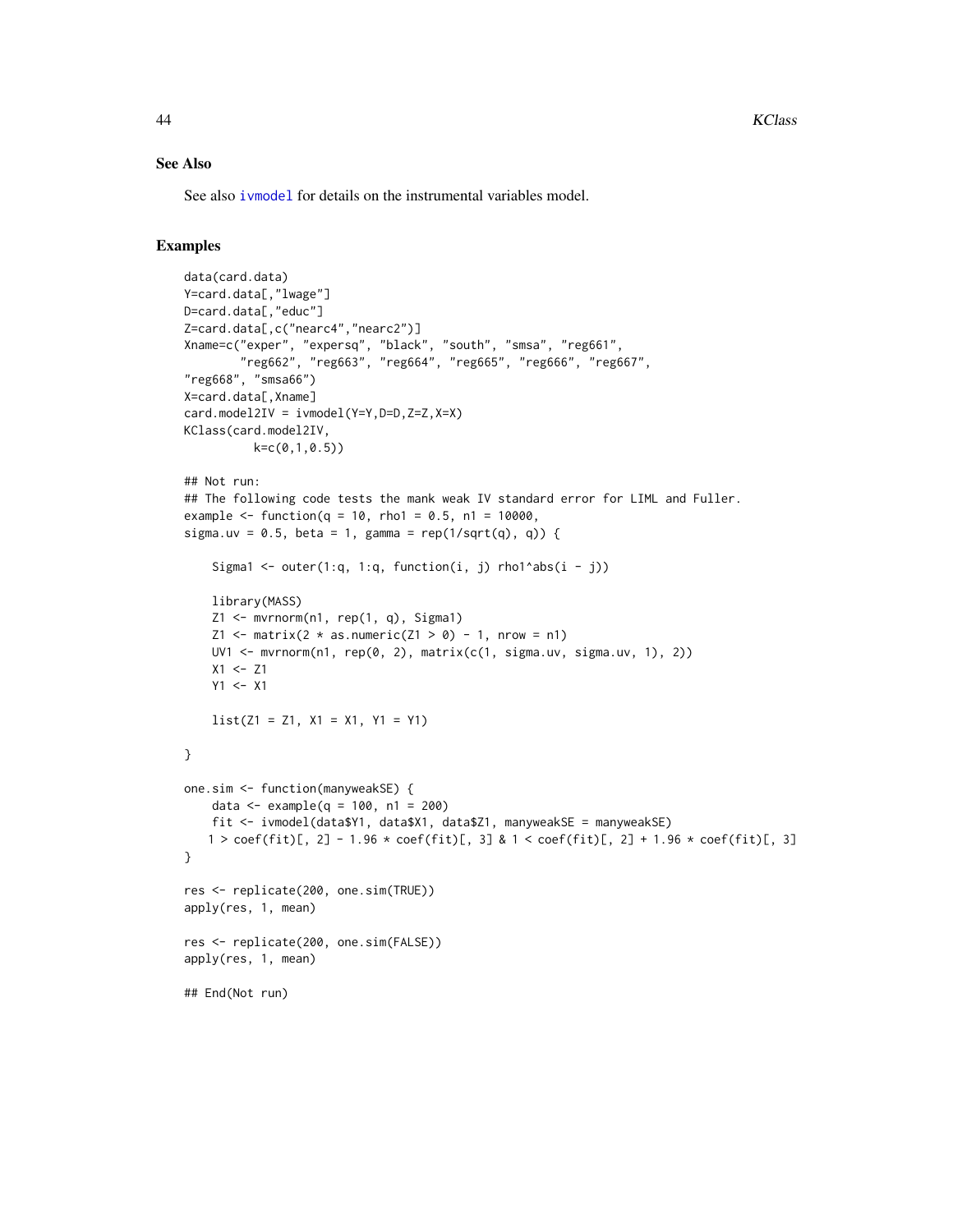#### Description

LIML computes the LIML estimate for the ivmodel object.

#### Usage

```
LIML(ivmodel,
     beta = 0, alpha = 0.05,
     manyweakSE = FALSE, heteroSE = FALSE,clusterID = NULL)
```
# Arguments

| ivmodel    | ivmodel object.                                                                                                                                                                                                                                                                                                                                                                                   |
|------------|---------------------------------------------------------------------------------------------------------------------------------------------------------------------------------------------------------------------------------------------------------------------------------------------------------------------------------------------------------------------------------------------------|
| beta0      | Null value $\beta_0$ for testing null hypothesis $H_0$ : $\beta = \beta_0$ in ivmodel. Default is 0.                                                                                                                                                                                                                                                                                              |
| alpha      | The significance level for hypothesis testing. Default is 0.05.                                                                                                                                                                                                                                                                                                                                   |
| manyweakSE | Should many weak instrument (and heteroscedastic-robust) asymptotics in Hansen,<br>Hausman and Newey (2008) be used to compute standard errors?                                                                                                                                                                                                                                                   |
| heteroSE   | Should heteroscedastic-robust standard errors be used? Default is FALSE.                                                                                                                                                                                                                                                                                                                          |
| clusterID  | If cluster-robust standard errors are desired, provide a vector of length that's<br>identical to the sample size. For example, if $n = 6$ and clusterID = c(1,1,1,2,2,2),<br>there would be two clusters where the first cluster is formed by the first three<br>observations and the second cluster is formed by the last three observations.<br>clusterID can be numeric, character, or factor. |

# Details

LIML computes the LIML estimate for the instrumental variables model in ivmodel, specifically for the parameter beta. The computation uses KClass with the value of  $k = k_{LIML}$ , which is the smallest root of the equation

$$
det(L^T L - kL^T R_Z L) = 0
$$

where  $L$  is a matrix of two columns, the first column consisting of the outcome vector,  $Y$ , and the second column consisting of the endogenous variable, D, and  $R_Z = I - Z(Z^T Z)^{-1} Z^T$  with Z being the matrix of instruments. LIML generates a point estimate, a standard error associated with the point estimate, a test statistic and a p value under the null hypothesis  $H_0$ :  $\beta = \beta_0$  in ivmodel along with a  $1 - \alpha$  confidence interval.

#### Value

LIML returns a list containing the following components

| k         | The k value for LIML.       |
|-----------|-----------------------------|
| point.est | Point estimate of $\beta$ . |

<span id="page-44-1"></span><span id="page-44-0"></span>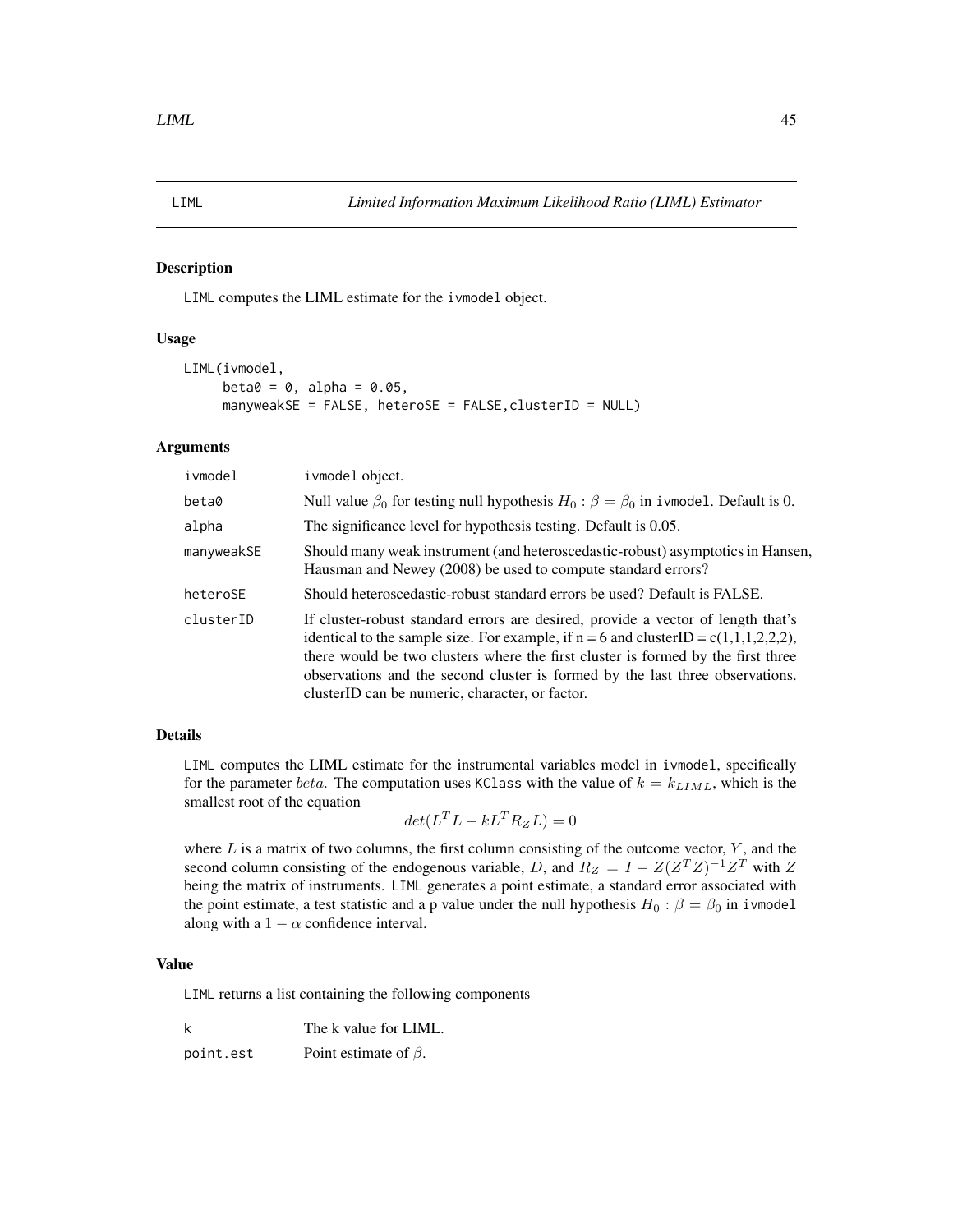<span id="page-45-0"></span>

| std.err   | Standard error of the estimate.                                                                                  |
|-----------|------------------------------------------------------------------------------------------------------------------|
| test.stat | The value of the test statistic for testing the null hypothesis $H_0$ : $\beta = \beta_0$ in<br>ivmodel.         |
| p.value   | The p value of the test under the null hypothesis $H_0$ : $\beta = \beta_0$ in ivmodel.                          |
| сi        | A matrix of one row by two columns specifying the confidence interval associ-<br>ated with the Fuller estimator. |

# Author(s)

Yang Jiang, Hyunseung Kang, Dylan Small

#### See Also

See also [ivmodel](#page-31-1) for details on the instrumental variables model. See also [KClass](#page-41-1) for more information about the k-Class estimator.

#### Examples

```
data(card.data)
Y=card.data[,"lwage"]
D=card.data[,"educ"]
Z=card.data[,c("nearc4","nearc2")]
Xname=c("exper", "expersq", "black", "south", "smsa", "reg661",
        "reg662", "reg663", "reg664", "reg665", "reg666", "reg667",
"reg668", "smsa66")
X=card.data[,Xname]
card.model2IV = ivmodel(Y=Y,D=D,Z=Z,X=X)
LIML(card.model2IV,alpha=0.01)
```
<span id="page-45-1"></span>model.matrix.ivmodel *Extract Design Matrix for* ivmodel *Object*

#### Description

This method extracts the design matrix inside ivmodel.

#### Usage

```
## S3 method for class 'ivmodel'
model.matrix(object,...)
```
#### Arguments

| object  | ivmodel object.                 |
|---------|---------------------------------|
| $\cdot$ | Additional arguments to fitted. |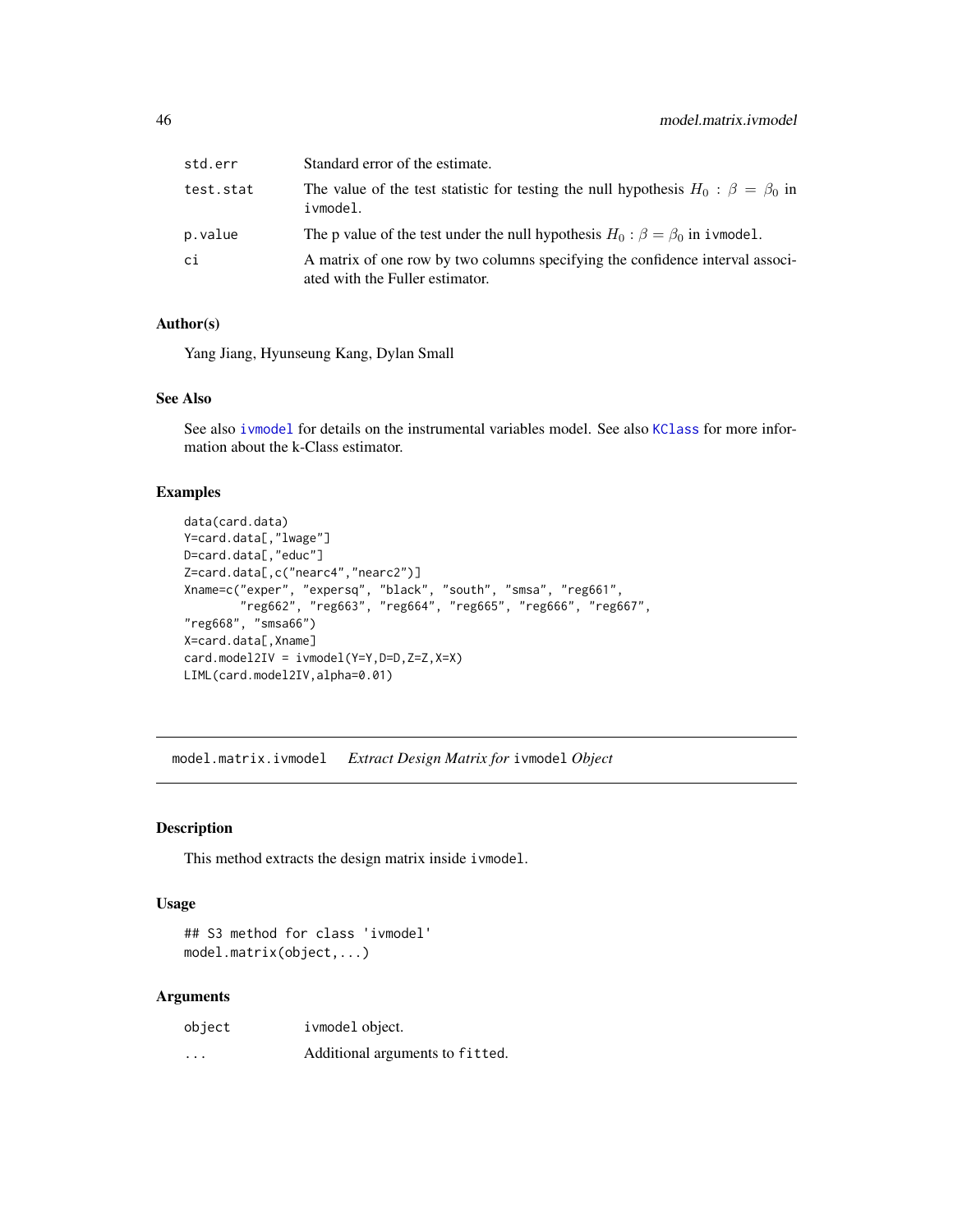#### <span id="page-46-0"></span>para terminal di Afrika Sepanjang di Bandara. Kabupatèn Kabupatèn Kabupatèn Kabupatèn Kabupatèn Kabupatèn Kabu

# Value

A design matrix for the ivmodel object.

# Author(s)

Yang Jiang, Hyunseung Kang, and Dylan Small

# See Also

See also [ivmodel](#page-31-1) for details on the instrumental variables model.

# Examples

```
data(card.data)
Y=card.data[,"lwage"]
D=card.data[,"educ"]
Z=card.data[,"nearc4"]
Xname=c("exper", "expersq", "black", "south", "smsa", "reg661",
        "reg662", "reg663", "reg664", "reg665", "reg666", "reg667",
"reg668", "smsa66")
X=card.data[,Xname]
foo = ivmodel(Y=Y,D=D,Z=Z,X=X)
model.matrix(foo)
```
para *Parameter Estimation from Ivmodel*

# Description

para computes the estimation of several parameters for the ivmodel object.

#### Usage

para(ivmodel)

# Arguments

ivmodel ivmodel object.

# Details

para computes the coefficients of 1st and 2nd stage regression (gamma and beta). It also computes the covariance matrix of the error term of 1st and 2nd stage. (sigmau, sigmav, and rho)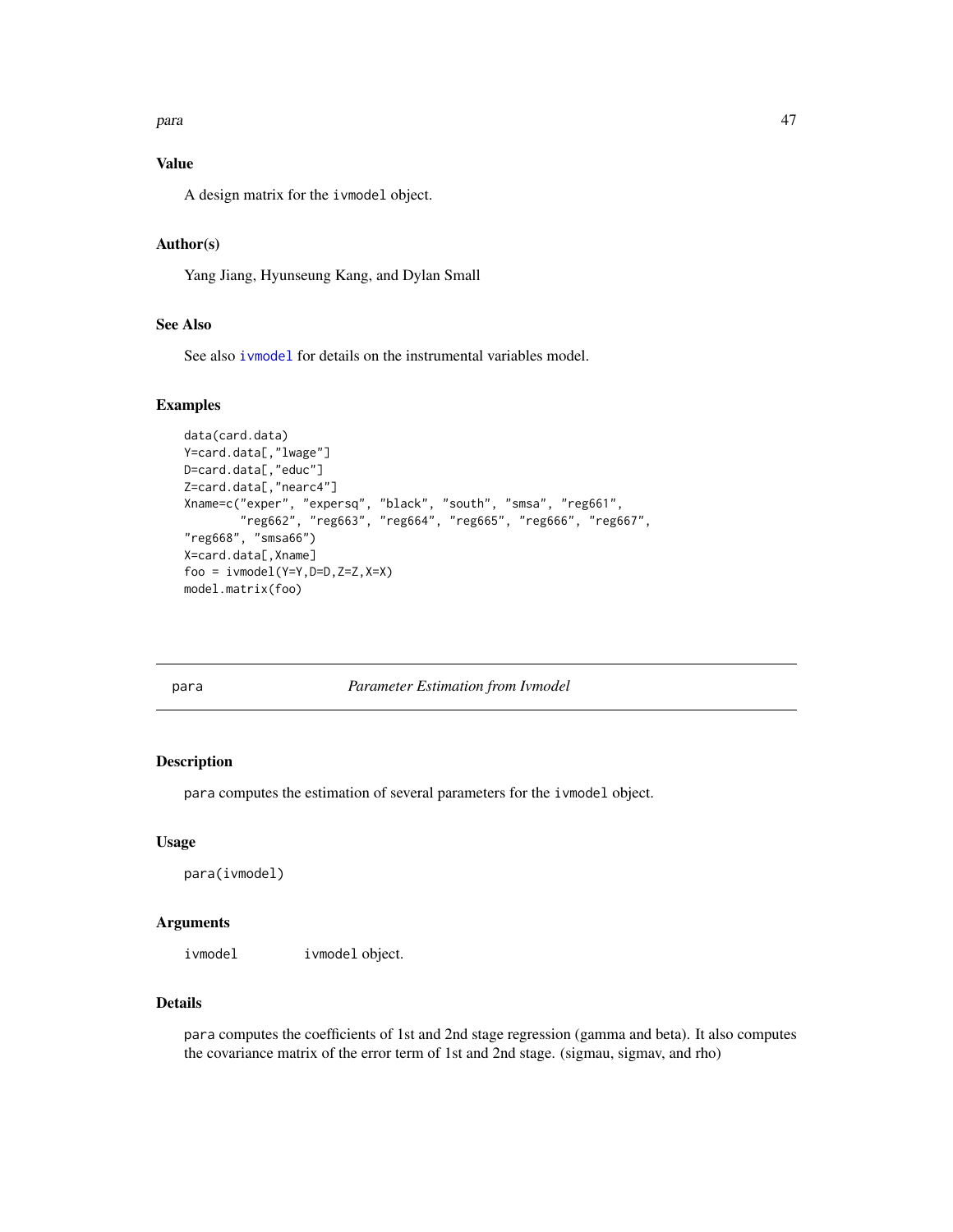# <span id="page-47-0"></span>Value

para returns a list containing the following components

| gamma  | The coefficient of IV in first stage, calculated by linear regression                                               |
|--------|---------------------------------------------------------------------------------------------------------------------|
| beta   | The TSLS estimator of the exposure effect                                                                           |
| sigmau | Standard deviation of potential outcome under control (structural error for y).                                     |
| sigmav | Standard deviation of error from regressing treatment on instruments                                                |
| rho    | Correlation between u (potential outcome under control) and v (error from re-<br>gressing treatment on instrument). |

# Author(s)

Yang Jiang, Hyunseung Kang, Dylan Small

#### See Also

See also [ivmodel](#page-31-1) for details on the instrumental variables model.

#### Examples

```
data(card.data)
Y=card.data[,"lwage"]
D=card.data[,"educ"]
Z=card.data[,"nearc4"]
Xname=c("exper", "expersq", "black", "south", "smsa", "reg661",
        "reg662", "reg663", "reg664", "reg665", "reg666", "reg667",
"reg668", "smsa66")
X=card.data[,Xname]
cardfit=ivmodel(Y=Y, D=D, Z=Z, X=X)
para(cardfit)
```
permTest.absBias *Perform a permutation test using the sum of absolute biases*

# Description

permTest.absBias performs a permutation test for complete randomization using the sum of absolute biases as a test statistic.

# Usage

```
permTest.absBias(X, D = NULL, Z = NULL,
assignment = "complete",
perms = 1000, subclass = NULL)
```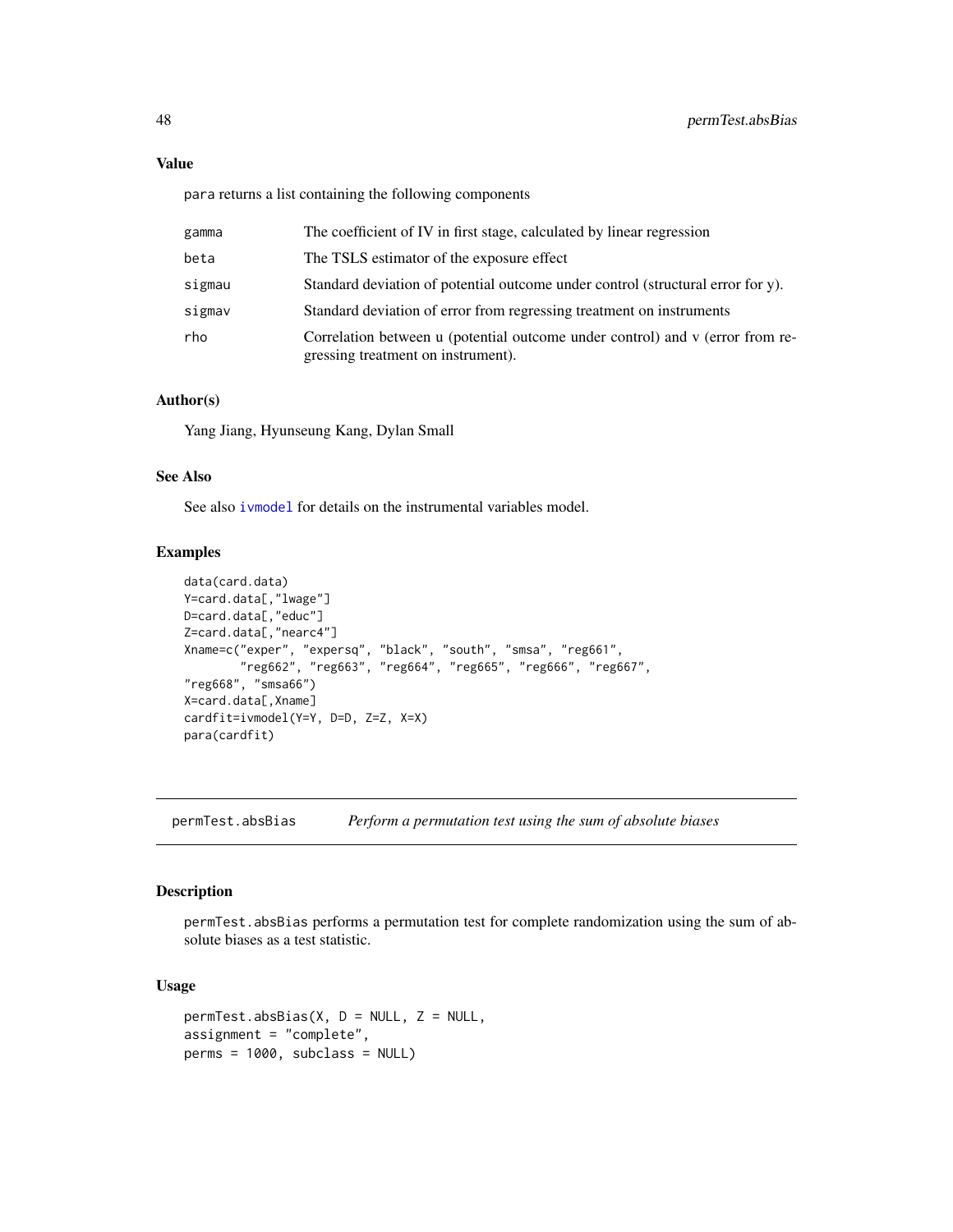#### **Arguments**

| $\mathsf{X}$ | Covariate matrix (with units as rows and covariates as columns).                                                                                                                   |  |
|--------------|------------------------------------------------------------------------------------------------------------------------------------------------------------------------------------|--|
| D            | Indicator vector for a binary treatment (must contain 1 or 0 for each unit).                                                                                                       |  |
| 7            | Indicator vector for a binary instrument (must contain 1 or 0 for each unit).                                                                                                      |  |
| assignment   | Must be "complete", "block", or "bernoulli". Designates whether to test for<br>complete randomization, block randomization, or Bernoulli trials.                                   |  |
| subclass     | Vector of subclasses (one for each unit). Subclasses can be numbers or charac-<br>ters, as long as there is one specified for each unit. Only needed if assignment<br>$=$ "block". |  |
| perms        | Number of permutations used to approximate the permutation test.                                                                                                                   |  |

#### Value

p-value testing whether or not an indicator (treatment or instrument) is as-if randomized under complete randomization (i.e., random permutations), block randomization (i.e., random permutations within subclasses), or Bernoulli trials.

#### Author(s)

Zach Branson and Luke Keele

#### References

Branson, Z. and Keele, L. (2020). Evaluating a Key Instrumental Variable Assumption Using Randomization Tests. American Journal of Epidemiology. To appear.

# Examples

```
#load the data
data(icu.data)
#the covariate matrix is
X = as_matrix(subset(icu.data, select = -c(open_bin, icu_bed)))#the treatment
D = icu.data$icu_bed
#the instrument
Z = icu.data$open_bin
#the subclass
subclass = icu.data$site
```
#can uncomment the following code for examples

```
#permutation test for complete randomization (for the treatment)
#permTest.absBias(X = X, D = D,
#assignment = "complete", perms = 500)
#permutation test for complete randomization (for the instrument)
#permTest.absBias(X = X, D = D, Z = Z,
#assignment = "complete", perms = 500)
#permutation test for block randomization (for the treatment)
#permTest.absBias(X = X, D = D,
```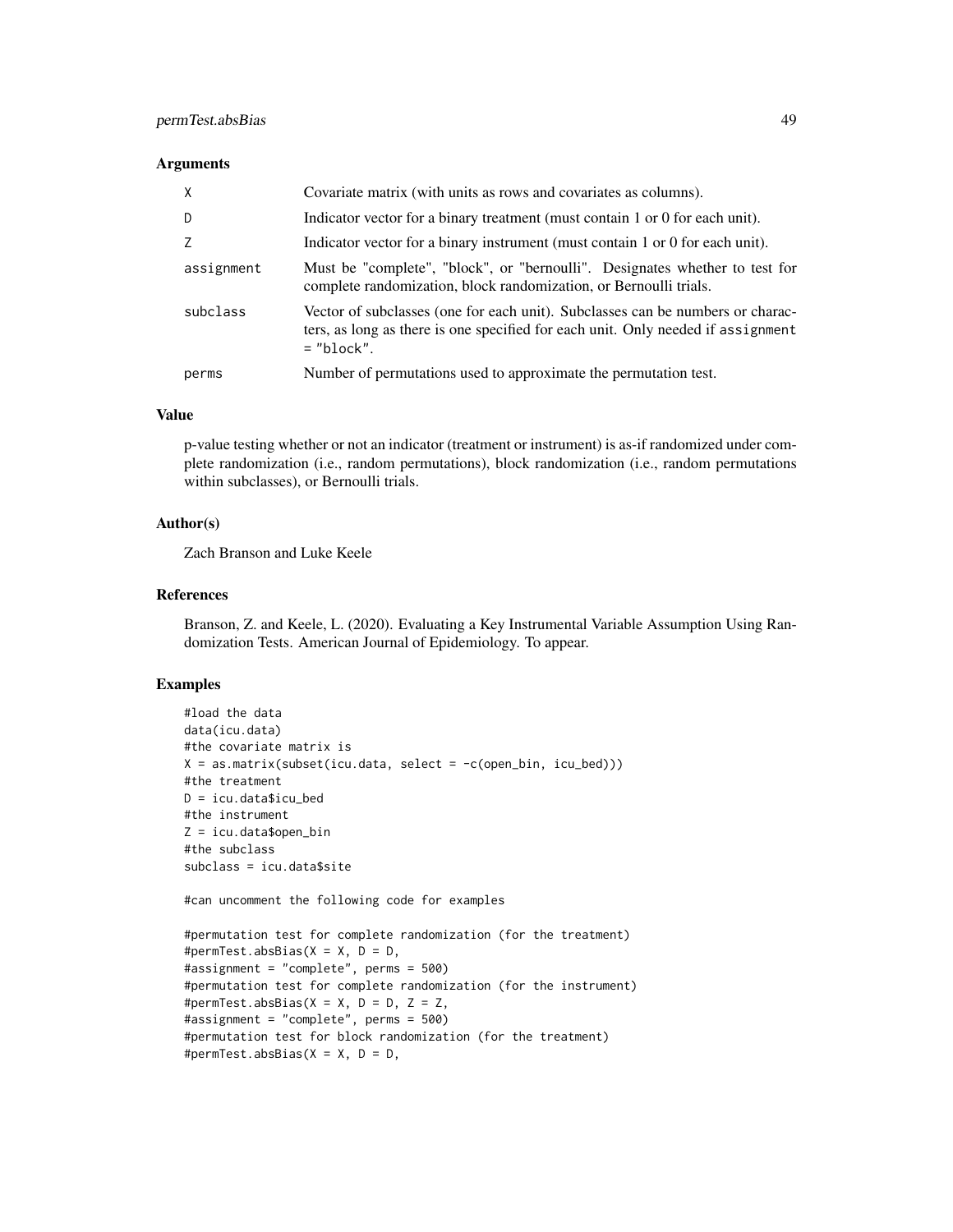```
#assignment = "block", subclass = subclass, perms = 500)
#permutation test for block randomization (for the instrument)
#permTest.absBias(X = X, D = D, Z = Z,
#assignment = "block",
#subclass = subclass, perms = 500)
#permutation test for bernoulli trials (for the treatment)
#permTest.absBias(X = X, D = D,
#assignment = "bernoulli", perms = 500)
#permutation test for bernoulli randomization (for the instrument)
#permTest.absBias(X = X, D = D, Z = Z,
#assignment = "bernoulli", perms = 500)
```
permTest.md *Perform a permutation test using the Mahalanobis distance*

#### Description

permTest.md performs a permutation test for complete randomization using the Mahalanobis distance as a test statistic.

#### Usage

```
permTest.md(X, indicator, assignment = "complete", perms = 1000, subclass = NULL)
```
#### **Arguments**

| X          | Covariate matrix (with units as rows and covariates as columns).                                                                                                                   |
|------------|------------------------------------------------------------------------------------------------------------------------------------------------------------------------------------|
| indicator  | Binary indicator vector (must contain 1 or 0 for each unit). For example, could<br>be a binary treatment or instrument.                                                            |
| assignment | Must be "complete", "block", or "bernoulli". Designates whether to test for<br>complete randomization, block randomization, or Bernoulli trials.                                   |
| subclass   | Vector of subclasses (one for each unit). Subclasses can be numbers or charac-<br>ters, as long as there is one specified for each unit. Only needed if assignment<br>$=$ "block". |
| perms      | Number of permutations used to approximate the permutation test.                                                                                                                   |

#### Value

p-value testing whether or not an indicator (treatment or instrument) is as-if randomized under complete randomization (i.e., random permutations), block randomization (i.e., random permutations within subclasses), or Bernoulli trials.

# Author(s)

Zach Branson and Luke Keele

<span id="page-49-0"></span>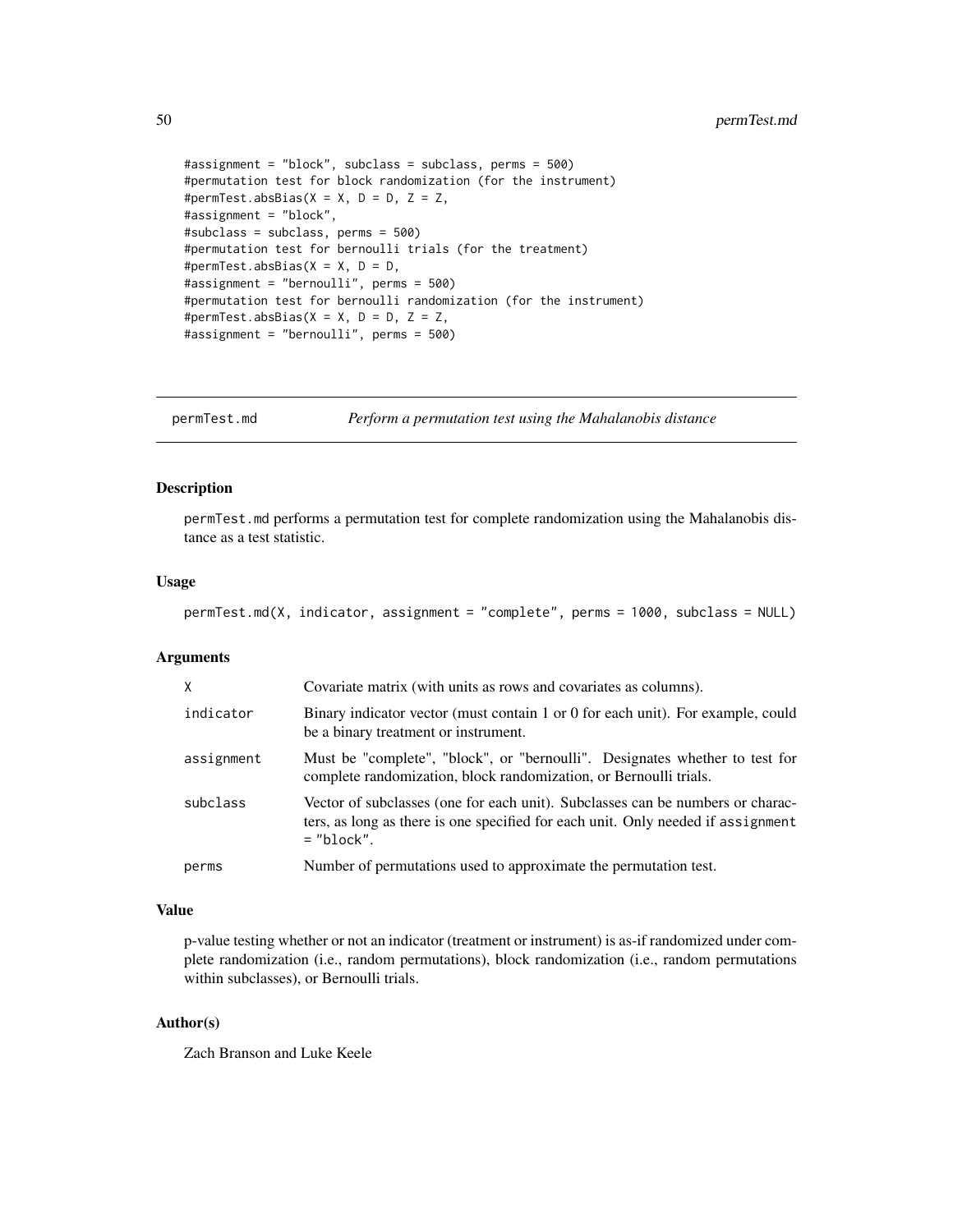#### <span id="page-50-0"></span>residuals.ivmodel 51

#### References

Branson, Z. and Keele, L. (2020). Evaluating a Key Instrumental Variable Assumption Using Randomization Tests. American Journal of Epidemiology. To appear.

#### Examples

```
#load the data
data(icu.data)
#the covariate matrix is
X = as_matrix(subset(icu.data, select = -c(open_bin, icu_bed)))#the treatment
D = icu.data$icu_bed
#the instrument
Z = icu.data$open_bin
#the subclass
subclass = icu.data$site
#can uncomment the following code for examples
#permutation test for complete randomization (for the treatment)
#permTest.md(X = X, indicator = D,
#assignment = "complete", perms = 500)
#permutation test for complete randomization (for the instrument)
#permTest.md(X = X, indicator = Z,
#assignment = "complete", perms = 500)
#permutation test for block randomization (for the treatment)
#permTest.md(X = X, indicator = D,
#assignment = "block", subclass = subclass, perms = 500)
#permutation test for block randomization (for the instrument)
#permTest.md(X = X, indicator = Z,
#assignment = "block", subclass = subclass, perms = 500)
#permutation test for bernoulli trials (for the treatment)
#permTest.md(X = X, indicator = D,
#assignment = "bernoulli", perms = 500)
#permutation test for bernoulli randomization (for the instrument)
#permTest.md(X = X, indicator = Z,
#assignment = "bernoulli", perms = 500)
```
<span id="page-50-1"></span>residuals.ivmodel *Residuals from the Fitted Model in the* ivmodel *Object*

#### **Description**

This function returns the residuals from the k-Class estimators inside the ivmodel object.

#### Usage

```
## S3 method for class 'ivmodel'
residuals(object,...)
```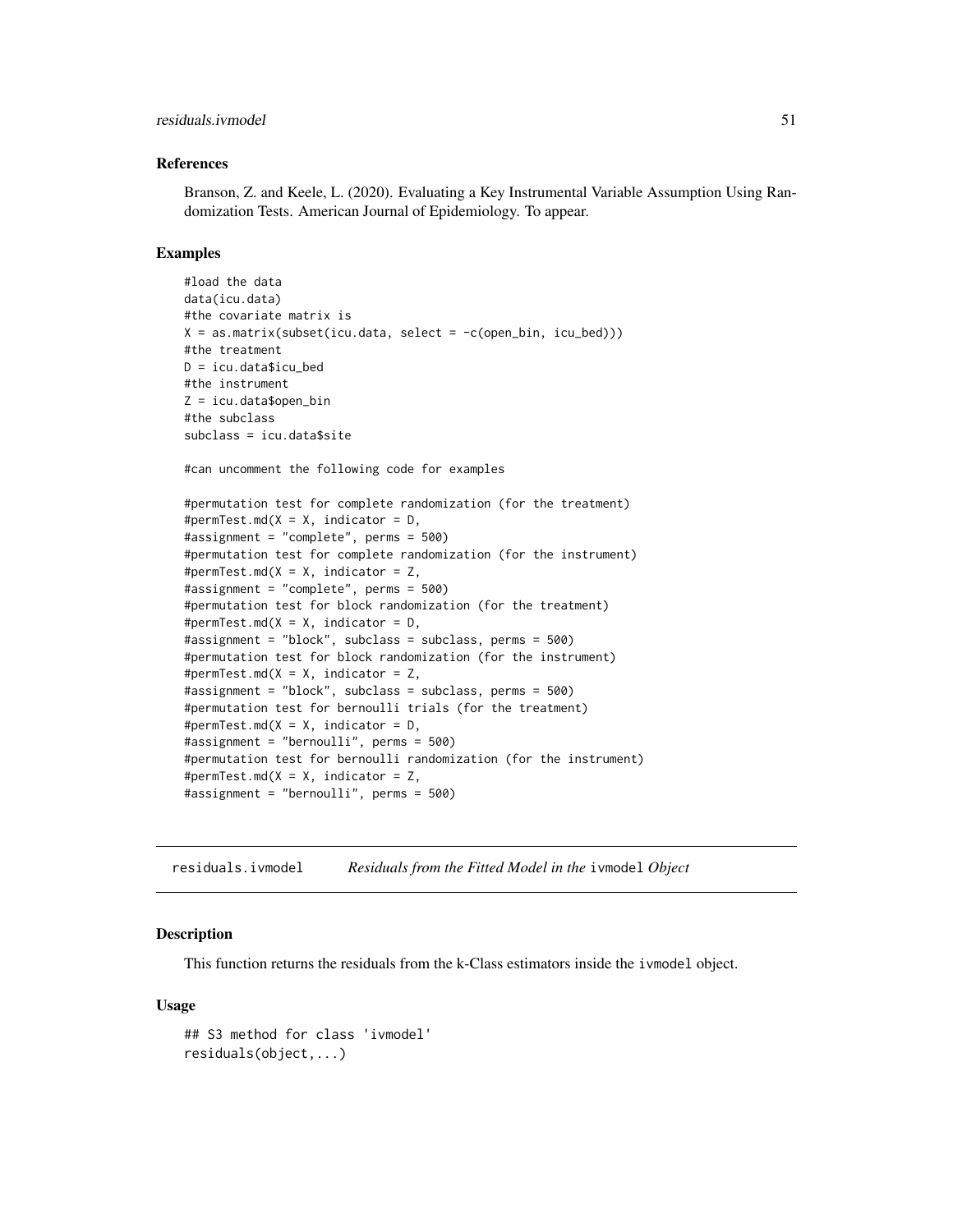```
## S3 method for class 'ivmodel'
resid(object,...)
```
#### Arguments

| object   | ivmodel object.                             |
|----------|---------------------------------------------|
| $\cdots$ | Additional arguments to residuals or resid. |

#### Value

A matrix of residuals for each k-Class estimator. Specifically, each column of the matrix represents residuals for each individual based on different estimates of the treatment effect from k-Class estimators. By default, one of the columns of the matrix is the residuals when the treatment effect is estimated by ordinarly least squares (OLS). Because OLS is generally biased in instrumental variables settings, the residuals will likely be biased.

#### Author(s)

Yang Jiang, Hyunseung Kang, and Dylan Small

# See Also

See also [ivmodel](#page-31-1) for details on the instrumental variables model.

#### Examples

```
data(card.data)
Y=card.data[,"lwage"]
D=card.data[,"educ"]
Z=card.data[,"nearc4"]
Xname=c("exper", "expersq", "black", "south", "smsa", "reg661",
        "reg662", "reg663", "reg664", "reg665", "reg666", "reg667",
"reg668", "smsa66")
X=card.data[,Xname]
foo = ivmodel(Y=Y,D=D,Z=Z,X=X)
resid(foo)
residuals(foo)
```
<span id="page-51-1"></span>TSLS.power *Power of TSLS Estimator*

#### Description

TSLS.power computes the power of the asymptotic t-test of TSLS estimator.

#### Usage

```
TSLS.power(n, beta, rho_ZD, sigmau, sigmaDsq, alpha = 0.05)
```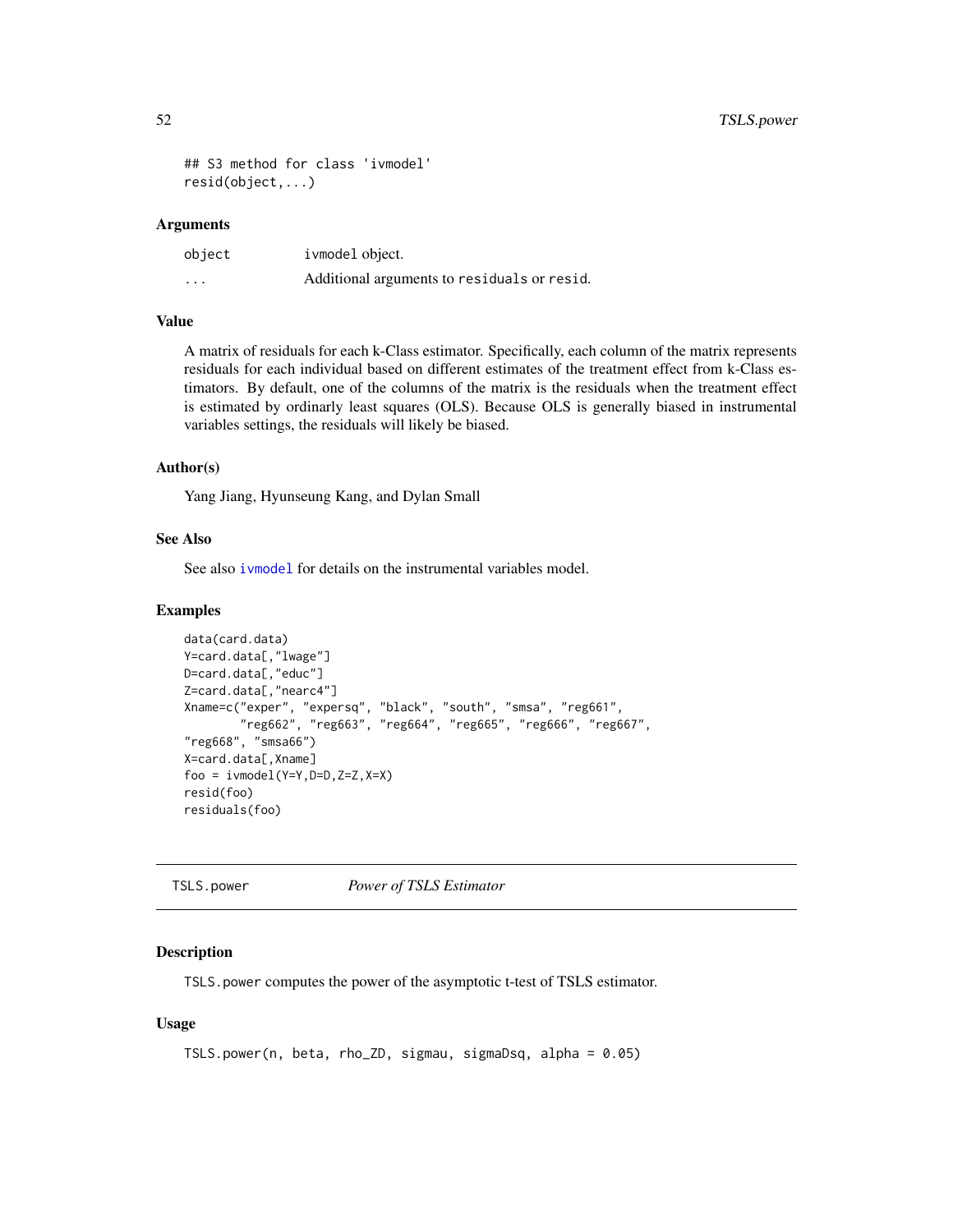# TSLS.power 53

#### Arguments

| n        | Sample size.                                                                    |
|----------|---------------------------------------------------------------------------------|
| beta     | True causal effect minus null hypothesis causal effect.                         |
| rho_ZD   | Correlation between the IV Z and the exposure D.                                |
| sigmau   | Standard deviation of potential outcome under control. (structural error for y) |
| sigmaDsq | The variance of the exposure D.                                                 |
| alpha    | Significance level.                                                             |

# Details

The power formula is given in Freeman (2013).

#### Value

Power of the asymptotic t-test of TSLS estimator basd on given values of parameters.

# Author(s)

Yang Jiang, Hyunseung Kang, and Dylan Small

#### References

Freeman G, Cowling BJ, Schooling CM (2013). Power and Sample Size Calculations for Mendelian Randomization Studies Using One Genetic Instrument. International journal of epidemiology, 42(4), 1157-1163.

#### See Also

See also [ivmodel](#page-31-1) for details on the instrumental variables model.

```
# Assume we calculate the power of asymptotic t-test of TSLS estimator
# in a study with one IV (1=1) and the only one exogenous variable is
# the intercept (k=1).
# Suppose the difference between the null hypothesis and true causal
# effect is 1 (beta=1).
# The sample size is 250 (n=250).
# The correlation between the IV and exposure is .5 (rho_ZD= .5).
# The standard deviation of potential outcome is 1(sigmau= 1).
# The variance of the exposure is 1 (sigmaDsq=1).
# The significance level for the study is alpha = .05.
# power of asymptotic t-test of TSLS estimator
TSLS.power(n=250, beta=1, rho_ZD=.5, sigmau=1, sigmaDsq=1, alpha = 0.05)
```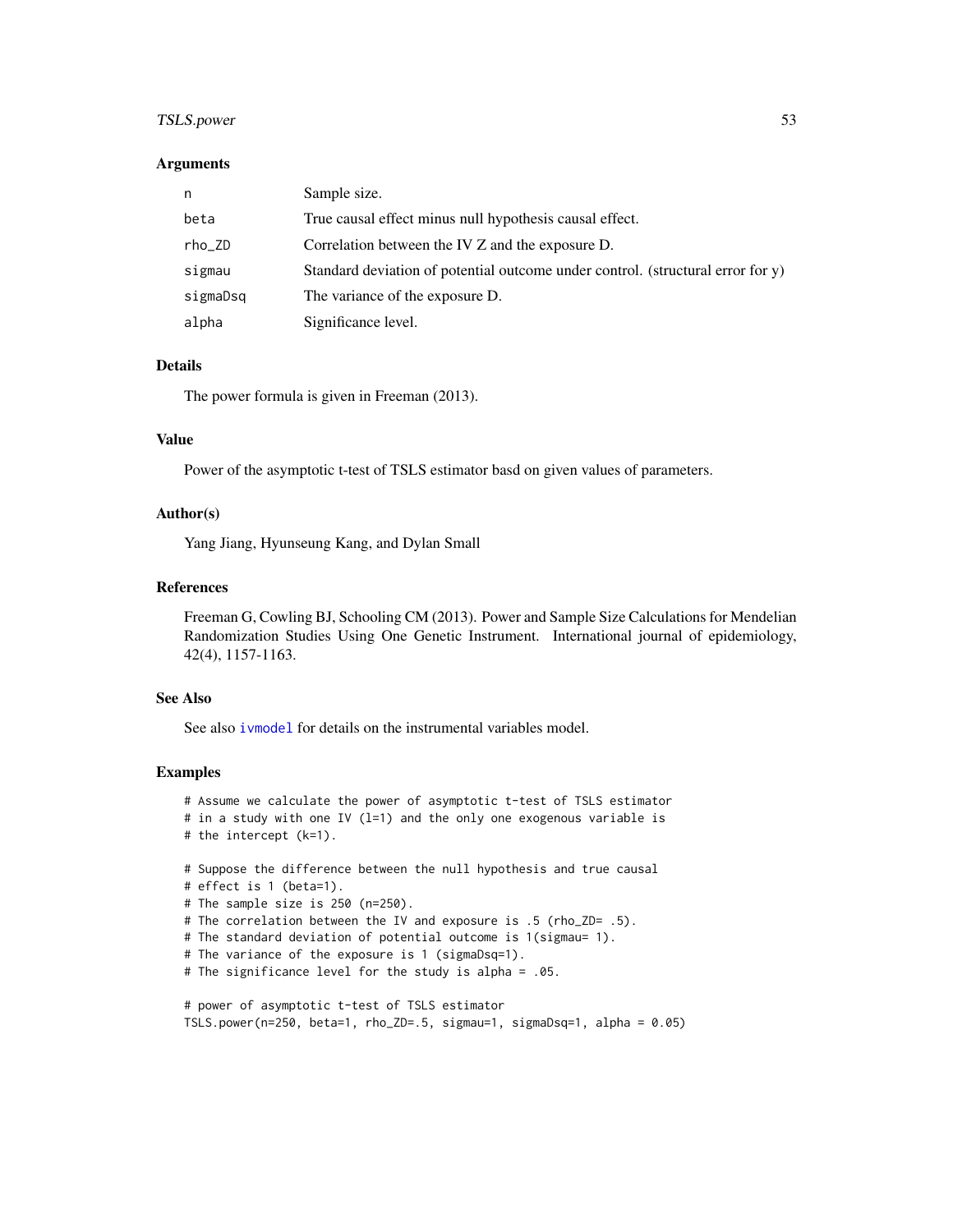<span id="page-53-1"></span><span id="page-53-0"></span>

# Description

TSLS.size computes the minimum sample size required for achieving certain power of asymptotic t-test of TSLS estimator.

# Usage

```
TSLS.size(power, beta, rho_ZD, sigmau, sigmaDsq, alpha = 0.05)
```
# Arguments

| power    | The desired power over a constant.                                              |
|----------|---------------------------------------------------------------------------------|
| beta     | True causal effect minus null hypothesis causal effect.                         |
| rho_ZD   | Correlation between the IV Z and the exposure D.                                |
| sigmau   | Standard deviation of potential outcome under control. (structural error for y) |
| sigmaDsq | The variance of the exposure D.                                                 |
| alpha    | Significance level.                                                             |

#### Details

The calculation is based on inverting the power formula given in Freeman (2013).

# Value

Minimum sample size required for achieving certain power of asymptotic t-test of TSLS estimator.

#### Author(s)

Yang Jiang, Hyunseung Kang, and Dylan Small

# References

Freeman G, Cowling BJ, Schooling CM (2013). Power and Sample Size Calculations for Mendelian Randomization Studies Using One Genetic Instrument. International journal of epidemiology, 42(4), 1157-1163.

# See Also

See also [ivmodel](#page-31-1) for details on the instrumental variables model.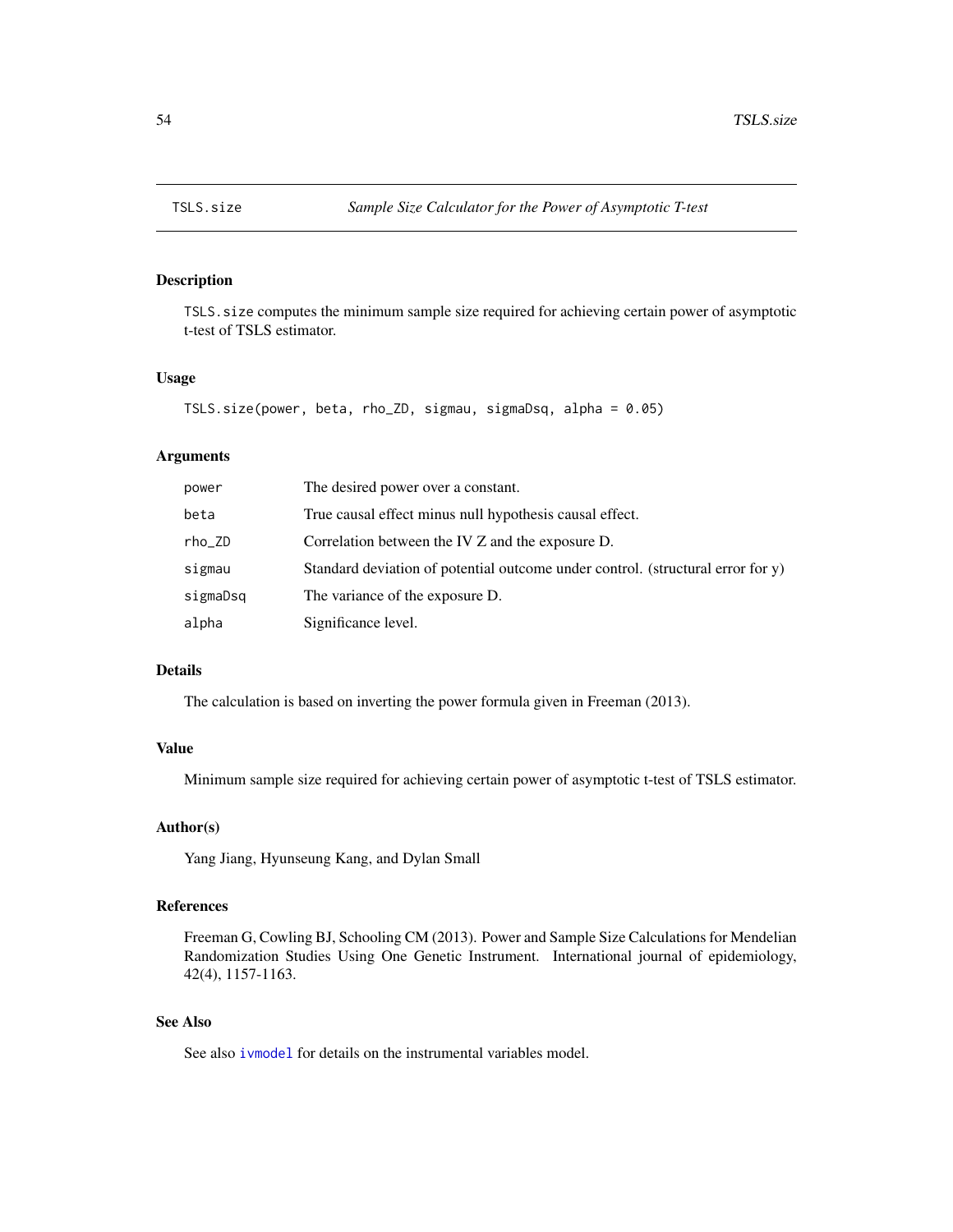#### <span id="page-54-0"></span>vcov.ivmodel 55

#### Examples

```
# Assume we performed an asymptotic t-test of TSLS estimator in a study
# with one IV (l=1) and the only one exogenous variable is the intercept
# (k=1). We want to calculate the minimum sample size needed for this
# test to have an at least 0.8 power.
# Suppose the null hypothesis causal effect is 0 and the true causal
# effect is 1 (beta=1-0=1).
# The correlation between the IV and exposure is .5 (rho_ZD= .5).
# The standard deviation of potential outcome is 1(sigmau= 1).
# The variance of the exposure is 1 (sigmaDsq=1).
# The significance level for the study is alpha = .05.
### minimum sample size required for aysmptotic t-test
TSLS.size(power=.8, beta=1, rho_ZD=.5, sigmau=1, sigmaDsq=1, alpha =.05)
```
<span id="page-54-1"></span>vcov.ivmodel *Calculate Variance-Covariance Matrix (i.e. Standard Error) for k-Class Estimators in the* ivmodel *Object*

#### Description

This vcov method returns the variance-covariance matrix for all specified k-Class estimation from an ivmodel object.

#### Usage

## S3 method for class 'ivmodel' vcov(object,...)

#### Arguments

| object | ivmodel object.               |
|--------|-------------------------------|
| .      | Additional arguments to vcov. |

#### Value

A matrix of standard error estimates for each k-Class estimator.

#### Author(s)

Yang Jiang, Hyunseung Kang, and Dylan Small

# See Also

See also *i* vmodel for details on the instrumental variables model.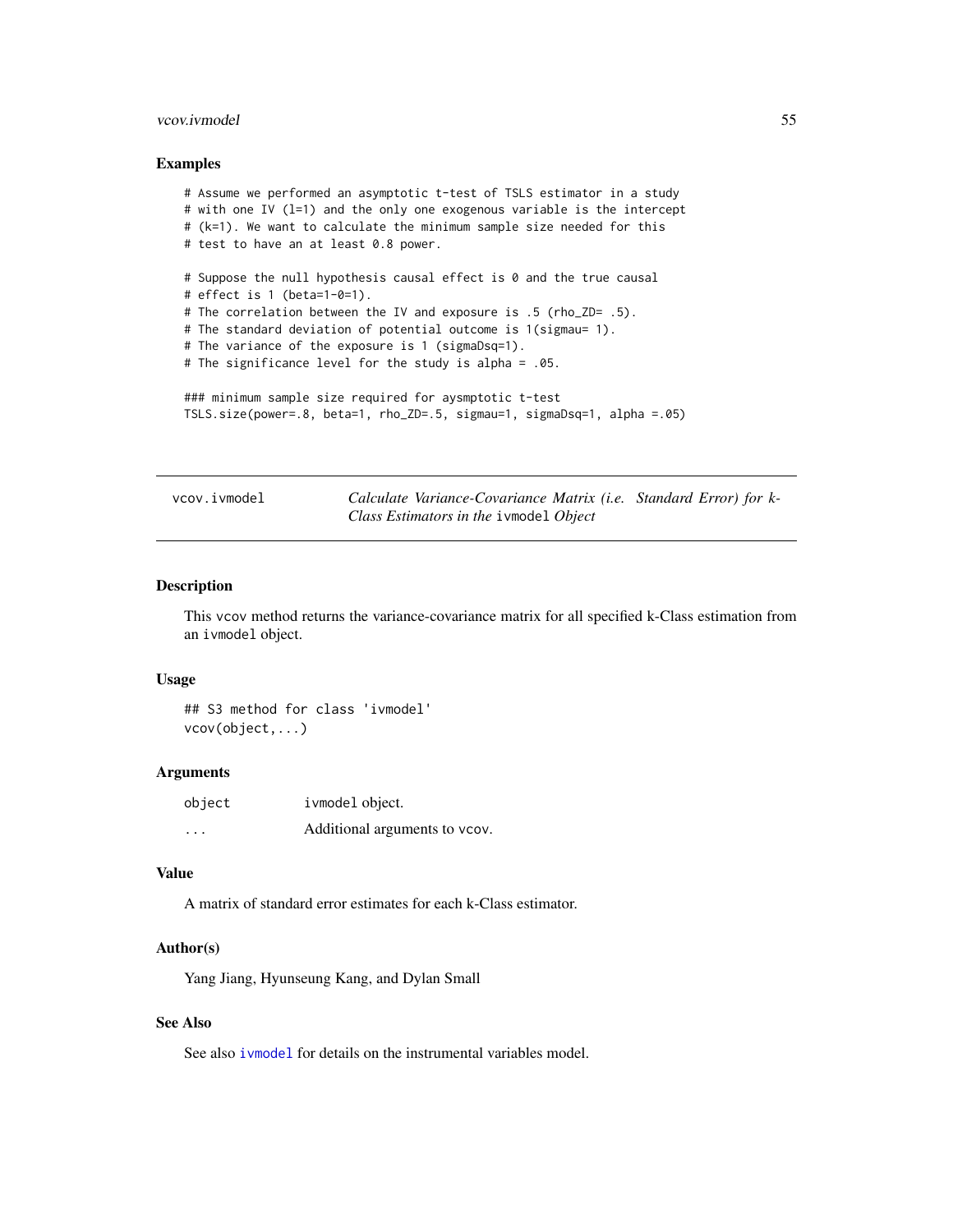# Examples

```
data(card.data)
Y=card.data[,"lwage"]
D=card.data[,"educ"]
Z=card.data[,"nearc4"]
Xname=c("exper", "expersq", "black", "south", "smsa", "reg661",
        "reg662", "reg663", "reg664", "reg665", "reg666", "reg667",
"reg668", "smsa66")
X=card.data[,Xname]
foo = ivmodel(Y=Y,D=D,Z=Z,X=X)
vcov(foo)
```
vcovOther *Variance of Exogenous Coefficients of the Fitted Model in the* ivmodel *Object*

# Description

This vcovOther returns the estimated variances of the estimated coefficients for the exogenous covariates associated with the outcome. All the estimation is based on k-Class estimators.

#### Usage

```
vcovOther(ivmodel)
```
#### Arguments

ivmodel ivmodel object.

# Value

A matrix where each row represents a k-class estimator and each column represents one of the exogenous covariates. Each element is the estimated variance of the estimated coefficients.

#### Author(s)

Hyunseung Kang

# See Also

See also [ivmodel](#page-31-1) for details on the instrumental variables model.

<span id="page-55-0"></span>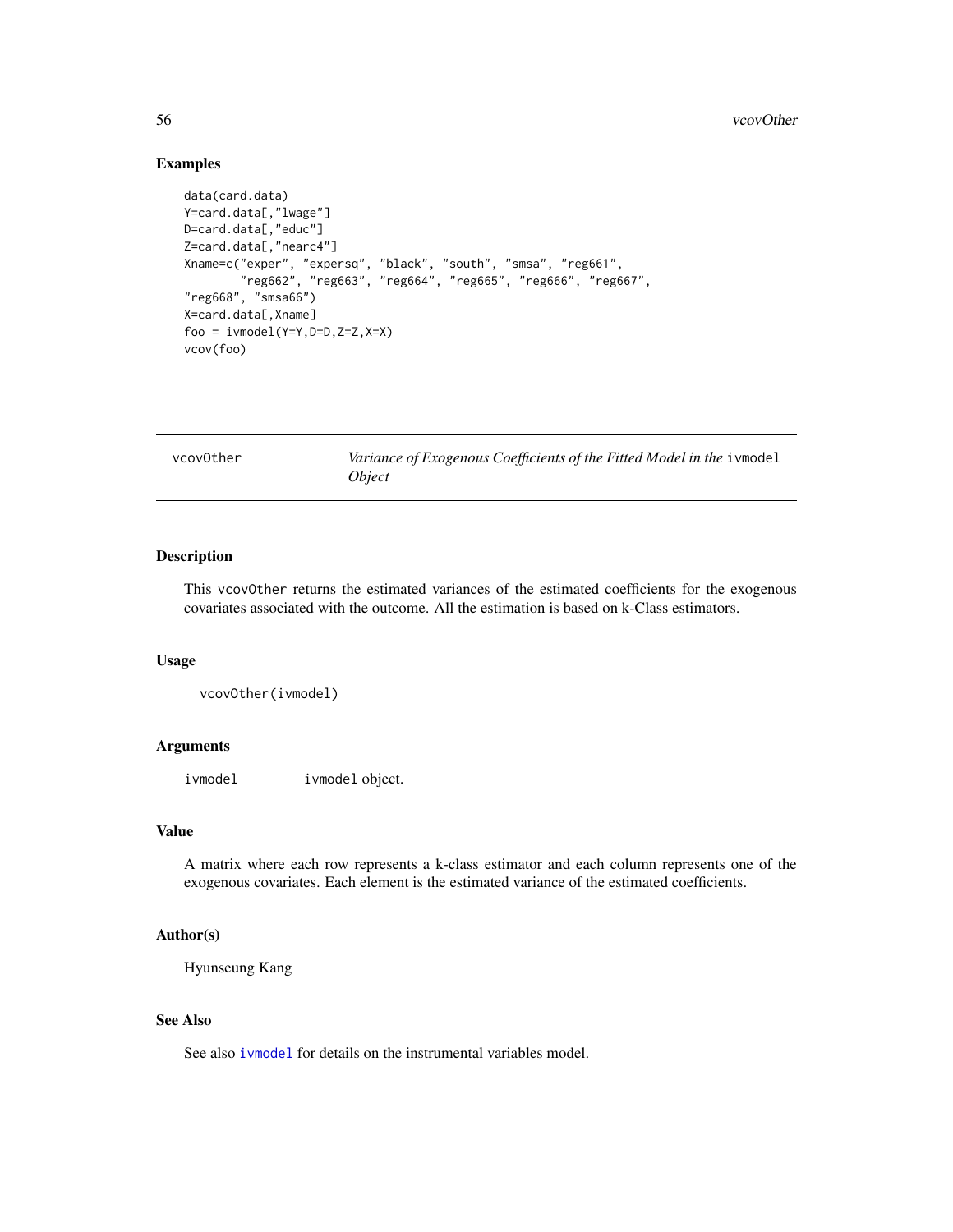#### vcovOther 57

```
data(card.data)
Y=card.data[,"lwage"]
D=card.data[,"educ"]
Z=card.data[,"nearc4"]
Xname=c("exper", "expersq", "black", "south", "smsa", "reg661",
        "reg662", "reg663", "reg664", "reg665", "reg666", "reg667",
        "reg668", "smsa66")
X=card.data[,Xname]
foo = ivmodel(Y=Y,D=D,Z=Z,X=X)
vcovOther(foo)
```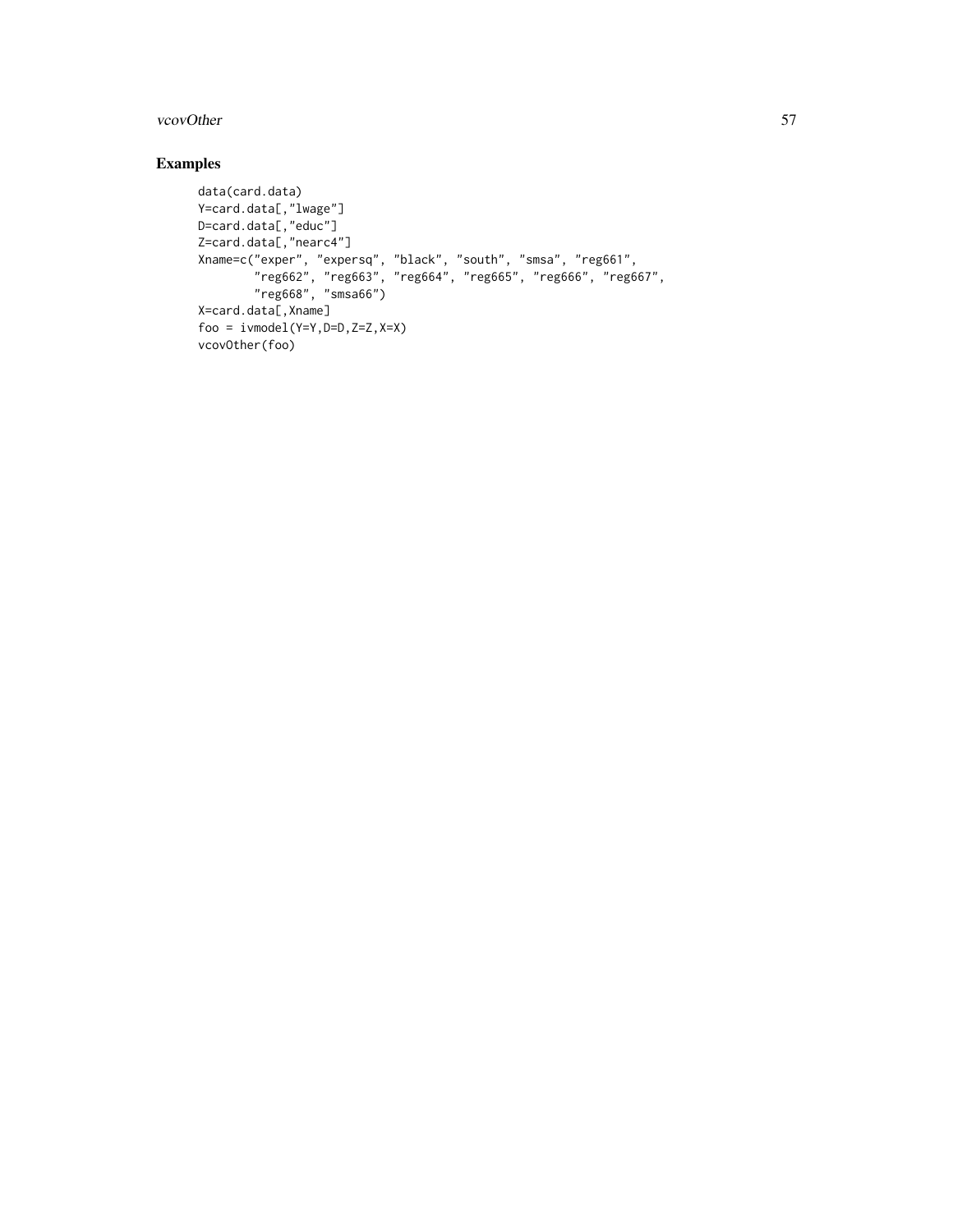# <span id="page-57-0"></span>Index

∗ Anderson-Rubin (1949) test AR.power, [5](#page-4-0) AR.size, [7](#page-6-0) AR.test, [8](#page-7-0) ARsens.power, [9](#page-8-0) ARsens.size, [11](#page-10-0) ARsens.test, [13](#page-12-0) ∗ Anderson-Rubin test ivmodel, [32](#page-31-0) ivmodelFormula, [36](#page-35-0) ∗ Balance Plots balanceLovePlot, [14](#page-13-0) biasLovePlot, [15](#page-14-0) distributionBalancePlot, [22](#page-21-0) ∗ Card (1995) data card.data, [16](#page-15-0) ∗ Conditional likelihood ratio test CLR, [18](#page-17-0) ivmodel, [32](#page-31-0) ivmodelFormula, [36](#page-35-0) ∗ Covariate Mean Differences getCovMeanDiffs, [27](#page-26-0) getMD, [28](#page-27-0) getStandardizedCovMeanDiffs, [29](#page-28-0) ∗ Fuller-k estimator Fuller, [25](#page-24-0) ∗ Instrumental variables CLR, [18](#page-17-0) Fuller, [25](#page-24-0) ivmodel, [32](#page-31-0) ivmodel-package, [2](#page-1-0) ivmodelFormula, [36](#page-35-0) KClass, [42](#page-41-0) LIML, [45](#page-44-0) ∗ Limited information maximum likelihood (LIML) estimator LIML, [45](#page-44-0) ∗ Permutation Tests permTest.absBias, [48](#page-47-0)

permTest.md, [50](#page-49-0) ∗ Power AR.power, [5](#page-4-0) AR.size, [7](#page-6-0) ARsens.power, [9](#page-8-0) ARsens.size, [11](#page-10-0) TSLS.power, [52](#page-51-0) ∗ Sample size AR.size, [7](#page-6-0) ARsens.size, [11](#page-10-0) ∗ Sensitivity analysis with Anderson-Rubin test ivmodel, [32](#page-31-0) ivmodelFormula, [36](#page-35-0) ∗ Sensitivity analysis ARsens.power, [9](#page-8-0) ARsens.size, [11](#page-10-0) ARsens.test, [13](#page-12-0) ∗ datasets card.data, [16](#page-15-0) icu.data, [30](#page-29-0) ∗ k-Class estimator KClass, [42](#page-41-0) ∗ kClass estimation ivmodel, [32](#page-31-0) ivmodelFormula, [36](#page-35-0) ∗ minimum sample size IVsize, [41](#page-40-0) ∗ package ivmodel-package, [2](#page-1-0) ∗ power IVpower, [39](#page-38-0) IVsize, [41](#page-40-0) AR.power, [5,](#page-4-0) *[40](#page-39-0)* AR.size, [7,](#page-6-0) *[42](#page-41-0)* AR.test, [8,](#page-7-0) *[35](#page-34-0)*, *[38](#page-37-0)* ARsens.power, [9,](#page-8-0) *[40](#page-39-0)* ARsens.size, [11,](#page-10-0) *[42](#page-41-0)* ARsens.test, [13,](#page-12-0) *[35](#page-34-0)*, *[38](#page-37-0)*